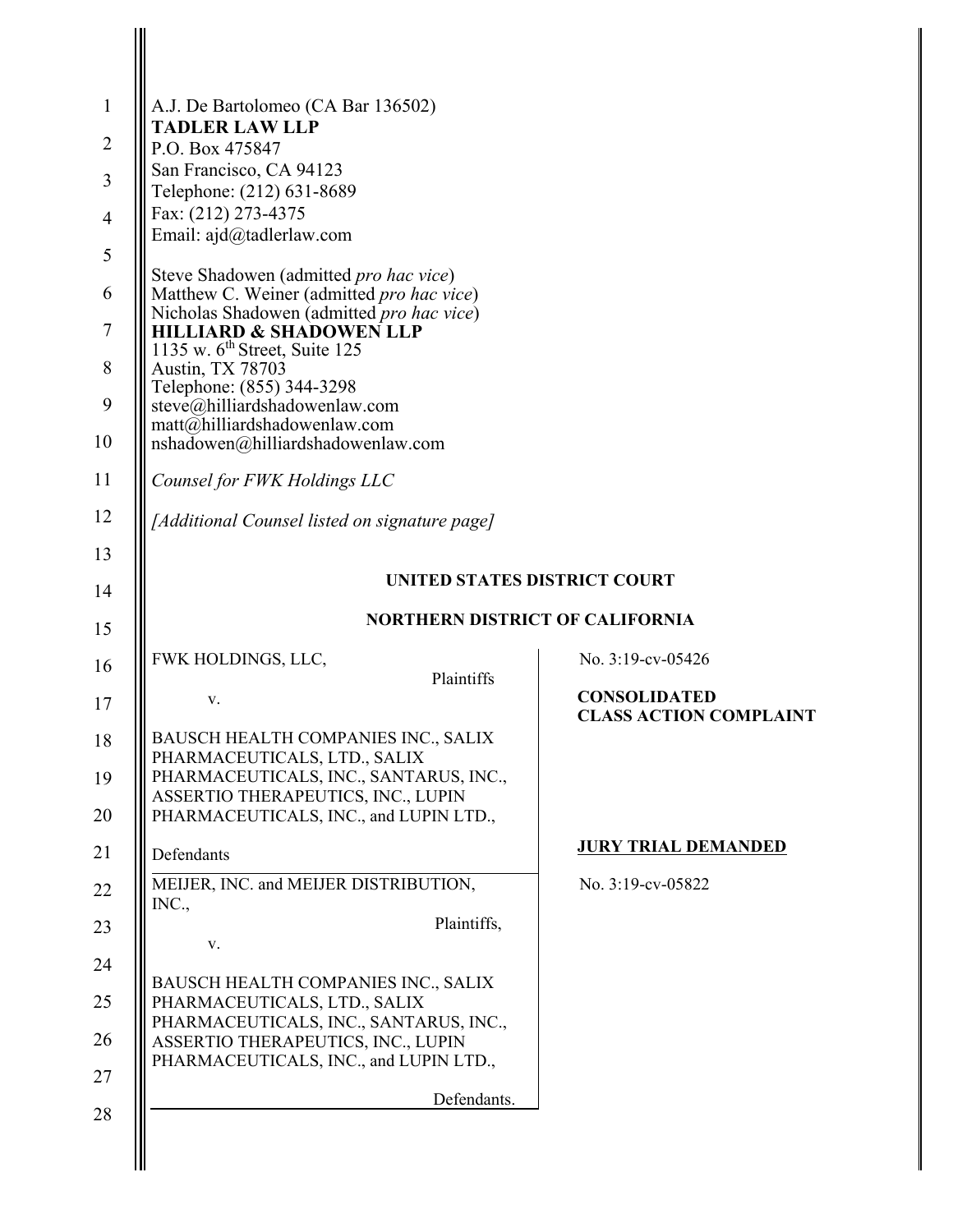| $\mathbf{1}$   |                                                                                        |                   |
|----------------|----------------------------------------------------------------------------------------|-------------------|
| $\overline{2}$ | BI-LO, LLC and WINN-DIXIE LOGISTICS, INC.,                                             | No. 3:19-cv-06138 |
| 3              | Plaintiff,                                                                             |                   |
| $\overline{4}$ | V.                                                                                     |                   |
| 5              | BAUSCH HEALTH COMPANIES INC., SALIX<br>PHARMACEUTICALS, LTD., SALIX                    |                   |
| 6              | PHARMACEUTICALS, INC., SANTARUS, INC.,<br>ASSERTIO THERAPEUTICS, INC., LUPIN           |                   |
| $\tau$         | PHARMACEUTICALS, INC., and LUPIN LTD.,                                                 |                   |
| 8              | Defendant.                                                                             |                   |
| 9              |                                                                                        |                   |
| 10             | KPH HEALTHCARE SERVICES, INC., a/k/a<br>KINNEY DRUGS, INC., individually and on behalf | No. 3:19-cv-06839 |
| 11             | of all others similarly situated,                                                      |                   |
| 12             | Plaintiff,                                                                             |                   |
| 13             | V.                                                                                     |                   |
| 14             | BAUSCH HEALTH COMPANIES INC., SALIX<br>PHARMACEUTICALS, LTD., SALIX                    |                   |
| 15             | PHARMACEUTICALS, INC., SANTARUS, INC.,<br>ASSERTIO THERAPEUTICS, INC., LUPIN           |                   |
| 16             | PHARMACEUTICALS, INC., and LUPIN LTD.,                                                 |                   |
| 17             | Defendant.                                                                             |                   |
| 18             |                                                                                        |                   |
| 19<br>$20\,$   |                                                                                        |                   |
| 21             |                                                                                        |                   |
| $22\,$         |                                                                                        |                   |
| 23             |                                                                                        |                   |
| 24             |                                                                                        |                   |
| $25\,$         |                                                                                        |                   |
| 26             |                                                                                        |                   |
| $27\,$         |                                                                                        |                   |
| 28             |                                                                                        |                   |
|                |                                                                                        |                   |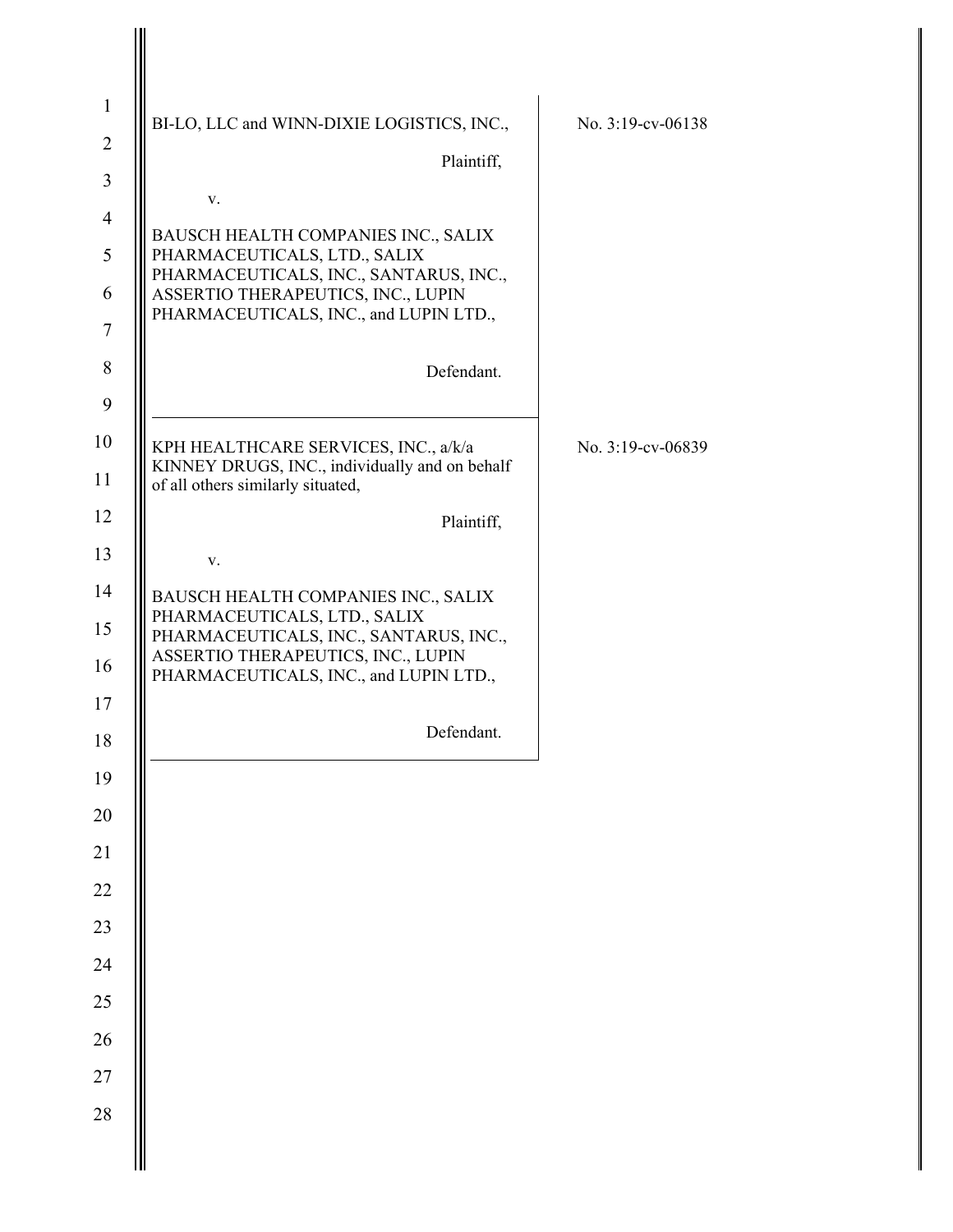|      |             | <b>TABLE OF CONTENTS</b>                                                                                                                      |      |
|------|-------------|-----------------------------------------------------------------------------------------------------------------------------------------------|------|
|      |             |                                                                                                                                               | Page |
| Ι.   |             |                                                                                                                                               |      |
| Π.   |             |                                                                                                                                               |      |
| III. |             |                                                                                                                                               |      |
| IV.  |             |                                                                                                                                               |      |
| V.   |             |                                                                                                                                               |      |
|      | A.          | Congress created a structure to speed the approval and substitution of                                                                        |      |
|      |             | 1.                                                                                                                                            |      |
|      |             | 2.<br>A brand manufacturer can delay generic entry by filing lawsuits<br>against generic manufacturers seeking to challenge the brand's       |      |
|      |             | 3.<br>The Hatch-Waxman Amendments create a strong incentive for                                                                               |      |
|      | <b>B.</b>   |                                                                                                                                               |      |
|      | $C_{\cdot}$ |                                                                                                                                               |      |
|      | D.          | Pay-for-delay deals can be more profitable for brand and generic                                                                              |      |
|      | Ε.          | "No AG" pay-offs: a brand manufacturer agrees not to launch an                                                                                |      |
|      | F.          | Most-favored-entry clauses: a brand manufacturer erases any incentive<br>for later generic filers to challenge the patents and dislodge the   |      |
| VI.  |             | ASSERTIO/SANTARUS AND LUPIN EXECUTED AN UNLAWFUL NO-                                                                                          |      |
|      | A.          | Assertio formulates and, in 2005, receives FDA approval for                                                                                   |      |
|      | <b>B.</b>   | While developing Glumetza, Assertio obtains the first of its ultimately<br>six controlled-release oral dosage form patents it claims cover    |      |
|      | $C$ .       | Assertio and Santarus partner in July 2008 to market and sell Glumetza<br>and enter a commercialization agreement in August 2011, handing the |      |

-i-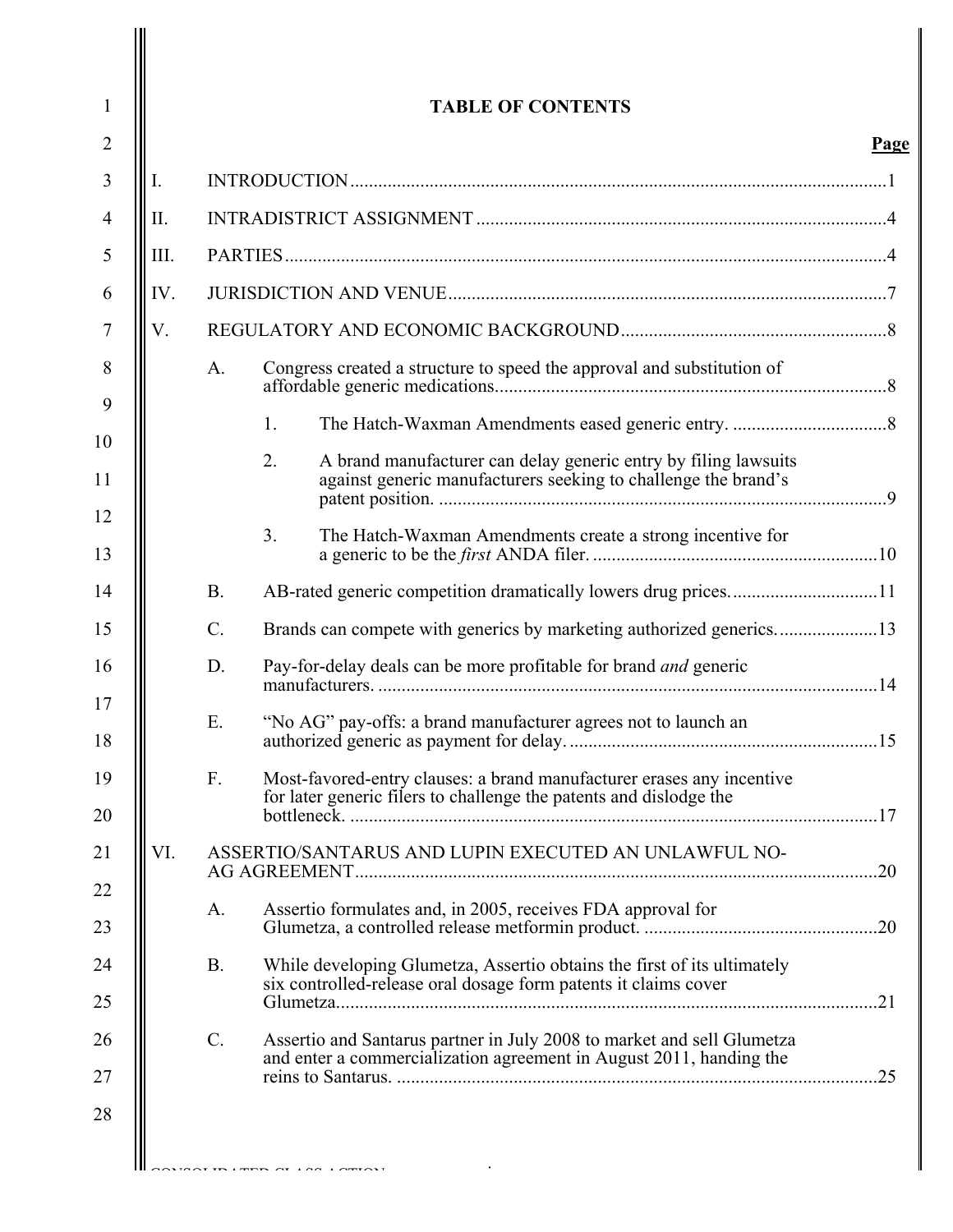|       | D.        | Lupin seeks approval of a generic Glumetza product and Assertio/     |  |
|-------|-----------|----------------------------------------------------------------------|--|
|       | E.        | Assertio/Santarus pay Lupin to stay off the market to delay          |  |
|       |           |                                                                      |  |
| VII.  |           | ASSERTIO/SANTARUS AND LUPIN NEUTRALIZE COMPETITION                   |  |
|       | A.        | Later filers were posed to upend the defendants' no-AG deal. 34      |  |
|       | <b>B.</b> | The defendants insert a most-favored-entry clause into their no-AG   |  |
|       | $C$ .     |                                                                      |  |
|       |           | 1.                                                                   |  |
|       |           | 2.                                                                   |  |
| VIII. |           | THE DEFENDANTS FULLY EXPLOIT THE UNLAWFUL MONOPOLY                   |  |
|       | A.        | The defendants sell the Glumetza monopoly to Salix and then to       |  |
|       | <b>B.</b> | Defendants continue to exploit the Glumetza monopoly during Lupin's  |  |
|       | $C$ .     | Additional generic competition eventually begins and starts to drive |  |
|       | D.        |                                                                      |  |
| IX.   |           |                                                                      |  |
| Х.    |           |                                                                      |  |
| XI.   |           |                                                                      |  |
| XII.  |           |                                                                      |  |
| XIII. |           |                                                                      |  |
| XIV.  |           |                                                                      |  |
|       |           |                                                                      |  |
| XV.   |           |                                                                      |  |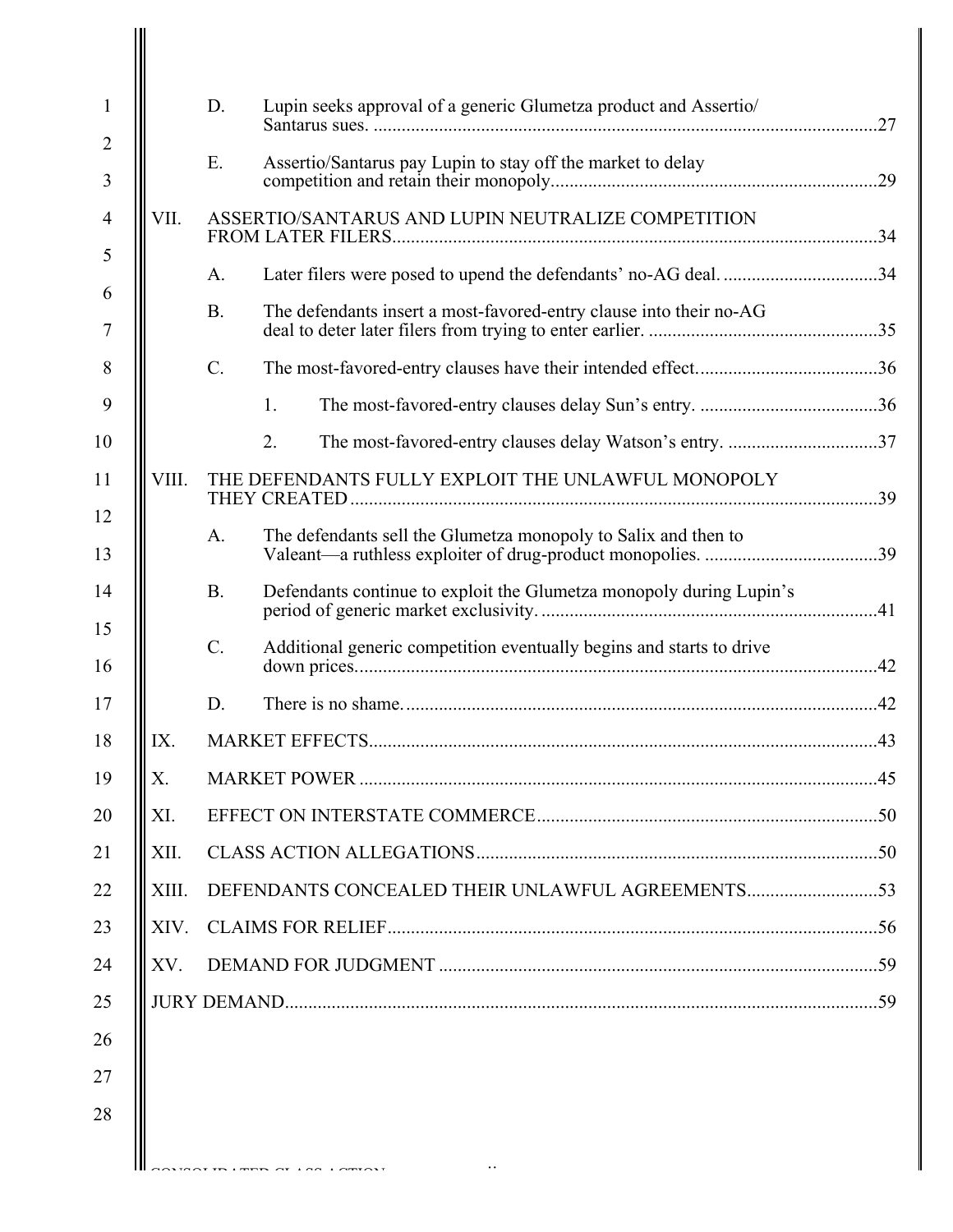## **I. INTRODUCTION**

1. Diabetes is a life-threatening condition. Millions of Americans depend on metformin to help control this condition, taking the medication for years and sometimes the rest of their lives. While metformin's benefits for treating diabetes are well known, it comes with significant gastrointestinal side effects. In 2005, when Assertio Therapeutics, Inc. introduced an extendedrelease version of metformin, called Glumetza, with reduced gastrointestinal side effects, diabetes patients rejoiced.<sup>1</sup> Glumetza experienced mild success for several years, with sales of the brand drug moving from \$12 million in 2007 to \$45 million in 2010.

2. Until the FDA approved one or more generic versions of Glumetza, Assertio would enjoy a lawful monopoly on the drug. Assertio also sought patent protection for Glumetza, another form of lawful, government-granted monopoly if the patents are valid and not infringed. Given metformin's long and well-known use, Assertio could not patent the drug itself. Instead, Assertio obtained four patents covering extended-release forms and claimed that they covered Glumetza. But like metformin, extended or controlled-release technologies have been known in the art for decades and Assertio's patents were both weak and easy to design around.

3. In 2009, Lupin Pharmaceuticals, Inc. and Lupin Ltd. sought approval to market a generic version of Glumetza. As the first company to file an Abbreviated New Drug Application, or ANDA, for generic Glumetza, Lupin would be statutorily entitled, once approved, to 180 days as the only ANDA generic on the market.

20 21 22 23 24 25 26 4. When generic versions of a drug enter the market, the price of the drug falls. With only one on the market, the price of the generic is typically 10-25% off of the brand price, but prices plummet as more generics enter. Within a year of generic entry, generics capture about 90% of sales but at 10% of the brand's price. Given these dynamics, at least three things are clear: 1) brand drug companies have an incentive to delay generic entry and the accompanying erosion of brand sales; 2) the first-to-file generic company makes most of its profits during the 180-day period of exclusivity, when it can price at a discount from the brand but much higher than it would with other generic

-1-

27 28

1

2

3

4

5

6

7

8

9

10

11

12

13

14

15

16

17

18

19

 $\overline{\phantom{0}1}$  $<sup>1</sup>$  At the time, Assertio was known as Depomed.</sup>

CONSTRUCT CONTRATED CONSTRUCT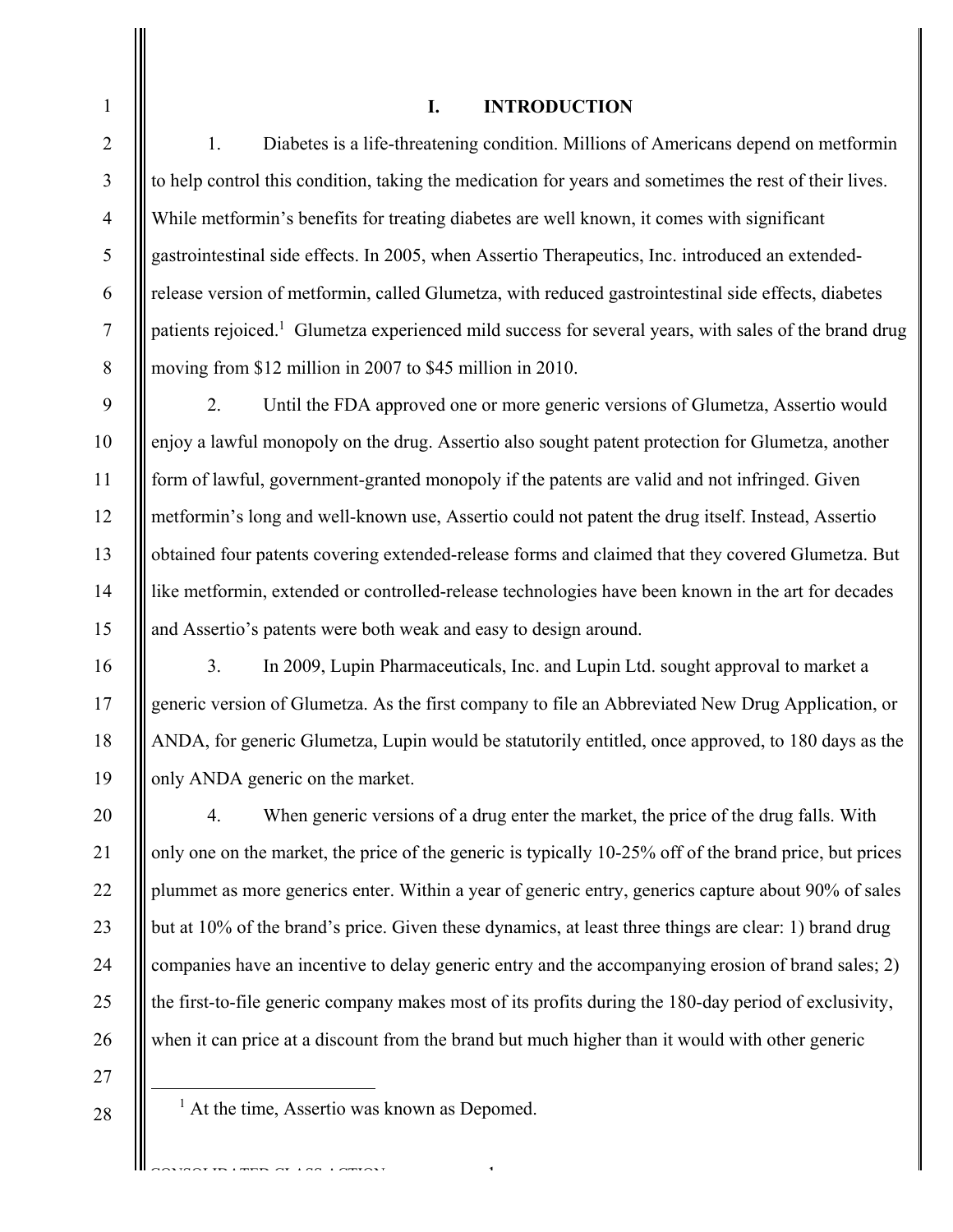versions available; and 3) purchasers and patients benefit most when multiple generics are available and prices are at their lowest point.

1

2

3

4

5

6

7

8

9

10

11

18

19

20

21

22

23

24

25

26

5. When Lupin sought FDA approval of the first ANDA Glumetza generic, Assertio sued, alleging Lupin would infringe its patents. But Lupin had designed around Assertio's patents; indeed, before suit, Lupin detailed in a 112-page letter both how its generic would not infringe Assertio's patents and why the patents were invalid.

6. Assertio had held a monopoly on Glumetza since 2005. But it abused and manipulated the system to unlawfully prolong that monopoly at the expense of purchasers and patients. Knowing that its patents would not withstand court scrutiny, in February 2012, Assertio and Lupin entered into a pay-for-delay deal: Assertio paid its would-be competitor to delay entry by up to four years, until February 2016.

12 13 14 15 16 17 7. Lupin's payment took the form of a guarantee of exclusivity. While federal statute prevents any other ANDA generic from competing with the first-filer for 180 days, nothing prevents the brand company from launching its own generic, referred to as an "authorized generic" or AG, during that period. And that is the usual course: over the last 20 years, most every generic first-filer has faced competition from an AG during its first 180 days, fostering competition and benefitting purchasers.

8. In return for Lupin's delay, Assertio promised that it would not market a Glumetza AG during at least Lupin's first six months on the market. At 2012 Glumetza prices, that promise was worth at least \$56 million to Lupin. To ensure no other generic would disrupt the apple cart, Assertio and Lupin also agreed that Lupin could enter earlier if any other generic company successfully challenged Assertio's patents, undercutting other generics' incentive to spend time and expense to challenge the patents.

9. Assertio and Lupin allocated the market between them, extending Assertio's monopoly for brand Glumetza for up to four years and granting Lupin a monopoly for generic Glumetza for at least six months. Assertio's monopoly was safe. Unlawful, but safe.

27 28 10. Assertio used the intervening years it bought to add insult to injury. Sold from one company to the next, Glumetza ended up in the hands of Valeant Pharmaceuticals International, Inc.,

 $\sim$ 

CONSOLIDATED CLASS ACTION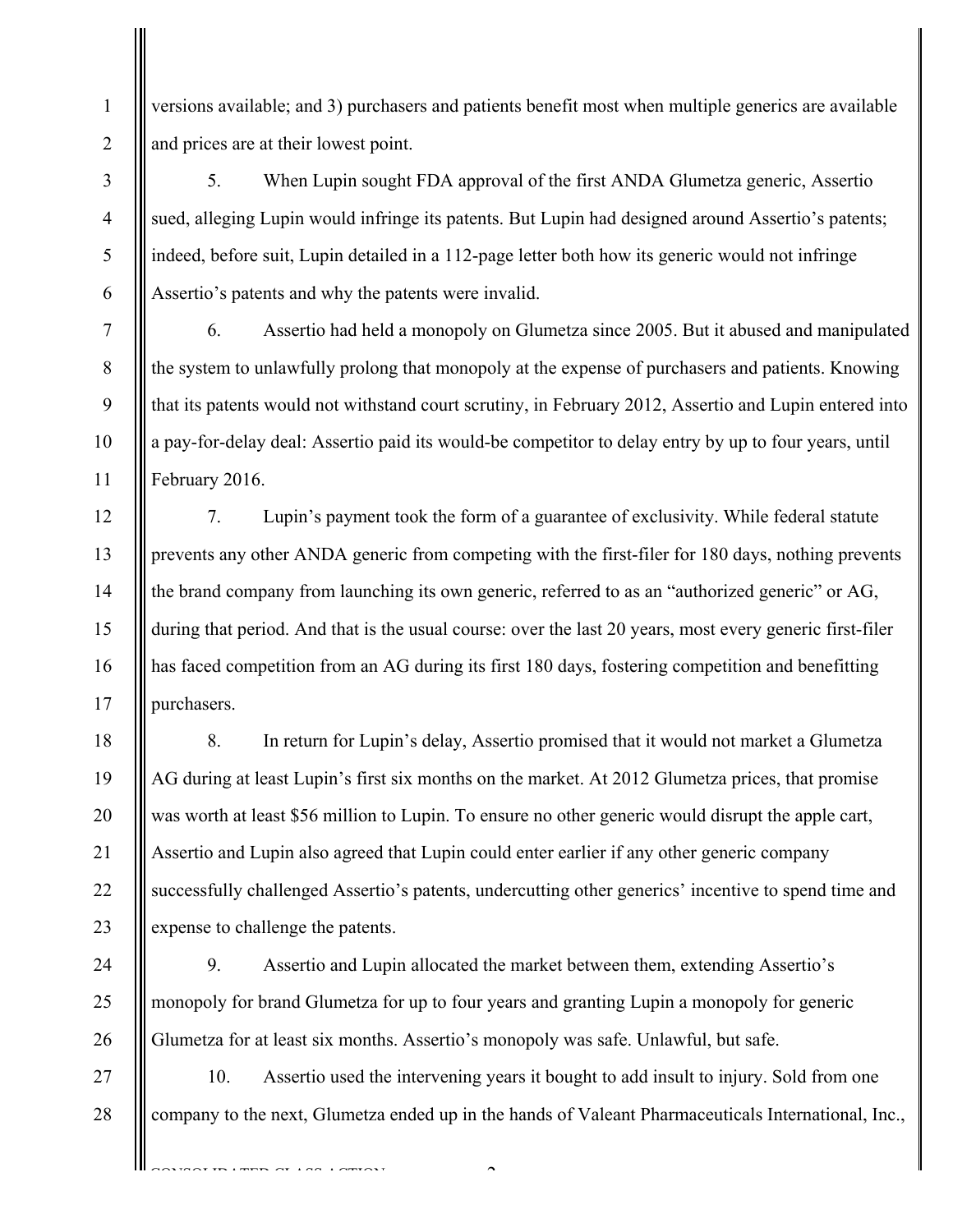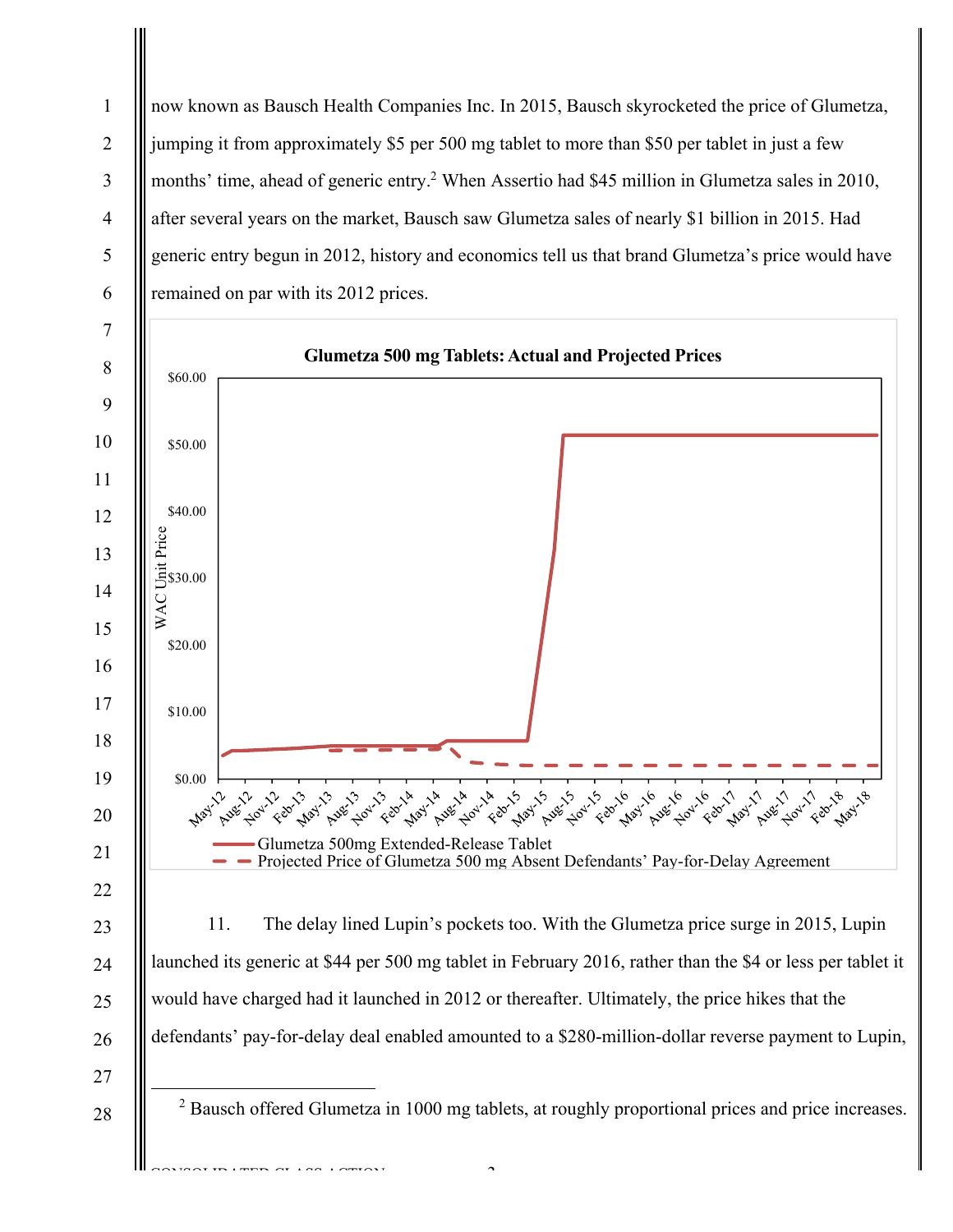billions of dollars in extra sales for Bausch, and \$2.8 billion in overcharges suffered by direct purchasers.

12. Plaintiffs FWK Holdings, LLC, Meijer, Inc. and Meijer Distribution, Inc., BI-LO LLC and Winn-Dixie Logistics, Inc., and KPH Healthcare Services, Inc. a/k/a Kinney Drugs, Inc. bring this class action, on behalf of themselves and all others similarly situated, under federal antitrust law, alleging violations of Sections 1 and 2 of the Sherman Act, 15 U.S.C. § 1 *et seq*. and seeking damages and injunctive relief to remedy the ongoing competitive effects of the defendants' unlawful conduct.

9

10

11

12

13

14

15

16

17

18

19

20

21

22

23

24

1

2

3

4

5

6

7

8

## **II. INTRADISTRICT ASSIGNMENT**

13. Pursuant to Local Rule 3-2(c), this is an Antitrust Class Action to be assigned on a district-wide basis.

### **III. PARTIES**

14. Plaintiff FWK Holdings, LLC is a limited liability company organized under the laws of the state of Illinois, with its principal place of business located in Glen Ellyn, Illinois. FWK is the assignee of the claims of the Frank W. Kerr Company, which purchased branded and/or generic Glumetza directly from Santarus, Salix, Valeant, Bausch, and/or Lupin (as defined below) during the class period. Frank W. Kerr Company suffered antitrust injury as a result of Defendants' unlawful conduct.

15. Plaintiffs Meijer, Inc. and Meijer Distribution, Inc. (collectively, Meijer) are corporations organized under the laws of the state of Michigan, with their principal place of business in Grand Rapids, Michigan. Meijer is the assignee of the claims of the Frank W. Kerr Company, which purchased branded and/or generic Glumetza directly from Santarus, Salix, Valeant, Bausch, and/or Lupin (as defined below) during the class period. Frank W. Kerr Company suffered antitrust injury as a result of the defendants' unlawful conduct.

25 26 27 28 16. Plaintiff KPH Healthcare Services, Inc. a/k/a Kinney Drugs, Inc. (KPH) is a corporation organized under the laws of the state of New York, with its principal place of business in Gouverneur, New York. KPH operates retail and online pharmacies in the Northeast under the name Kinney Drugs, Inc. KPH is the assignee of McKesson Corporation, which purchased branded and/or

 $\mathcal{A}_{\mathcal{A}}$ 

TIN LADIN OF LAS LABIAST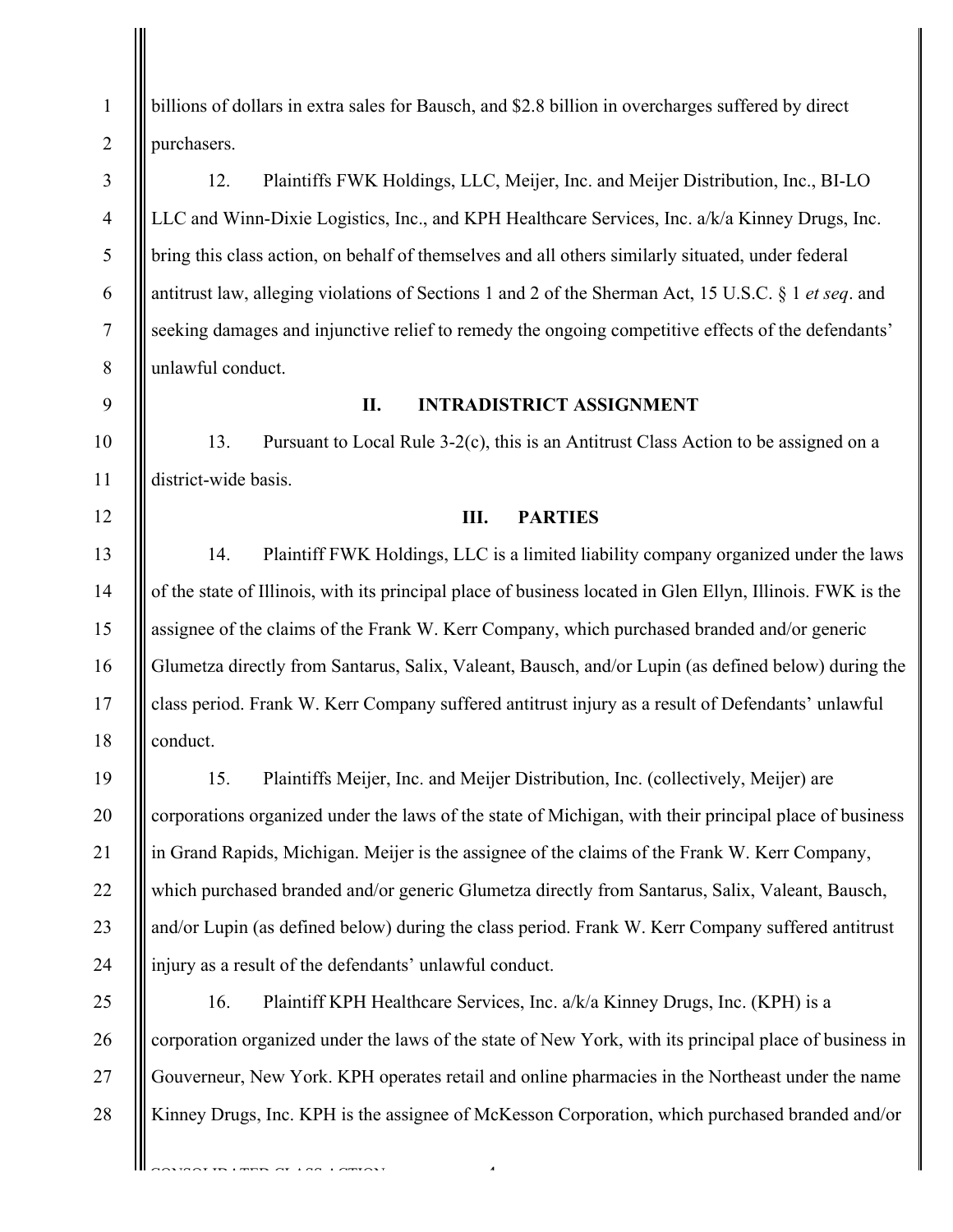generic Glumetza directly from Santarus, Salix, Valeant, Bausch, and/or Lupin during the class period. KPH suffered antitrust injury as a result of the defendants' unlawful conduct.

17. Plaintiff BI-LO, LLC is a corporation organized under the laws of the state of Delaware, with its principal place of business in Jacksonville, Florida. BI-LO, LLC purchased branded Glumetza from QK Healthcare, Inc. and is the assignee of the claims of QK Healthcare, Inc., which purchased branded and/or generic Glumetza directly from Santarus, Salix, Valeant, Bausch, and/or Lupin during the class period. QK Healthcare, Inc. suffered antitrust injury as a result of the defendants' unlawful conduct.

18. Plaintiff Winn-Dixie Logistics, Inc. is a corporation organized under the laws of the state of Florida, with its principal place of business located in Jacksonville, Florida. Winn-Dixie Logistics, Inc. purchased branded Glumetza from QK Healthcare, Inc. and is the assignee of the claims of QK Healthcare, Inc., which purchased branded and/or generic Glumetza directly from Santarus, Salix, Valeant, Bausch, and/or Lupin during the class period. QK Healthcare, Inc. suffered antitrust injury as a result of Defendants' unlawful conduct.

19. Defendant Assertio Therapeutics, Inc. (Assertio) is a corporation organized under the laws of Delaware with its principal place of business at 100 South Saunders Road, Suite 300, Lake Forest, Illinois. Until August 14, 2018, Assertio was named Depomed, Inc., which was a party to the unlawful agreements described in this complaint. Assertio is the owner or licensee of the relevant patents.

20 21 22 23 24 25 26 27 20. Defendant Santarus, Inc. (Santarus) is a corporation organized under the laws of Delaware and, during much of the relevant time, had its principal place of business in San Diego, California. Its current principal place of business is 400 Somerset Corporate Blvd., Bridgewater, New Jersey 08807. Pursuant to a Commercialization Agreement signed in August 2011, Assertio granted Santarus exclusive rights to manufacture and commercialize Glumetza in the United States. Santarus is a party to the unlawful agreements alleged in this complaint. On January 2, 2014, defendant Salix Pharmaceuticals, Ltd. acquired Santarus, which became a wholly owned subsidiary of Salix Pharmaceuticals, Inc.

-5-

 $\overline{C}$  consolidation  $\overline{C}$ 

15

16

17

18

19

28

1

2

3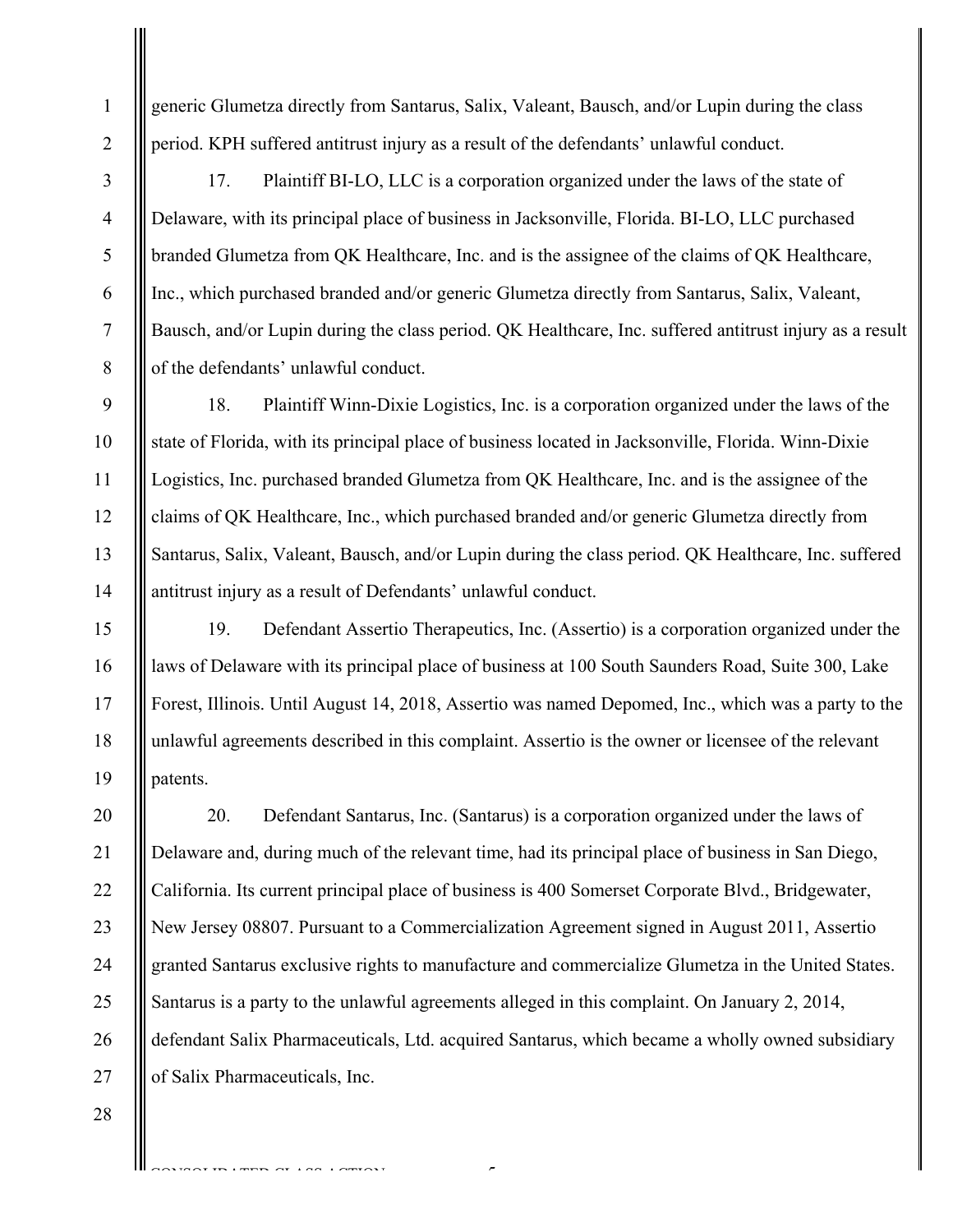21. Defendant Salix Pharmaceuticals, Inc. is a corporation organized under the laws of California with its principal place of business at 400 Somerset Corporate Blvd., Bridgewater, New Jersey 08807. Salix Pharmaceuticals, Inc. joined and adhered to the unlawful agreements alleged here. Salix Pharmaceuticals, Inc. is a wholly owned subsidiary of Salix Pharmaceuticals, Ltd.

5

1

2

3

4

6

7

8

9

10

11

12

13

14

15

16

17

18

19

20

21

22

23

24

22. Defendant Salix Pharmaceuticals, Ltd. is a corporation organized under the laws of Delaware with its principal place of business at 400 Somerset Corporate Blvd., Bridgewater, New Jersey 08807. Effective January 1, 2014, Salix Pharmaceuticals, Inc. and Salix Pharmaceuticals, Ltd. (collectively, Salix) assumed Santarus's rights and obligations under its Commercialization Agreement with Assertio. Salix Pharmaceuticals, Ltd. joined and adhered to the unlawful agreements alleged here.

23. On April 1, 2015, Valeant Pharmaceuticals International, Inc. acquired Salix and on or about that date, assumed Santarus's and Salix's rights and obligations under the Commercialization Agreement with Assertio. Valeant Pharmaceuticals International, Inc. joined and adhered to the unlawful agreements alleged here. Effective on July 13, 2018, Valeant Pharmaceuticals International, Inc. changed its corporate name to Bausch Health Companies Inc. Salix Pharmaceuticals, Ltd. is now a wholly owned subsidiary of Bausch Health Companies Inc.

24. Defendant Bausch Health Companies Inc. (Bausch) is a corporation organized and existing under the laws of British Columbia, Canada with its U.S. headquarters at 400 Somerset Corporate Blvd., Bridgewater, New Jersey 08807. Bausch joined and adhered to the unlawful agreements alleged here.

25. Defendant Lupin Pharmaceuticals, Inc. is a corporation organized under the laws of Virginia with its principal place of business at Harbor Place Tower, 111 South Calvert Street, 21st floor, Baltimore, Maryland 21202. Lupin Pharmaceuticals is a wholly owned subsidiary of defendant Lupin Ltd. and was a party to the unlawful agreements alleged herein.

25 28 26. Defendant Lupin Ltd. is a company organized under the laws of India with its principal place of business located at B/4 Laxami Towers, Bandra Kurla Complex, Bandra (East), Mumbai, Maharashtra 400051, India. Lupin Ltd. was a party to the unlawful agreements alleged here. Lupin Pharmaceuticals, Inc. and Lupin Ltd. are collectively referred to as Lupin.

 $\epsilon$ 

26 27

CONSTRUCTION CONTANT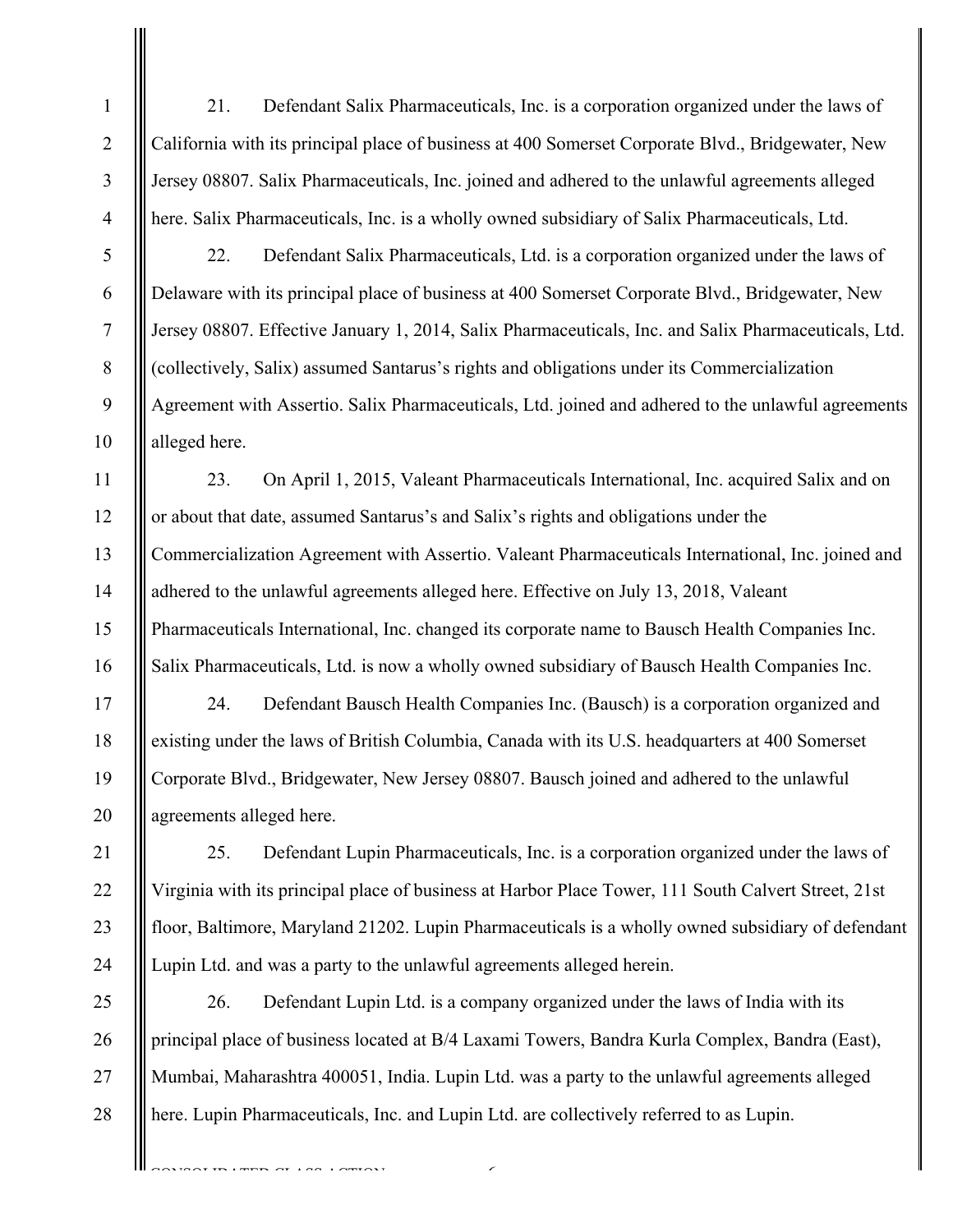27. The defendants' wrongful actions described in this complaint are part of, and in furtherance of, the unlawful restraints on trade alleged herein. These actions were authorized, ordered, and/or undertaken by the defendants' various officers, agents, employees, or other representatives while actively engaged in the management of the defendants' affairs (or that of their predecessors-in-interest) within the course and scope of their duties and employment and/or with the actual, apparent, and/or ostensible authority of the defendants.

7

8

9

10

11

12

13

14

15

16

17

18

19

1

2

3

4

5

6

### **IV. JURISDICTION AND VENUE**

28. This action arises under sections 1 and 2 of the Sherman Act, 15 U.S.C. §§ 1, 2, and sections 4 and 16 of the Clayton Act, 15 U.S.C. §§ 15(a), 26. The action seeks to recover treble damages, interest, costs of suit, equitable relief, and reasonable attorneys' fees for the overcharges the plaintiffs and members of the class incurred as a result of the defendants' restraints of trade and conspiracy to monopolize the sale of Glumetza and its generic equivalents.

29. The Court has subject matter jurisdiction under 28 U.S.C. §§ 1331 (federal question), 1332 (diversity due to a qualifying class action) and 1337(a) (antitrust), and 15 U.S.C. § 15 (antitrust).

30. Venue is appropriate in this district under 15 U.S.C. § 15(a) (Clayton Act), 15 U.S.C. § 22 (nationwide venue for antitrust matters), and 28 U.S.C. § 1391(b) (general venue provision). The defendants conduct business, carry out their affairs, and transact interstate trade and commerce, in substantial part, in this district.

20 21 22 23 31. The Court has personal jurisdiction over each defendant. Each defendant has conducted business, maintained substantial contacts, and/or committed overt acts in furtherance of the illegal scheme and conspiracy throughout the United States, including in this district. The scheme and conspiracy have been directed at—and have had the intended effect of causing injury to persons residing in, located in, or doing business throughout the United States, including in this district.

-7-

CONSTRUCTION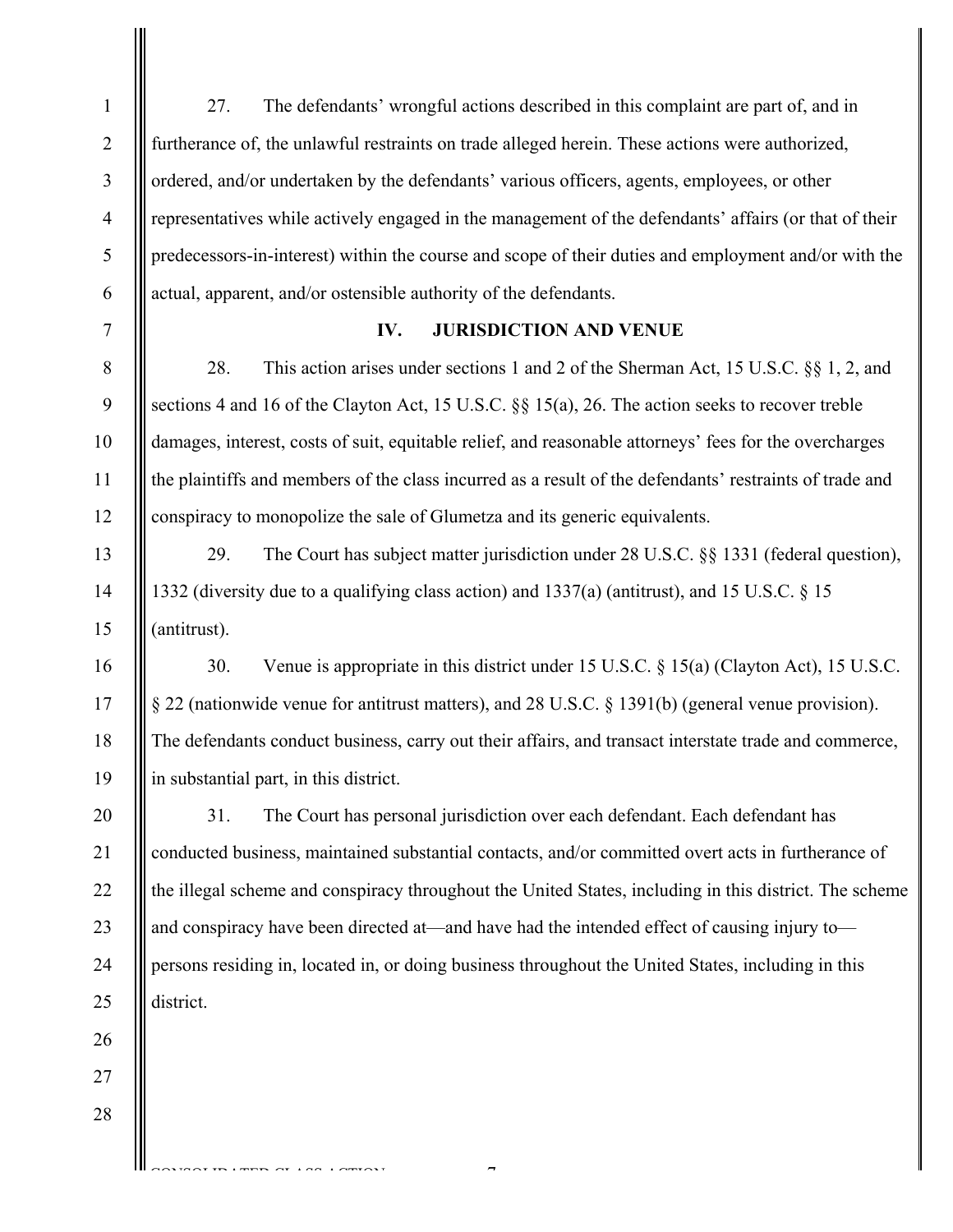# **V. REGULATORY AND ECONOMIC BACKGROUND**

1

2

3

4

5

6

7

8

9

10

11

12

13

14

15

16

17

18

19

20

21

22

23

24

## **A. Congress created a structure to speed the approval and substitution of affordable generic medications.**

32. Under the Federal Food, Drug, and Cosmetic Act (FDCA), a manufacturer that creates a new drug must file a New Drug Application (NDA) with the FDA to obtain the agency's approval to sell the product. An NDA must include specific data documenting the drug's safety and effectiveness.

33. The drug manufacturer must also inform the FDA of any patents that "could reasonably be asserted" against a generic manufacturer who seeks to make, use, or sell a generic version of the drug before the expiration of the listed patents. The FDA then lists these asserted patents in a publication called the *Approved Drug Products with Therapeutic Equivalence Evaluations* publication—known as the "Orange Book." If, after submitting its NDA, the manufacturer obtains one or more additional patents that it claims "could reasonably be asserted" against a generic manufacturer of that drug, the manufacturer has 30 days to inform the FDA about such patent(s) for listing.

34. The FDA does not make any attempt to verify the validity of a drug manufacturer's Orange Book listing. Instead, the agency relies on the brand manufacturer to truthfully represent its patents' validity and applicability.

# **1. The Hatch-Waxman Amendments eased generic entry.**

35. The Hatch-Waxman Amendments to the FDCA, enacted in 1984, simplified the regulatory hurdles that prospective generic manufacturers face by eliminating the need for them to file lengthy and costly NDAs.<sup>3</sup> These amendments enable a generic manufacturer to rely on the brand manufacturer's safety and efficacy data, submitted in the brand's original NDA, to gain FDA approval to make and sell the generic drug rather than repeat the costly studies necessary to collect such data. Instead, the amendments require the generic manufacturers to show that its drug (1) contains the same active ingredient(s), dosage form, route of administration, and strength as the

25 26 27

28

CONSOLIDATED CLASS COMPONE

 $\mathcal{L}_{\mathcal{L}}$ 

 <sup>3</sup> *See* Drug Price Competition and Patent Term Restoration Act, Pub. L. No. 98-417, 98 Stat. 1585 (1984); 21 U.S.C. § 355(a), (b).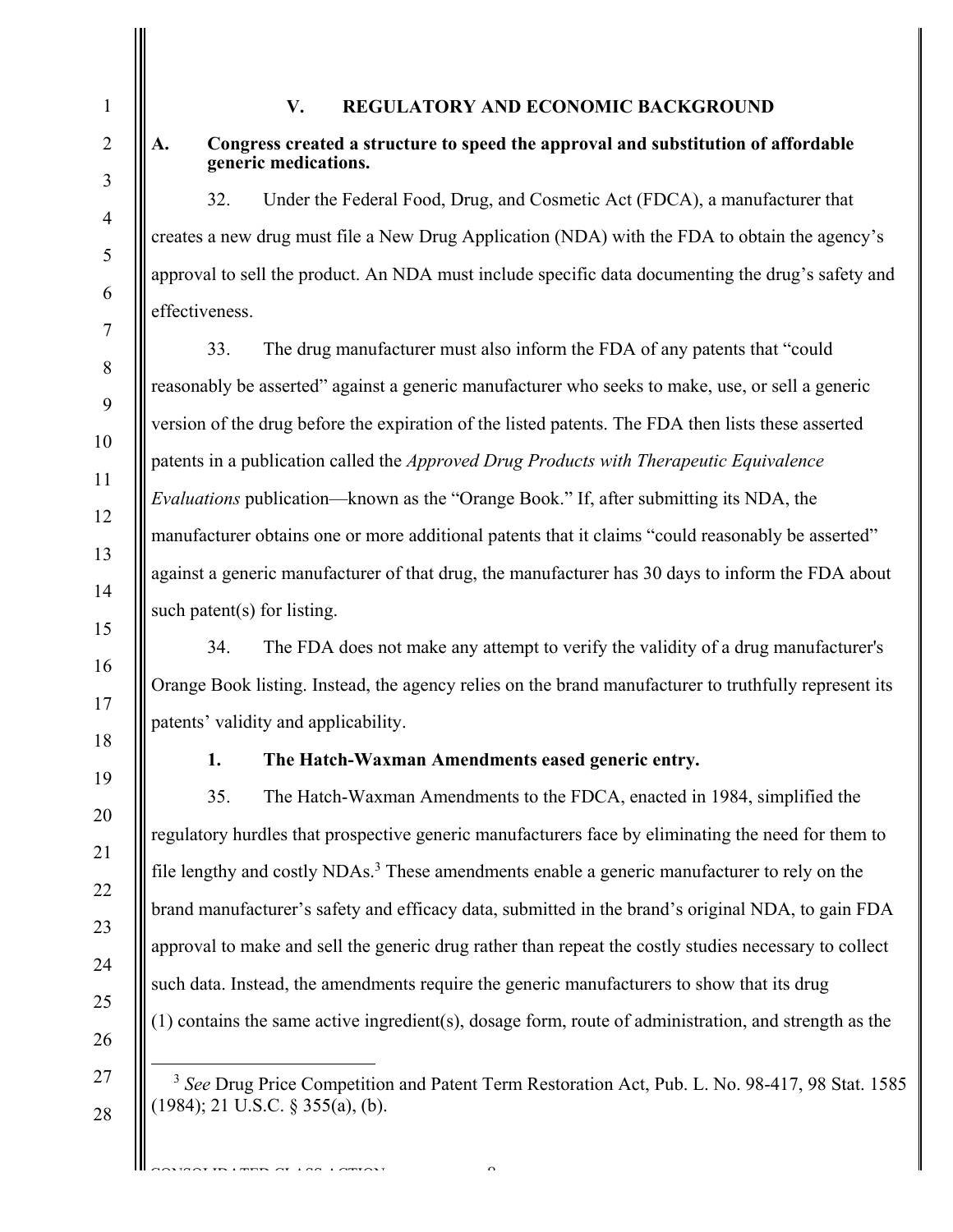brand drug; and (2) is bioequivalent, *i.e.*, absorbed in the human body at the same rate and to the same extent as the brand. The FDA assigns generics that meet these criteria an "AB" rating, which signifies bioequivalence.

36. The FDCA and Hatch-Waxman Amendments operate on the principle that bioequivalent drug products containing identical amounts of the same active ingredients, having the same route of administration and dosage form, and meeting applicable standards of strength, quality, purity, and identity are therapeutically equivalent and interchangeable. Bioequivalence shows that the active ingredient of the proposed generic would be present in the blood of a patient to the same extent and for the same amount of time as the brand counterpart.

37. Through the Hatch-Waxman Amendments, Congress sought to reduce healthcare expenses nationwide by expediting the entry of more affordable, generic drugs. But, as explained below, Congress was also careful to protect pharmaceutical manufacturers' patent rights and profitability, seeking to ensure the industry remains innovative.

14 15 16 17 18 19 20 21 38. The Hatch-Waxman Amendments achieved both goals, substantially advancing the rate of generic product launches while also ushering in an era of historically high profit margins for brand pharmaceutical manufacturers. In 1983, before the Hatch-Waxman Amendments, only 35% of the top-selling drugs with expired patents had generic alternatives; by 1998, nearly all did. Today, pharmacies dispense generics 95% of the time when a generic version is available. In 1984, prescription drug revenues for brands and generics totaled \$21.6 billion. By 2013, total prescription drug revenues had climbed to more than \$329.2 billion, with generics accounting for 86% of prescriptions.

23

22

24

25

26

27

28

1

2

3

4

5

6

7

8

9

10

11

12

13

## **2. A brand manufacturer can delay generic entry by filing lawsuits against generic manufacturers seeking to challenge the brand's patent position.**

39. As part of the FDA approval process for a generic version of a branded drug, a manufacturer must certify that the generic will not infringe any patents listed in the Orange Book as covering that brand. Under the Hatch-Waxman Amendments, a generic manufacturer's ANDA must contain one of four certifications with respect to the branded drug and each listed patent:

CONSOLIDATED CLASS COMPONE

I. No patent has been filed with the FDA (a paragraph I certification);

 $\mathcal{L}_{\mathcal{L}}$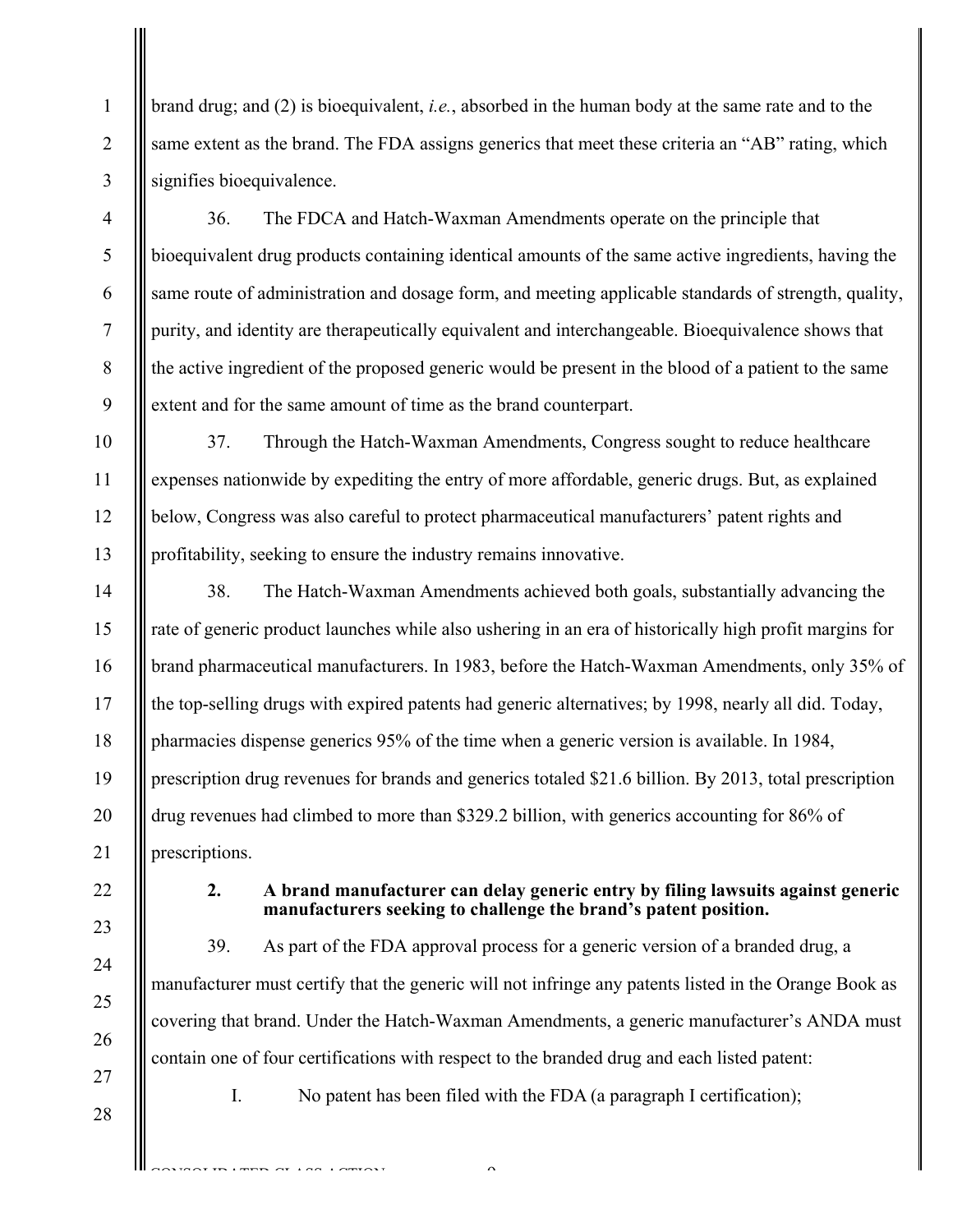- II. The patent has expired (a paragraph II certification);
- III. The patent will expire on a particular date and the manufacturer does not seek to market its generic before that date (a paragraph III certification); or
- IV. The patent is invalid or will not be infringed by the generic manufacturer's proposed product (a paragraph IV certification).

Generic manufacturers must also notify the relevant brand manufacturer of any paragraph IV certifications they make.

40. If a generic manufacturer files a paragraph IV certification as to one or more of the brand's patents, the brand manufacturer can delay FDA approval of the ANDA by suing the ANDA applicant for patent infringement. If the brand manufacturer initiates a patent infringement action against the generic filer within forty-five days of receiving the generic's paragraph IV certification, the FDA cannot grant final approval to the ANDA until the earlier of (i) the passage of 30 months, or (ii) a court decision that the patent is invalid or not infringed by the generic manufacturer's ANDA product. This period is referred to as a 30-month stay. Before either (i) or (ii) occurs, the FDA may grant "tentative approval" to the generic manufacturer's drug. Such approval indicates that the generic meets all scientific and regulatory requirements and the ANDA is approvable but for the 30 month stay/pending litigation. However, the FDA cannot authorize the generic manufacturer to market its product (*i.e.*, grant final approval) until condition (i) or (ii) is met.

41. The FDA takes no position on whether the generic actually infringes the listed patent(s) or whether any such patent is invalid. Rather, the stay is automatic. Simply by listing one or more patents in the Orange Book and filing a lawsuit against generic competitors, a brand can delay final FDA approval of generic entry for up to 30 months.

# **3. The Hatch-Waxman Amendments create a strong incentive for a generic to be the** *first* **ANDA filer.**

42. The Hatch-Waxman Amendments encourage generic manufacturers to challenge or design around brand patents—to ensure more affordable, generic drug are available as soon as possible—by gifting a 180-day period of generic exclusivity to the first manufacturer to file an ANDA with a paragraph IV certification. Put another way, if the first ANDA filer with a paragraph

-10-

CONSTRUCTION

28

1

 $\overline{2}$ 

3

4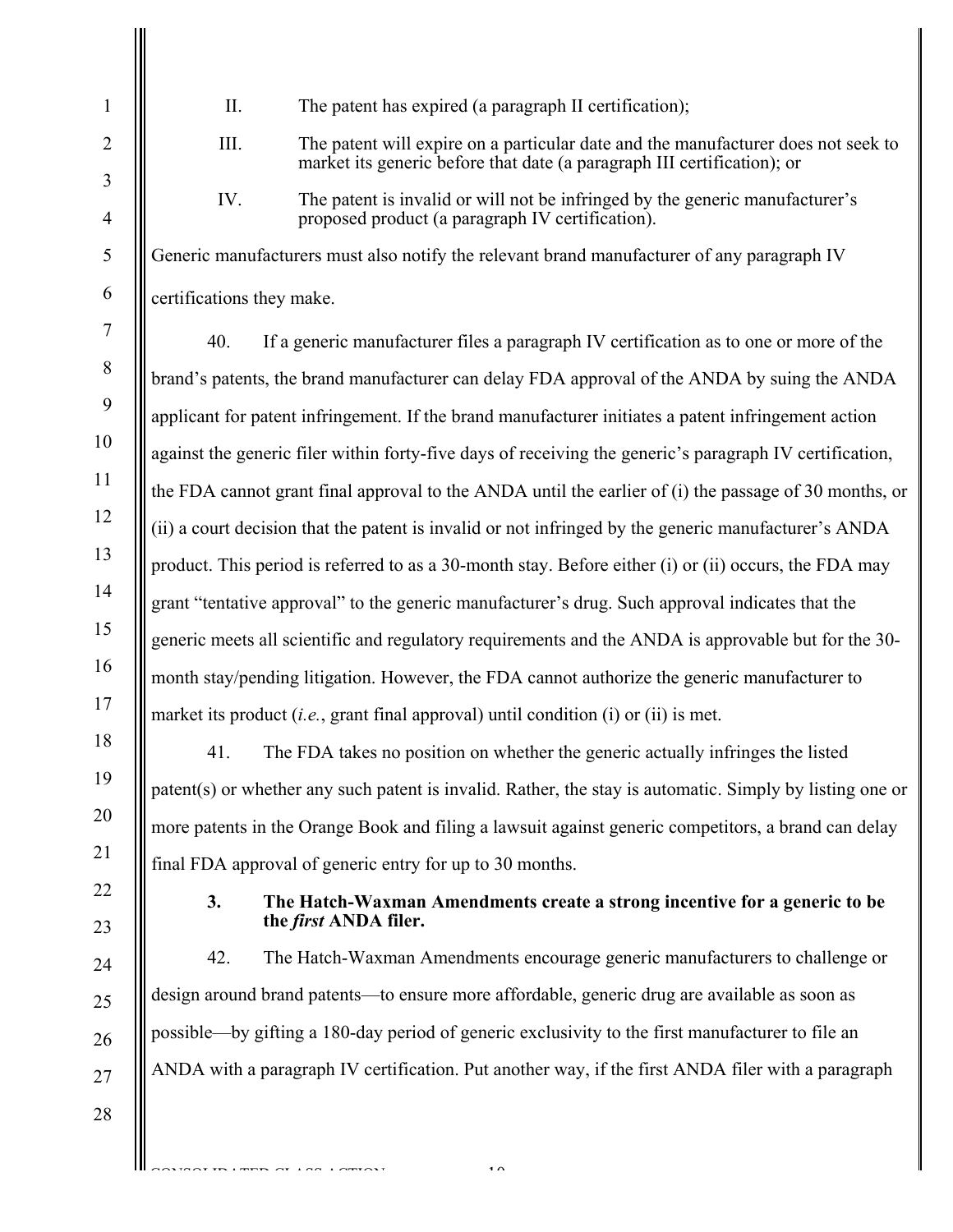IV certification obtains FDA approval for its drug, the FDA will not allow *any other ANDA-generic filer* to sell its own generic until 180 days after the first filer enters the market.

43. This statutory mechanism creates a strong incentive for generic manufacturers to test the validity of pharmaceutical patents and invent around them. When a brand and generic litigate patent infringement to a decision on the merits, the challenged patent is more likely to be found invalid or not infringed than upheld. An empirical study of all substantive decisions rendered in patent cases filed in 2008 and 2009—when Assertio filed its infringement suit against Lupin reports that when a generic challenger stays the course until a decision on the merits, the generic wins 74% of the time.

44. Nonetheless, an applicant eligible for the 180-day period of exclusivity can forfeit it. Specifically, a first filer forfeits this exclusivity if it fails to market its generic within 75 days after another manufacturer obtains a final decision that the brand's patents are invalid or not infringed. This provision ensures that the first filer does not hold up later manufacturers capable of selling generics, and it creates an incentive for later filers to try to jump ahead of the first filer, challenging invalid patents or demonstrating non-infringement of patents where the first filer is unable or unwilling to.

#### 17

1

2

3

4

5

6

7

8

9

10

11

12

13

14

15

16

# **B. AB-rated generic competition dramatically lowers drug prices.**

18 19 20 21 22 23 24 25 45. AB-rated generics are as safe and effective as their brand counterparts—the FDA requires it. And because generics do not differ therapeutically from brands, the only true basis for competition between them (or between generic versions of the same drug) is price. Typically, generics are at least 10% to 20% less expensive than their brand counterparts when there is a single generic competitor on the market. This discount increases exponentially as more generics enter: when there are multiple generics on the market for a given brand, the price discount can be 80% or more. According to the FDA and the FTC, the greatest price reductions occur when the number of generics on the market moves from one to two.

46. Since the passage of the Hatch-Waxman Amendments, every state has adopted "generic substitution" laws that either require or permit pharmacies to substitute an AB-rated generic

-11-

28

CONSTRUCT LAS LAMINAT

26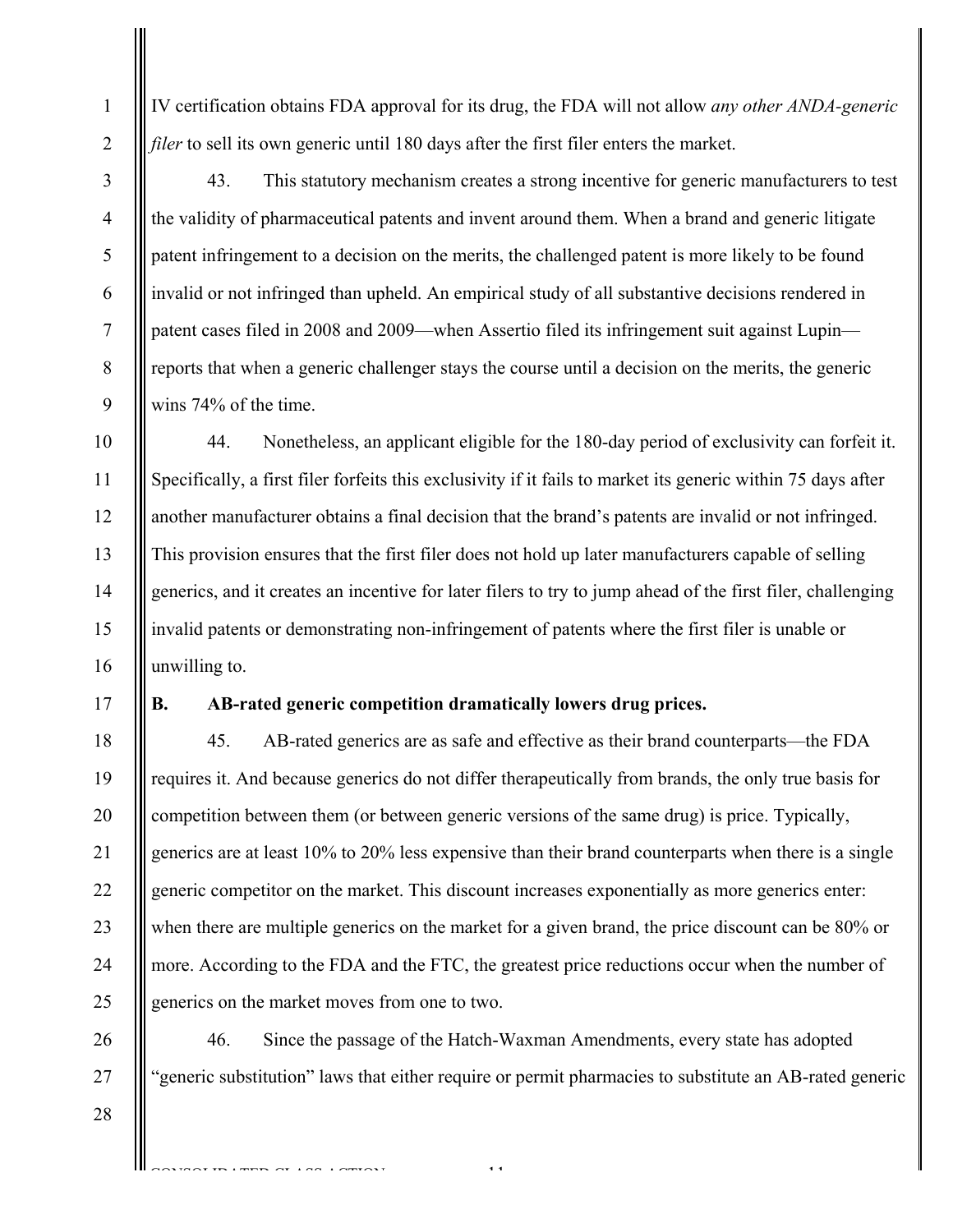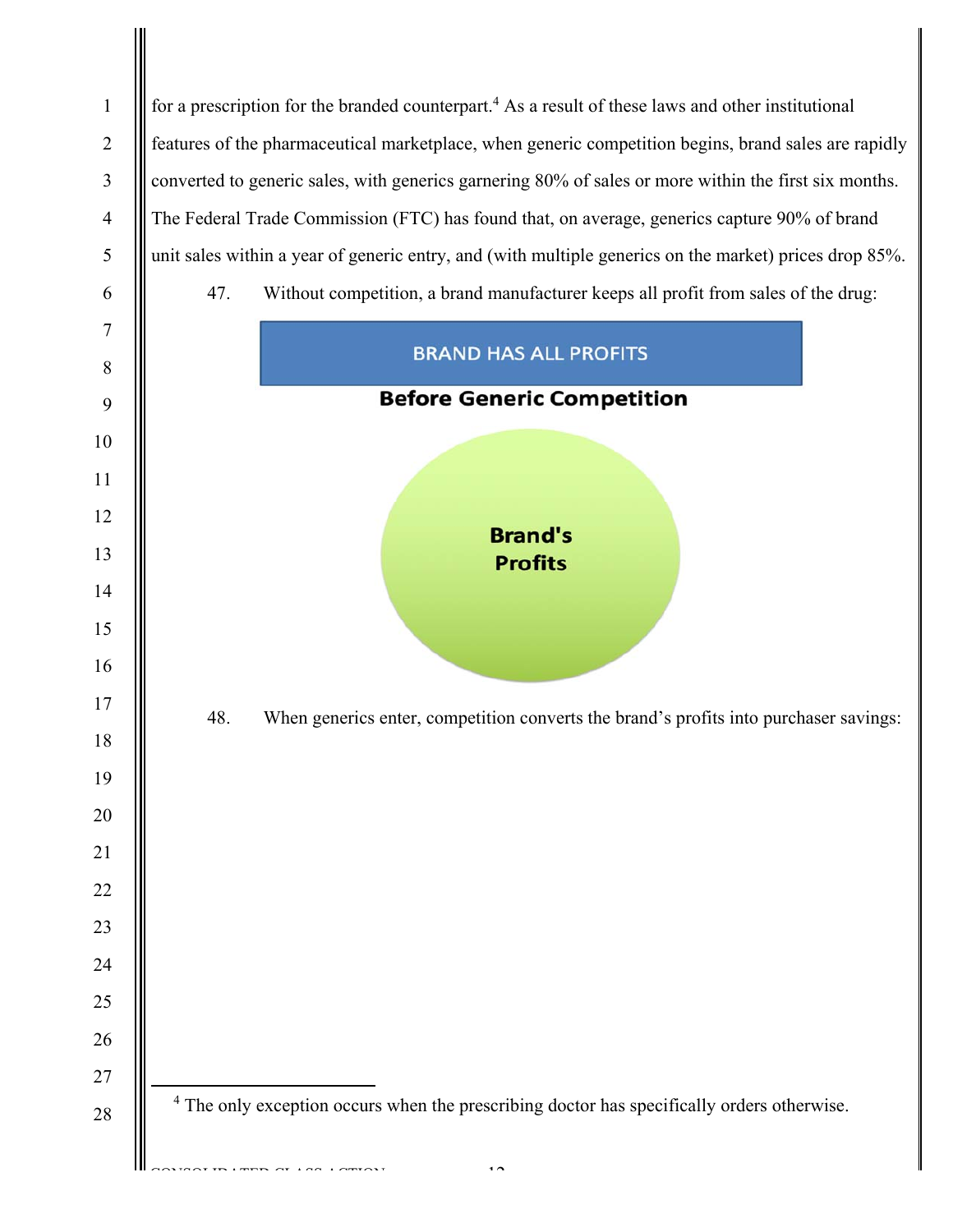

49. In short, the launch of AB-rated generics typically precipitates significant cost savings for all drug purchasers. It also provides strong incentives for brand manufacturers to forestall such launches.

# **C. Brands can compete with generics by marketing authorized generics.**

50. Brand manufacturers are well aware of the generics' rapid erosion of their sales. They have traditionally lawfully addressed this by one or both of two methods. Sometimes the brand company will lower (by a small amount) the price of its brand product; this is relatively rare. Much more frequently, brand companies opt for the second method: marketing a generic version of their brand product. A brand manufacturer has the right to sell a generic version of its own brand product, known as an "authorized generic" or AG. An authorized generic is essentially the brand product, manufactured and marketed under the authority of the brand manufacturer's NDA, but sold in different packaging. A brand manufacturer need not file an ANDA, or obtain any additional FDA approvals, to market its authorized generic (or to license the AG to a third party for marketing and sale).

 $\overline{1}$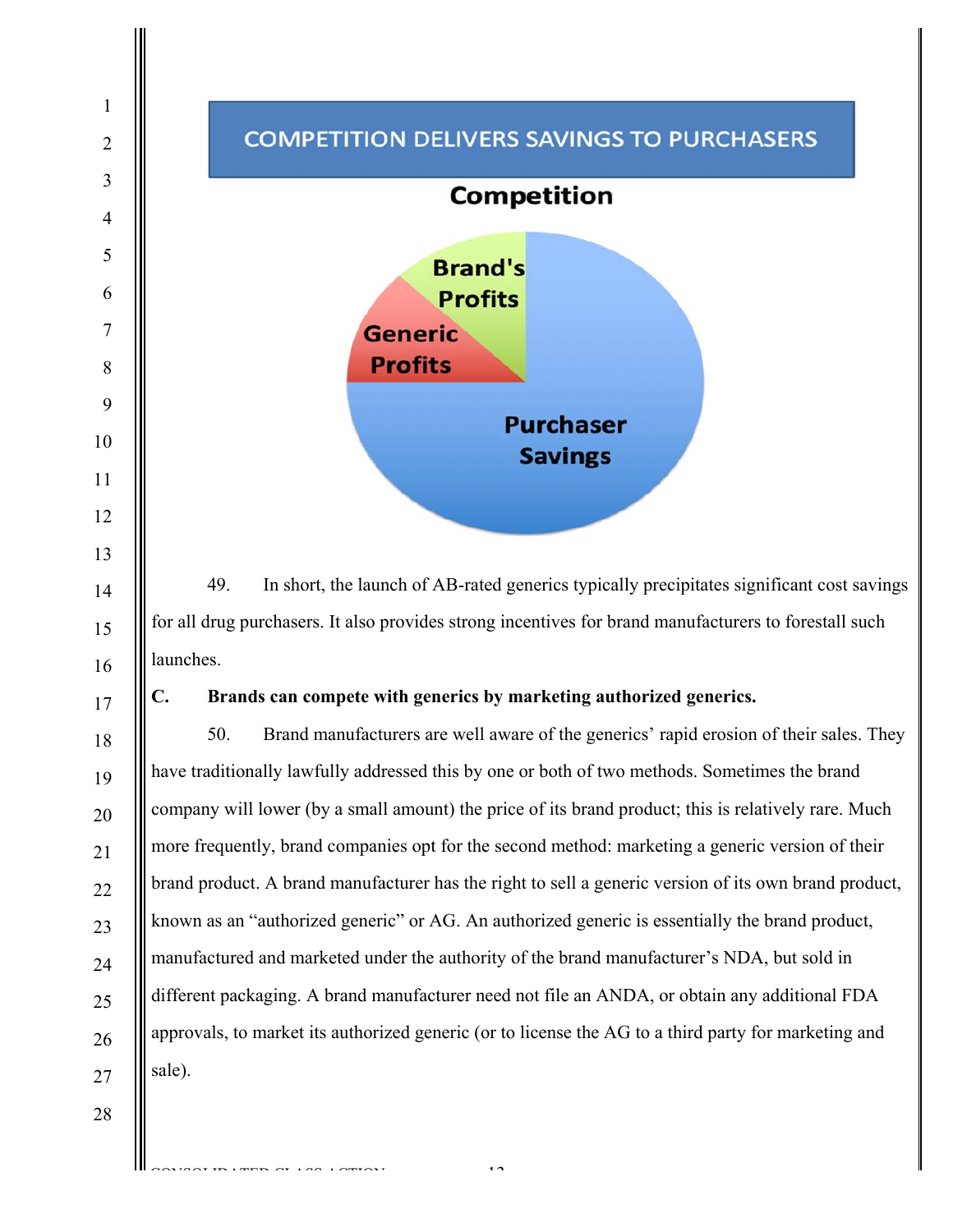51. Authorized generics are not subject to the first filer's 180-day period of exclusivity. The first filer's exclusivity period is effective only against other ANDA filers.

52. Brand manufacturers price their authorized generics similar to other generics. Thus, when a brand markets an authorized generic during the first filer's exclusivity period, the first filer reaps far less profit than it otherwise would have. And the brand manufacturer is able to retain more sales by taking a portion of the generic market. The FTC estimates that a brand manufacturer whose product faces generic competition increases its overall revenues by as much as 21% when it introduces an authorized generic.

53. The generic manufacturers' trade association reported to Congress that from 2003- 2006, brands "launched an authorized generic during every 180-day generic exclusivity period."

54. Authorized generic entry signals a healthy, competitive marketplace. While the first ANDA filer enjoys the exclusive right to sell the only ANDA-approved generic product during these six months, having two or more generics on the market benefits purchasers and patients: generic prices—authorized and non—fall farther and faster with two or more generics on the market. Thus, drug purchasers benefit from authorized generic entry during and after the 180-day exclusivity period.

19

20

21

22

23

24

25

26

27

28

# **D. Pay-for-delay deals can be more profitable for brand** *and* **generic manufacturers.**

55. Absent generic competition, brand manufacturers typically sell their drugs far above the marginal cost of production, generating profit margins of 70% and more, sometimes up to 98%. They can do this because before generic competition enters, the brand holds a monopoly on the drug. When one generic enters, the brand's monopoly disappears, the generic charges less, and profit margins for the drug begin to shrink. When two or more enter, prices—and profit margins—drop much more precipitously.

56. Brand manufacturers thus have an interest in forestalling generic competition for as long as possible, keeping monopoly profits for themselves. And first filers have an interest in being the only generic on the market for as long as possible, keeping generic sales for themselves.

-14-

CONSTRUCTION

1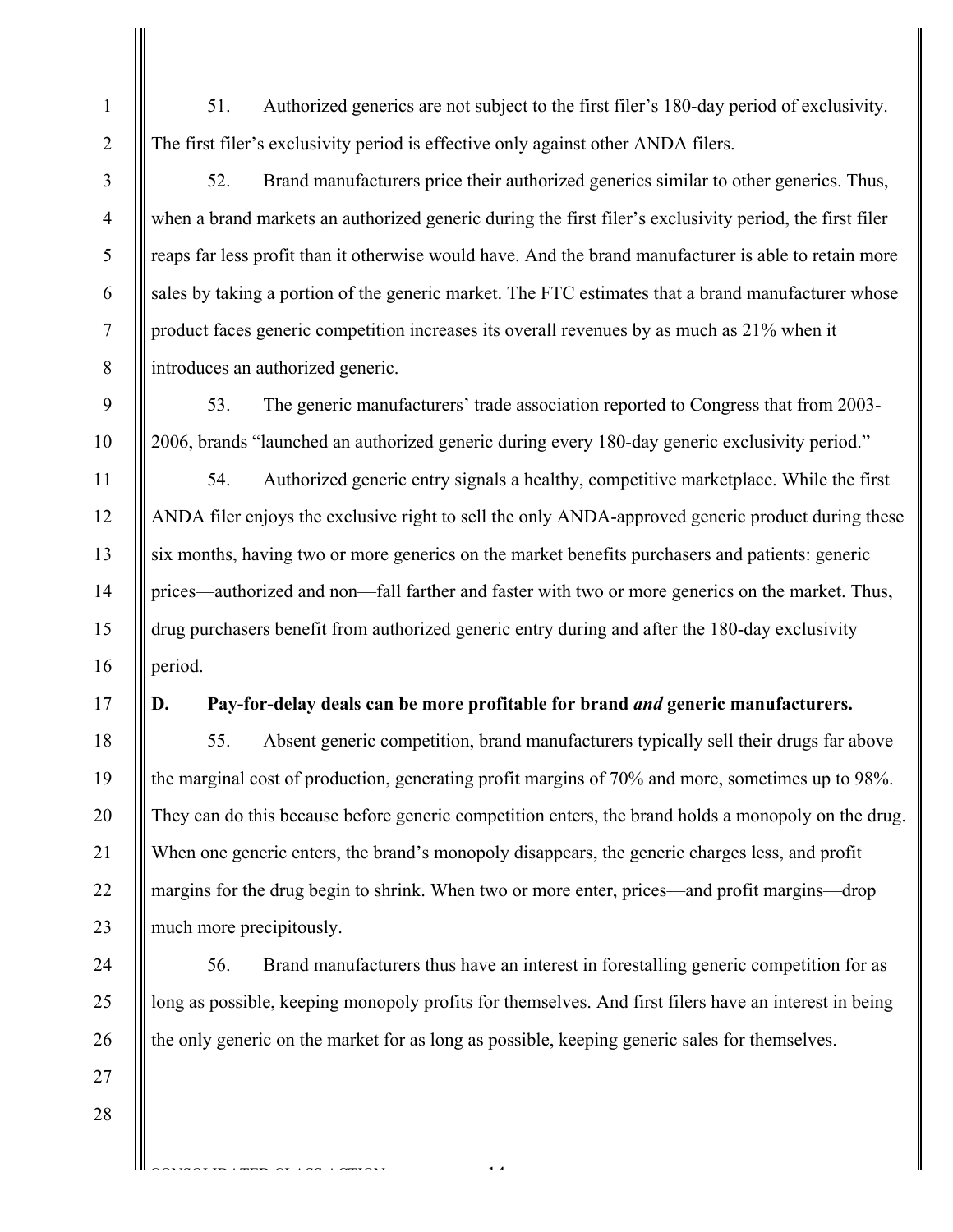| E.          |     | "No AG" pay-offs: a brand manufacturer agrees not to launch an authorized generic as<br>payment for delay.                                                                                                                                                                                                                                                                                                                                                                                                                                          |
|-------------|-----|-----------------------------------------------------------------------------------------------------------------------------------------------------------------------------------------------------------------------------------------------------------------------------------------------------------------------------------------------------------------------------------------------------------------------------------------------------------------------------------------------------------------------------------------------------|
|             | 57. | Unscrupulous brand manufacturers may pay a generic competitor to delay entry with                                                                                                                                                                                                                                                                                                                                                                                                                                                                   |
|             |     | a no-AG agreement, forgoing the right to sell an authorized generic for a set period of time—usually                                                                                                                                                                                                                                                                                                                                                                                                                                                |
|             |     | 180 days, but sometimes even longer—after the generic manufacturer finally launches. This no-AG                                                                                                                                                                                                                                                                                                                                                                                                                                                     |
|             |     | promise removes all competition for the first filer generic for those first 180 days.                                                                                                                                                                                                                                                                                                                                                                                                                                                               |
|             | 58. | As noted, this period of generic exclusivity is extremely valuable to the first filer. The                                                                                                                                                                                                                                                                                                                                                                                                                                                          |
|             |     | first filer usually earns the vast majority of its total revenue on a drug—as much as 80% of total                                                                                                                                                                                                                                                                                                                                                                                                                                                  |
|             |     | profit—during the 180-day period. As a result, the first filer can almost always make more money                                                                                                                                                                                                                                                                                                                                                                                                                                                    |
|             |     | from a delayed 180-day exclusivity period where it is the only generic on the market than it can by                                                                                                                                                                                                                                                                                                                                                                                                                                                 |
|             |     | entering sooner but competing against an authorized generic.                                                                                                                                                                                                                                                                                                                                                                                                                                                                                        |
|             | 59. | The Supreme Court has recognized that 180 days of generic exclusivity "can prove                                                                                                                                                                                                                                                                                                                                                                                                                                                                    |
|             |     | valuable, possibly 'worth several hundred million dollars'" to the first filer. <sup>5</sup> And because an                                                                                                                                                                                                                                                                                                                                                                                                                                         |
|             |     | authorized generic can reduce the value of that exclusivity by 50% on average, courts have                                                                                                                                                                                                                                                                                                                                                                                                                                                          |
|             |     | recognized that a "no-AG agreement may be of great value to the first-filing generic." <sup>6</sup>                                                                                                                                                                                                                                                                                                                                                                                                                                                 |
|             | 60. | Thus, "no-AG agreements are likely to present the same types of problems as reverse                                                                                                                                                                                                                                                                                                                                                                                                                                                                 |
|             |     | payments of cash." <sup>7</sup> As explained by the then-Chairman of the FTC:                                                                                                                                                                                                                                                                                                                                                                                                                                                                       |
|             |     | Because the impact of an authorized generic on first-filer revenue is so<br>sizable, the ability to promise not to launch an AG is a huge bargaining<br>chip the brand company can use in settlement negotiations with a first-filer<br>generic. It used to be that a brand might say to a generic, "if you go away<br>for several years, I'll give you \$200 million." Now, the brand might say to<br>the generic, "if I launch an AG, you will be penalized \$200 million, so<br>why don't you go away for a few years and I won't launch an AG." |
|             | 61. | The no-AG payment is also significantly more profitable for the brand manufacturer:                                                                                                                                                                                                                                                                                                                                                                                                                                                                 |
|             |     | the brand can make far more money from delaying generic competition than it can from launching an                                                                                                                                                                                                                                                                                                                                                                                                                                                   |
| $(2006)$ ). |     | <sup>5</sup> FTC v. Actavis, Inc., 570 U.S. 136, 143 (2013) (quoting C. Scott Hemphill, Paying for Delay:<br>Pharmaceutical Patent Settlement as a Regulatory Design Problem, 81 N.Y.U. L. Rev. 1553, 1579                                                                                                                                                                                                                                                                                                                                          |
|             |     | $6$ King Drug Co. of Florence v. Smithkline Beecham Corp., 791 F.3d 388, 404 (3d Cir. 2015).                                                                                                                                                                                                                                                                                                                                                                                                                                                        |
|             |     | $7$ King Drug, 791 F.3d at 404.                                                                                                                                                                                                                                                                                                                                                                                                                                                                                                                     |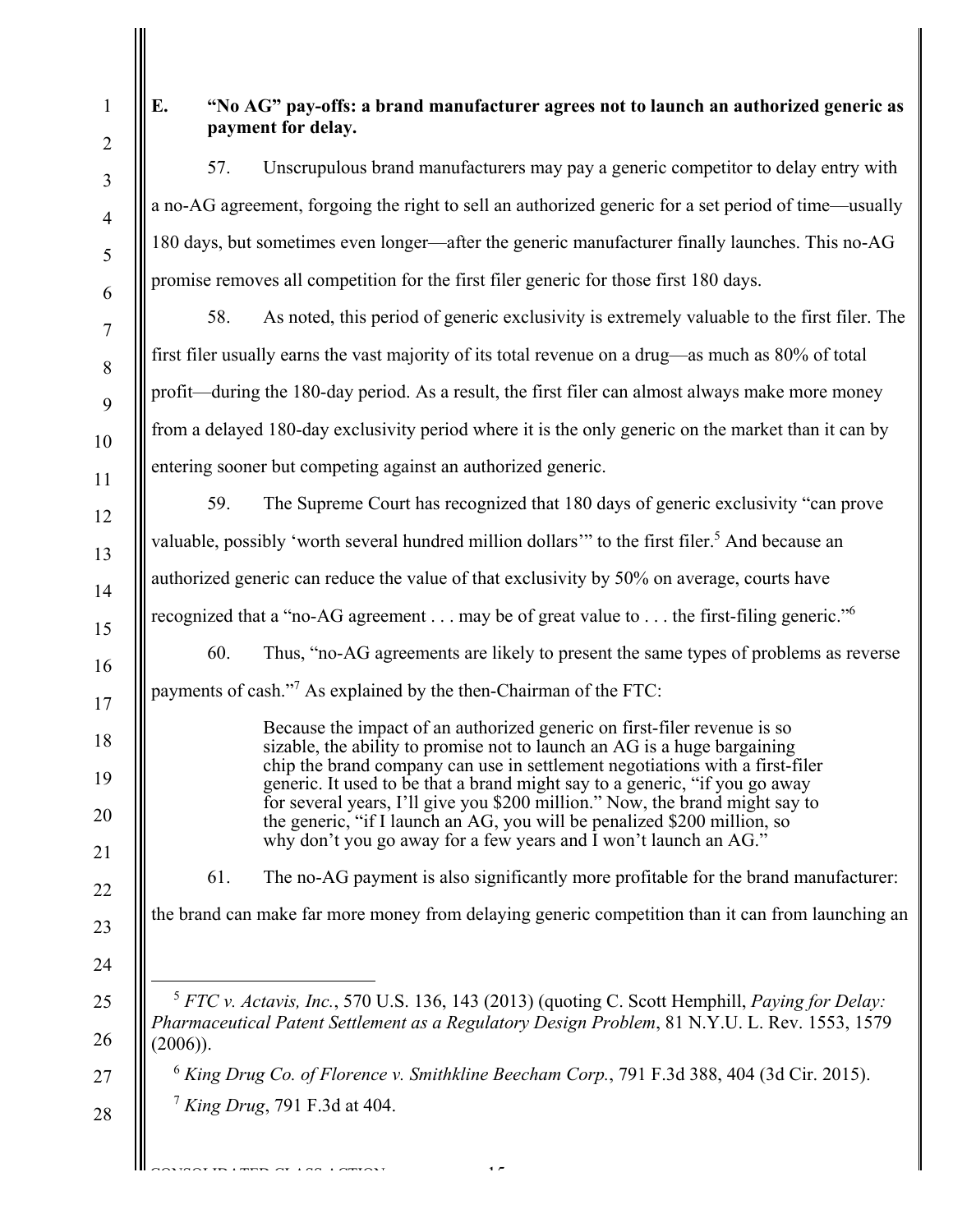authorized generic. Standard industry economics establish that the value to a brand manufacturer of a four-year delay in generic entry for a brand drug with \$200 million in annual sales is more than \$575 million.

62. Thus, the no-AG payment puts both the brand and the first filer in more profitable positions than they would have been in absent the unlawful deal—at the expense of purchasers and patients.





-16-

CONSTRUCT CAR LAMIN'S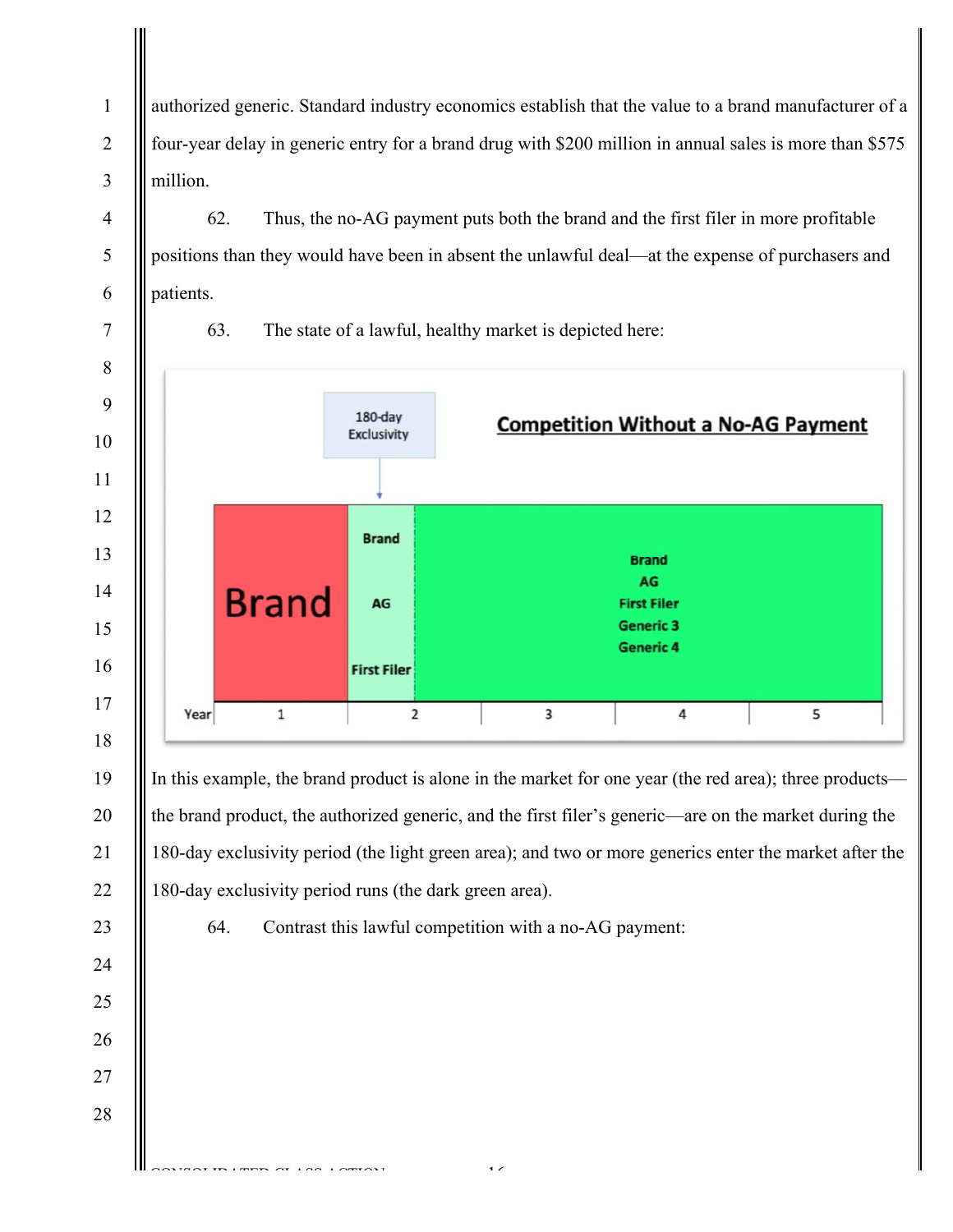

CONSTRUCTION

-17-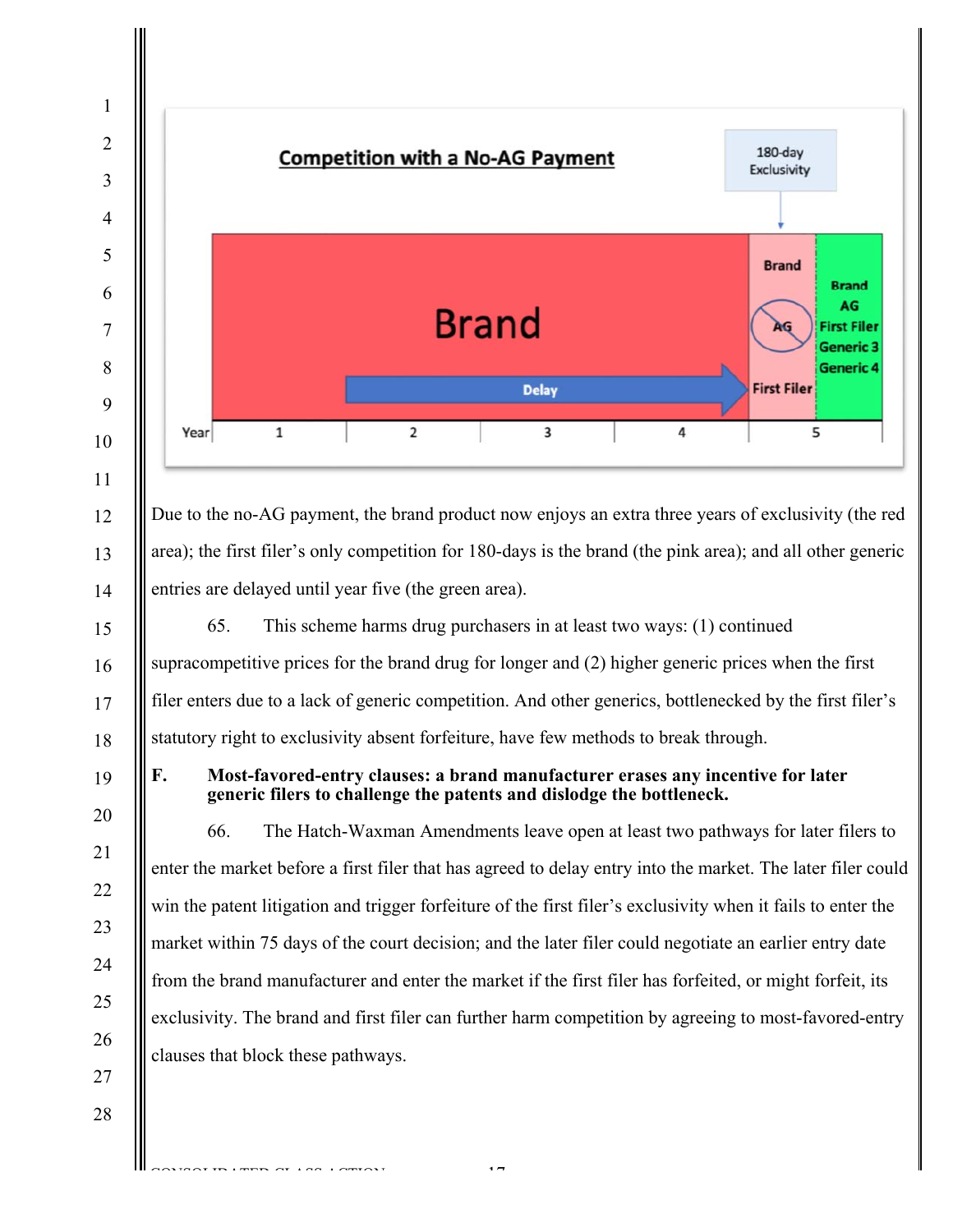67. A standard most-favored-entry clause—incorporated into the brand and generic's payfor-delay agreement—allows the generic first filer to enter the market before the agreed (delayed) entry date if one or more other generics are able to come onto the market before that date. It provides that: (1) the first filer will delay entering the market until, say, four years in the future; but (2) if any other generic manufacturer (*i.e.*, a later filer) succeeds in entering the market before that agreed future date, the first filer's entry date is moved up to match the later filer's entry date.

1

2

3

4

5

6

7

8

9

10

11

12

13

14

15

16

17

18

68. Most-favored-entry clauses delay robust generic competition by undermining the incentives of later filers to attempt to enter the market before the first filer. Absent these clauses, the first filer's prolonged period of delay would provide a later filer the opportunity to try to jump the queue and enter the market before the first filer. The later filer would then enjoy a period where it was the only ANDA-based generic product on the market. This prospect motivates a later filer to incur the substantial costs associated with litigating invalidity or non-infringement of the brand's patent.

69. If a later filer obtains a final court decision that the brand's patents are invalid or its generic product does not infringe and the first filer does not enter the market within 75 days of that decision, the first filer forfeits its 180-day exclusivity. Thus, the first filer would forfeit its exclusivity, if, for example, it agreed to delay entry until year 4 and then a later filer secured a decision invalidating the brand's patents at year 2.

19 20 21 22 23 24 25 70. The presence of a most-favored-entry clause eliminates the potential reward for later filers associated with litigating invalidity and infringement. Even if the later filer succeeds in invalidating the brand's patents (or proving its product does not infringe), the first filer will enter the market the minute the later filer does so, freeriding on the later filer's resource outlay and gobbling up a significant percentage of the generic market. This changes the later filer's calculus dramatically: the potential reward from successfully litigating the patent case is not worth the financial burden of litigation.

26 27 28 71. The Chairman and CEO of Apotex, Inc.—one of the largest generic manufacturers in the world—testified to Congress that most-favored-entry clauses "eliminate any incentive for a subsequent filer to continue to litigate for earlier market entry." As he explained,

CONSTRUCT CAN LAMINIT

 $\overline{18}$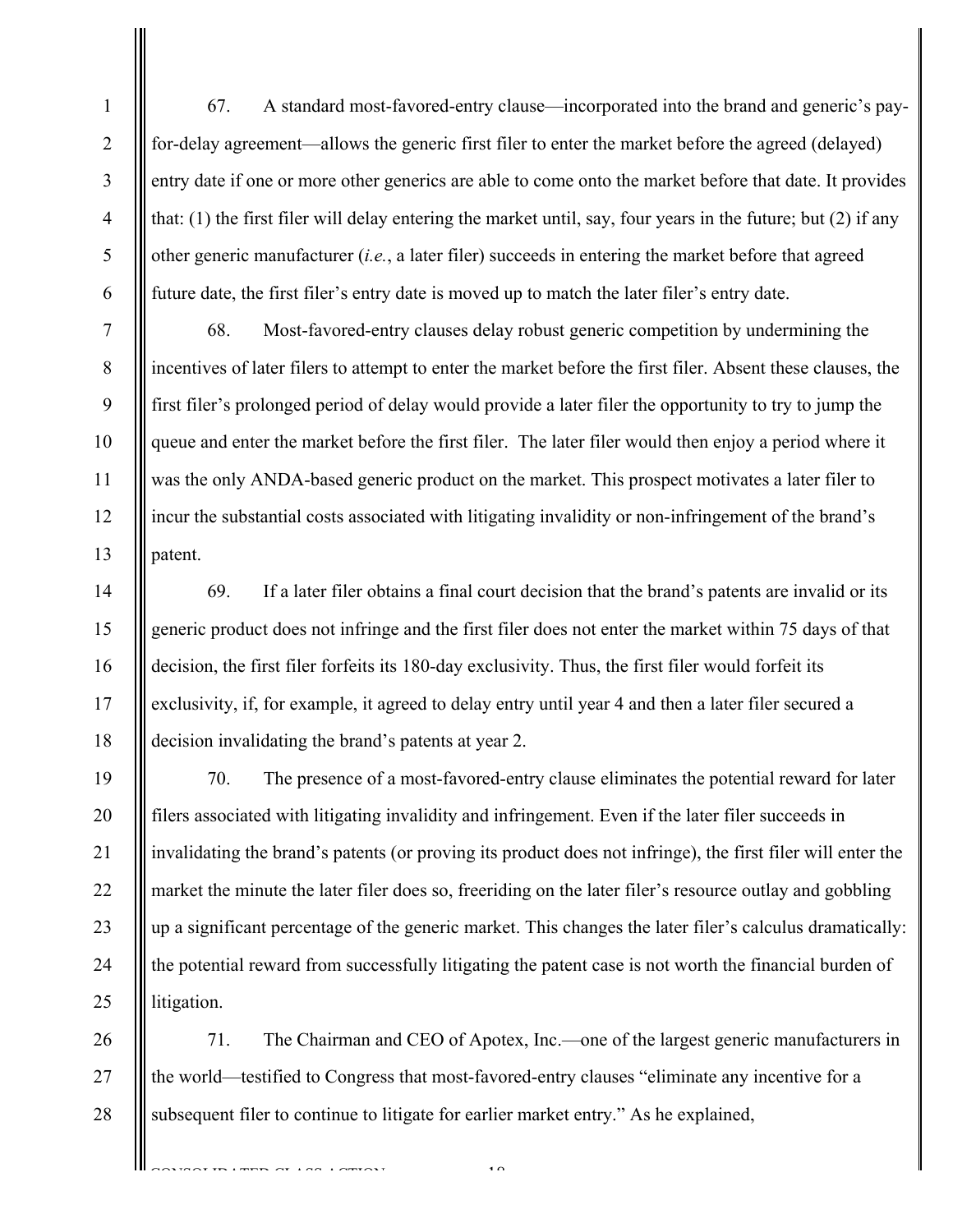no subsequent filer is going to take up the patent fight knowing it will get nothing if it wins. *Consumers are the biggest losers under this system.* If subsequent filers do not have the incentive to take on the cost of multimillion patent challenges these challenges will not occur. Weak patents that should be knocked out will remain in place, unduly blocking consumer access to generics. The challenges to brand patents by generic companies that Hatch-Waxman was designed to generate will decrease. And settlements that delay consumer access to the generic will, in turn, increase.

6 7 8 9 10 11 12 13 14 15 16 17 18 19 20 21 22 72. In addition to the standard most-favored-entry clause, brand manufacturers and first filers can use other another tactic—a most-favored-entry-*plus* clauses—to deter competition from later generic filers. A most-favored-entry-plus clause provides that the brand manufacturer will not grant a patent license to any other generic manufacturer to enter the market under the authority of the generic competitor's ANDA until a defined period of time after the first filer enters. The clause might provide, for example, that the brand manufacturer will not grant a license to any later filer to enter the market until 180 days after the first filer enters. A most-favored-entry-plus clause differs from both a no-AG clause and a most-favored-entry clause. A no-AG clause prevents the brand owner from marketing its own generic (either by itself or, typically, by license to a third party) under the original brand's NDA. A most-favored-entry clause assures the first filer that its agreed upon entry date will be moved up if a competing generic company earns the right to enter the market before that delayed agreed entry date. But these two provisions—the no-AG clause and the mostfavored-entry clause—leave unaddressed the right of the brand to license its patents to a second generic (or beyond) so that the second generic can enter the market under its own ANDA. While the likelihood of such an event happening is rare, the most-favored-entry-plus provision closes this relatively narrow gap by assuring the recipient of the reverse payment that no patent license to any third party will issue until a defined period of time after the first filer enters.

23 24 25

26

27

1

2

3

4

5

73. The purpose and effect of a most-favored-entry-plus clause, like a most-favored-entry clause, is to protect the delay and exclusivity in the deal, deterring later filers from trying to enter the market before the first filer. Absent the most-favored-entry-plus clause, later filers could use their own challenges to the brand manufacturer's patents as leverage to negotiate from the brand manufacturer a license to enter the market before the first filer, thereby enjoying a substantial period

 $\overline{1}$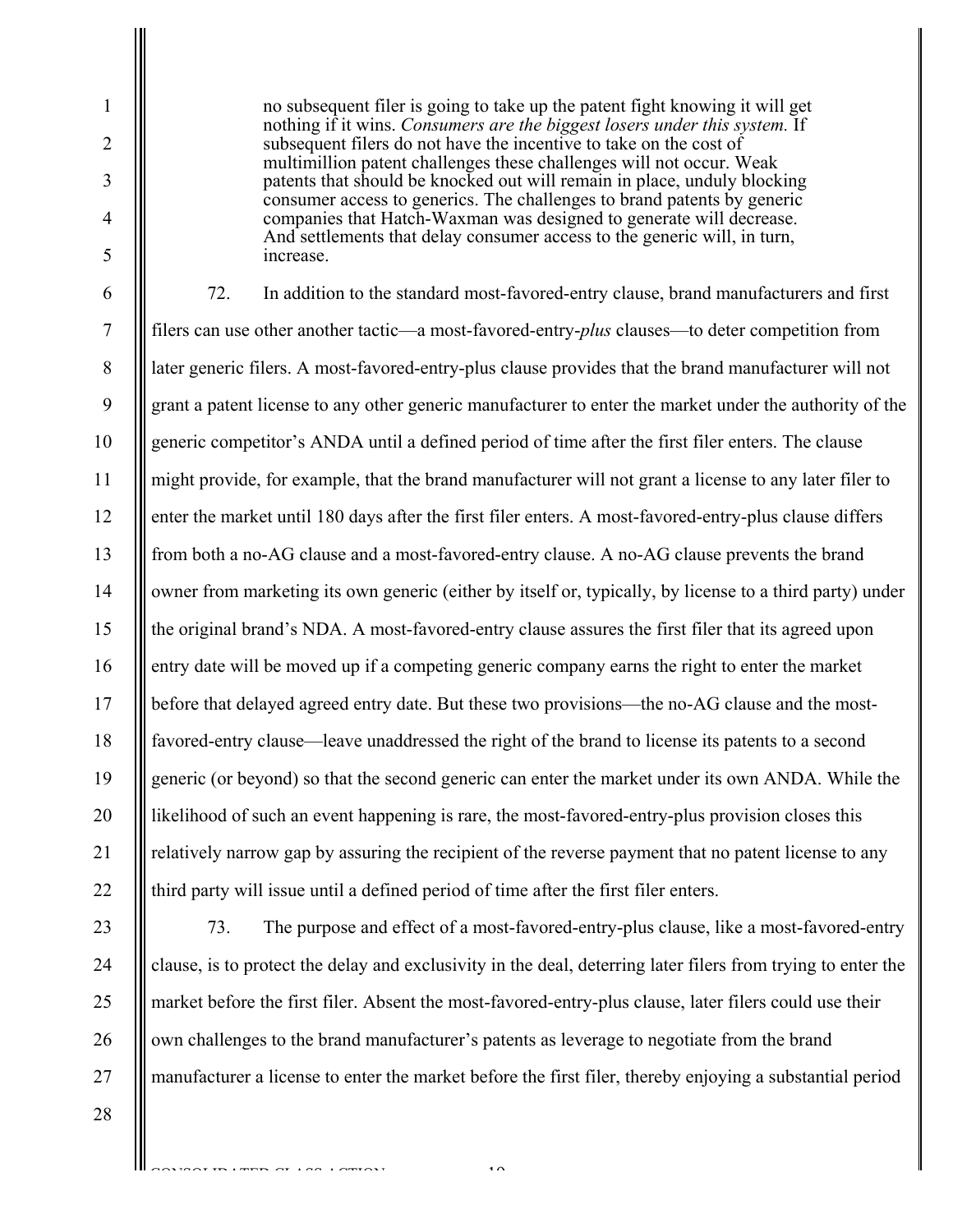as the only ANDA product on the market. Those licenses would be very valuable to the later filer where the first filer has forfeited, or might forfeit, its ANDA Exclusivity. 74. Most-favored-entry and most-favored-entry-plus clauses work together to deter later filers from attempting to improve the generic entry date. Armed with these clauses, brand manufacturers can significantly delay healthy generic competition. **VI. ASSERTIO/SANTARUS AND LUPIN EXECUTE AN UNLAWFUL NO-AG AGREEMENT** 

# **A. Assertio formulates and, in 2005, receives FDA approval for Glumetza, a controlled release metformin product.**

75. Diabetes is an epidemic in the United States. In 1958, only 1.6 million people in the United States had the disease; today, over 30 million people—9.4% of the country—live with it. One in five health care dollars is now spent caring for people living with diabetes.

12 13 14 15 16 17 18 19 20 21 76. One of the most common medicines used to treat diabetes is also one of the oldest and most affordable. Considered the "gold standard" in diabetes medications, metformin has been available to diabetics since 1957. An orally ingested tablet, metformin works by limiting the production of sugar in the liver, thereby managing glucose levels. Conventional metformin, however, requires multiple daily doses. And doctors often find it difficult to titrate patients up to the maximum daily-recommended dose (2000 mg) due the drug's gastrointestinal side effects, which occur primarily when the drug is released in the lower GI tract. By some estimates, 50% of metformintreated patients experience GI side effects. Based on these side effects, many patients cannot achieve adequate glycemic control. Pharmaceutical companies looked to develop formulations that neutralized these problems.

22 23 24 25 26 27 77. In 2002, Depomed (which later changed its corporate name to Assertio) used conventional controlled-release techniques to create a version of metformin that delivers the drug to the stomach more slowly (up to 15 hours post-dosage), resulting in fewer GI side effects. Depomed formulated this medication as a 500 mg tablet and branded it as Glumetza. Concurrently, Biovail (now part of Bausch) formulated a 1000 mg controlled release tablet of the same drug and then licensed it to Assertio for U.S. sales.

 $\sim$ 

CONSTRUCTION

28

1

2

3

4

5

6

7

8

9

10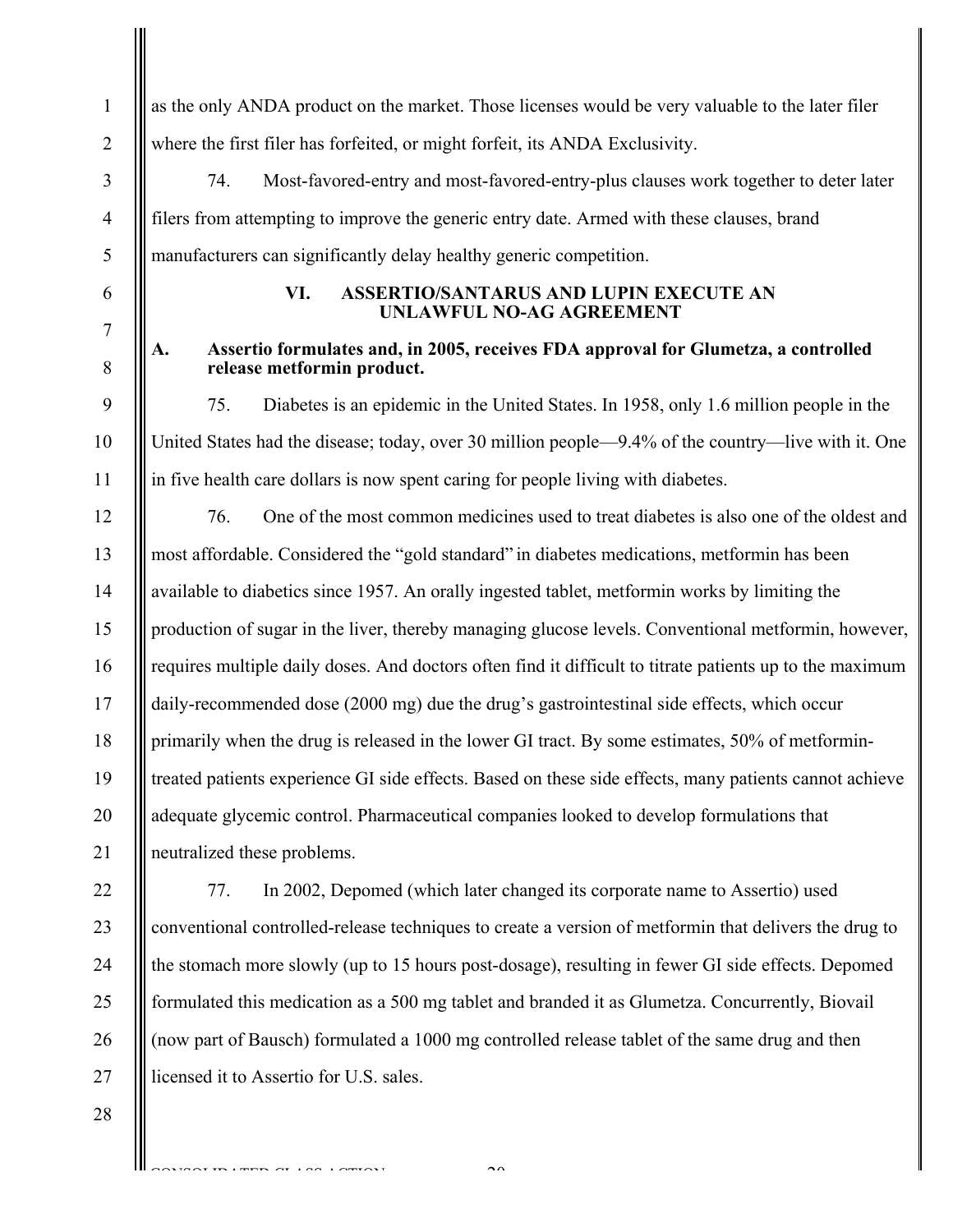|                                                                                                 |            |                         | Glumetza's extended-release mechanism works by causing the tablet, once ingested                                                                      |                      |                        |
|-------------------------------------------------------------------------------------------------|------------|-------------------------|-------------------------------------------------------------------------------------------------------------------------------------------------------|----------------------|------------------------|
|                                                                                                 |            |                         | into the stomach, to swell with water. The tablet's increased size both blocks the tablet's exit from                                                 |                      |                        |
| the stomach and controls the release of the active pharmaceutical ingredient—metformin—from the |            |                         |                                                                                                                                                       |                      |                        |
|                                                                                                 |            |                         | tablet over the course of hours. By sustaining Glumetza's time in the stomach, more of the                                                            |                      |                        |
|                                                                                                 |            |                         | metformin releases in the stomach or upper GI tract, rather than the lower GI tract, therein reducing                                                 |                      |                        |
|                                                                                                 |            |                         | the risk of GI side effects. Based on these reduced side effects and its slower release mechanism,                                                    |                      |                        |
|                                                                                                 |            |                         | Glumetza helps people living with Type 2 diabetes reach their optimal dose of metformin.                                                              |                      |                        |
|                                                                                                 | 79.        |                         | On June 3, 2005, the FDA approved Assertio's NDA for Glumetza 500 mg and 1000                                                                         |                      |                        |
|                                                                                                 |            |                         | mg extended-release tablets to improve glycemic control in adults with Type 2 diabetes. <sup>8</sup>                                                  |                      |                        |
| <b>B.</b>                                                                                       |            |                         | While developing Glumetza, Assertio obtains the first of its ultimately six controlled-<br>release oral dosage form patents it claims cover Glumetza. |                      |                        |
|                                                                                                 |            |                         |                                                                                                                                                       |                      |                        |
|                                                                                                 | 80.        |                         | Before getting FDA approval for Glumetza, Assertio filed for and received four                                                                        |                      |                        |
|                                                                                                 |            |                         | patents on controlled-release oral dosage forms. (The company later added two more controlled-                                                        |                      |                        |
|                                                                                                 |            |                         | release oral dosage forms patents, including one by license from Biovail.)                                                                            |                      |                        |
|                                                                                                 | 81.        |                         | The initial patents' expiration dates ranged from September 2016 to October 2021,                                                                     |                      |                        |
|                                                                                                 |            |                         | and Assertio caused each to be listed in the FDA's Orange Book, claiming they covered Glumetza.                                                       |                      |                        |
|                                                                                                 |            |                         | (Assertio did the same with the latter two patents, both expiring in March 2025.)                                                                     |                      |                        |
|                                                                                                 |            |                         | <b>Assertio's Orange Book Patents for the 500 mg Formulation</b>                                                                                      |                      |                        |
|                                                                                                 | Patent No. |                         | <b>Filed Date</b>                                                                                                                                     | <b>Issuance Date</b> | <b>Expiration Date</b> |
|                                                                                                 |            | 6,340,475 ('475 patent) | March 29, 1999                                                                                                                                        | January 22, 2002     | 9/16/2016              |
|                                                                                                 |            | 6,635,280 ('280 patent) | November 6, 2001                                                                                                                                      | October 21, 2003     | 9/16/2016              |
|                                                                                                 |            | 6,488,962 ('962 patent) | June 20, 2000                                                                                                                                         | December 3, 2002     | 6/20/2020              |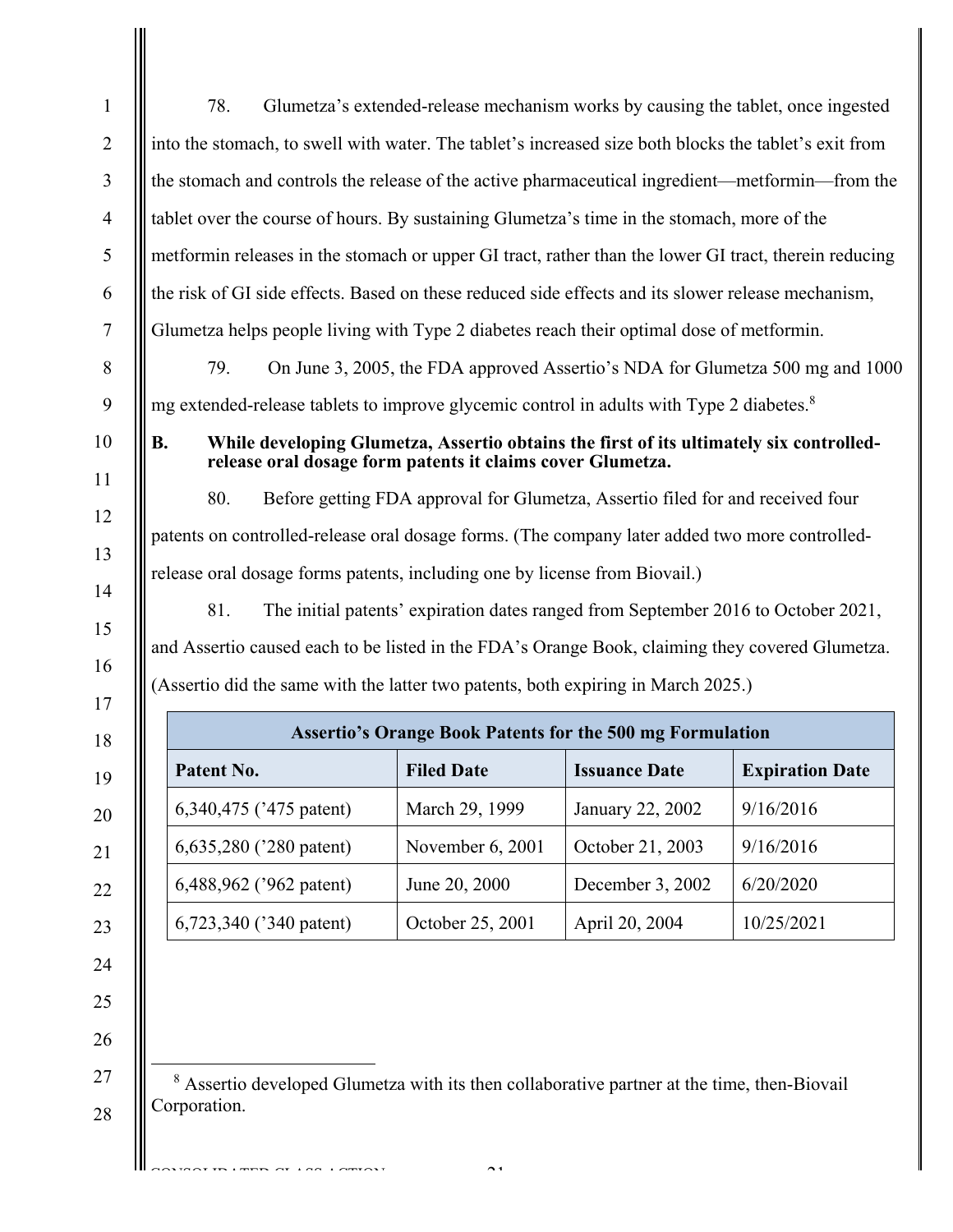|                                                                                                                                                                                                                                                                                                                                                                                                                                                                                                                        | <b>Assertio's Orange Book Patents for the 1000 mg Formulation</b>                                                                                                                                                                                               |                      |                        |
|------------------------------------------------------------------------------------------------------------------------------------------------------------------------------------------------------------------------------------------------------------------------------------------------------------------------------------------------------------------------------------------------------------------------------------------------------------------------------------------------------------------------|-----------------------------------------------------------------------------------------------------------------------------------------------------------------------------------------------------------------------------------------------------------------|----------------------|------------------------|
| Patent No.                                                                                                                                                                                                                                                                                                                                                                                                                                                                                                             | <b>Filed Date</b>                                                                                                                                                                                                                                               | <b>Issuance Date</b> | <b>Expiration Date</b> |
| 6,488,962 ('962 patent)                                                                                                                                                                                                                                                                                                                                                                                                                                                                                                | June 20, 2000                                                                                                                                                                                                                                                   | December 3, 2002     | 6/20/2020              |
| 7,780,987 ('987 patent)                                                                                                                                                                                                                                                                                                                                                                                                                                                                                                | February 21, 2003                                                                                                                                                                                                                                               | August 24, 2010      | 3/23/2025              |
| 8,323,692 ('692 patent)                                                                                                                                                                                                                                                                                                                                                                                                                                                                                                | December 5, 2008                                                                                                                                                                                                                                                | December 4, 2012     | 3/23/2025              |
| 82.<br>Glumetza was exceptionally weak and easy to design around.<br>83.<br>capsule, injection) of metformin alone, or a method of using metformin alone to treat diabetes.<br>Indeed, metformin was an old drug, used to treat Type 2 diabetes since the 1950s.<br>84.<br>technology had been developed and used since at least the 1970s in a variety of applications. Instead,<br>Assertio's patents more narrowly claimed oral dosage forms that provide for the controlled release of<br>drugs such as metformin. | Despite having, ultimately, six patents, Assertio's alleged patent protection for<br>Assertio's patents did not claim metformin, a pharmaceutical formulation (e.g., tablet,<br>Assertio's patents also did not claim broad controlled-release technology. Such |                      |                        |
| 85.                                                                                                                                                                                                                                                                                                                                                                                                                                                                                                                    | Controlled-release technology typically involves a polymeric formulation that uses                                                                                                                                                                              |                      |                        |
| either a "reservoir" or "matrix" system. A polymeric formulation is a large molecule composed of                                                                                                                                                                                                                                                                                                                                                                                                                       |                                                                                                                                                                                                                                                                 |                      |                        |
| repeating structural units.                                                                                                                                                                                                                                                                                                                                                                                                                                                                                            |                                                                                                                                                                                                                                                                 |                      |                        |
| 86.                                                                                                                                                                                                                                                                                                                                                                                                                                                                                                                    | In a reservoir system, a core containing the active drug is coated with an acrylic                                                                                                                                                                              |                      |                        |
| polymer composition to help achieve extended release.                                                                                                                                                                                                                                                                                                                                                                                                                                                                  |                                                                                                                                                                                                                                                                 |                      |                        |
| 87.                                                                                                                                                                                                                                                                                                                                                                                                                                                                                                                    | In a matrix system, the drug is dissolved or dispersed throughout the polymer and                                                                                                                                                                               |                      |                        |
| then formulated into a pill. After the patient swallows the pill, gastric fluids cause the matrix to swell<br>to a size large enough to maintain the pill in the stomach after a meal. This bloated polymeric matrix                                                                                                                                                                                                                                                                                                   |                                                                                                                                                                                                                                                                 |                      |                        |
| controls the rate at which the drug is released from the pill.                                                                                                                                                                                                                                                                                                                                                                                                                                                         |                                                                                                                                                                                                                                                                 |                      |                        |
| 88.                                                                                                                                                                                                                                                                                                                                                                                                                                                                                                                    | Thus, the difference between the matrix and reservoir systems is the rate-controlling                                                                                                                                                                           |                      |                        |
| mechanism. In a matrix system, the polymeric matrix controls the drug's release rate. In a reservoir                                                                                                                                                                                                                                                                                                                                                                                                                   |                                                                                                                                                                                                                                                                 |                      |                        |
|                                                                                                                                                                                                                                                                                                                                                                                                                                                                                                                        |                                                                                                                                                                                                                                                                 |                      |                        |

CONSOLIDATED CLASS COMPONE

 $\sim$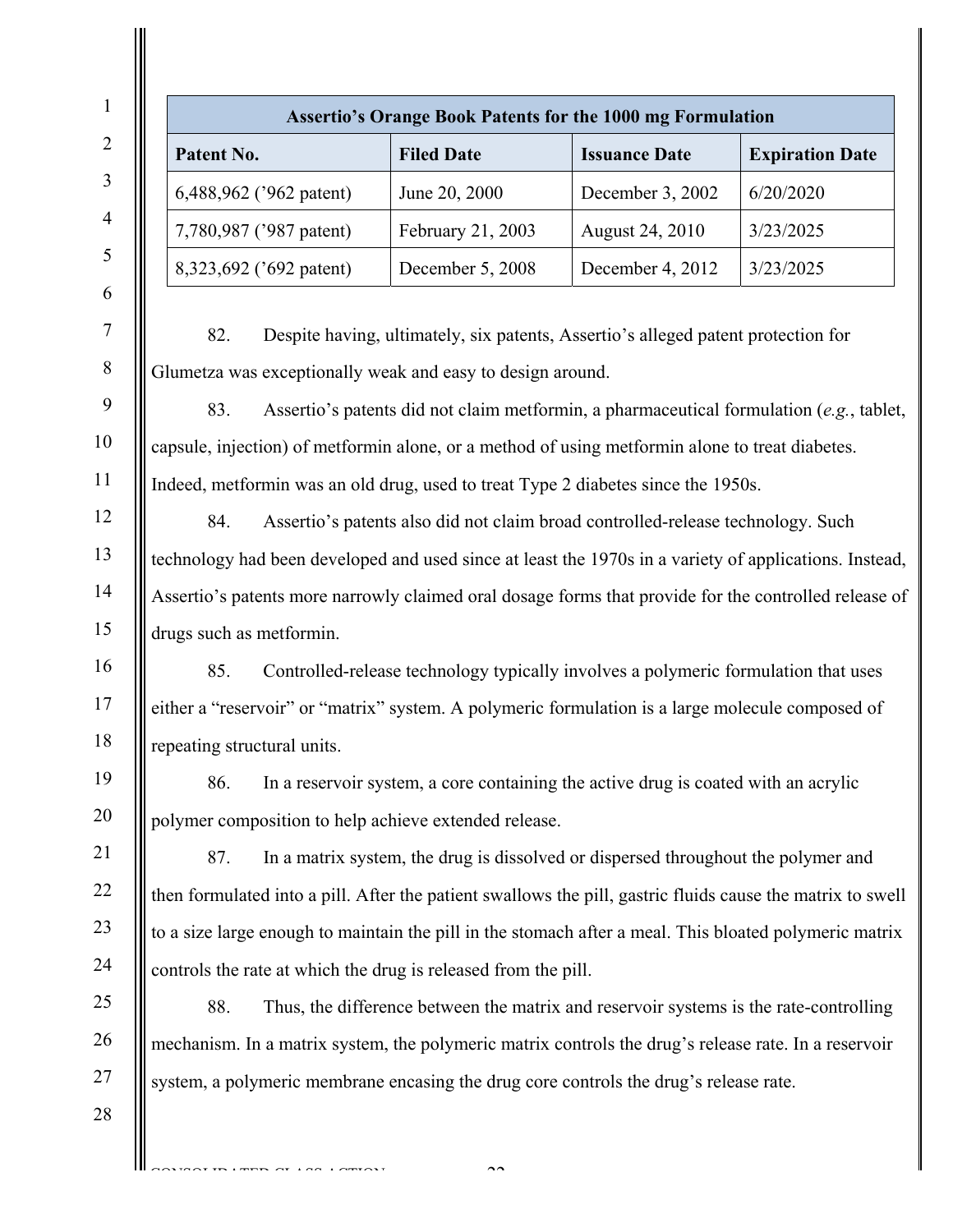

89. Assertio's patents focus on formulations, and methods of using them, that require a *matrix* controlled-release system. At the time Assertio applied for the patents, multiple prior art<sup>9</sup> publications described extended-release delivery vehicles targeting the stomach, including: (i) a solid matrix form of a substance that absorbs gastric fluid to extend gastric retention of the delivery vehicle; (ii) a matrix that limits the rate at which the surrounding gastric fluid diffuses through the matrix, reaches the drug, dissolves the drug, and diffuses out again; and (iii) a matrix that slowly erodes, continuously exposing fresh drug to the surrounding fluid. As a result, Assertio's patents could not broadly claim a matrix release system for metformin.

90. Instead, Assertio's patents narrowly claimed a particular type of water-swollen polymeric matrix that is responsible for controlled drug delivery. Assertio's patents claimed, among other things: specific drug-release rates, specific drug-to-polymer ratios, specific dosage forms of specific sizes and shapes and duration, specific use of specific polymers in sufficient quantities to perform the required functions, and specific manufacturing processes. These specific parameters are known as "claim limitations." A product must meet, or fall within, each of these specific parameters to infringe the patent; products that fall outside these specific parameters do not infringe the patent.

91. To design around Assertio's patents, a generic would only have to tweak its product

<sup>9</sup> Prior art are publications, patents, products, or other public materials that pre-date a particular invention. An inventor cannot patent his or her claimed invention if the "prior art" renders that invention obvious.

such that it fell outside one of these specific parameters for each patent claim. In contrast, to prove

patent infringement, Assertio would have to show that the generic met every limitation of one of the

patents' claims.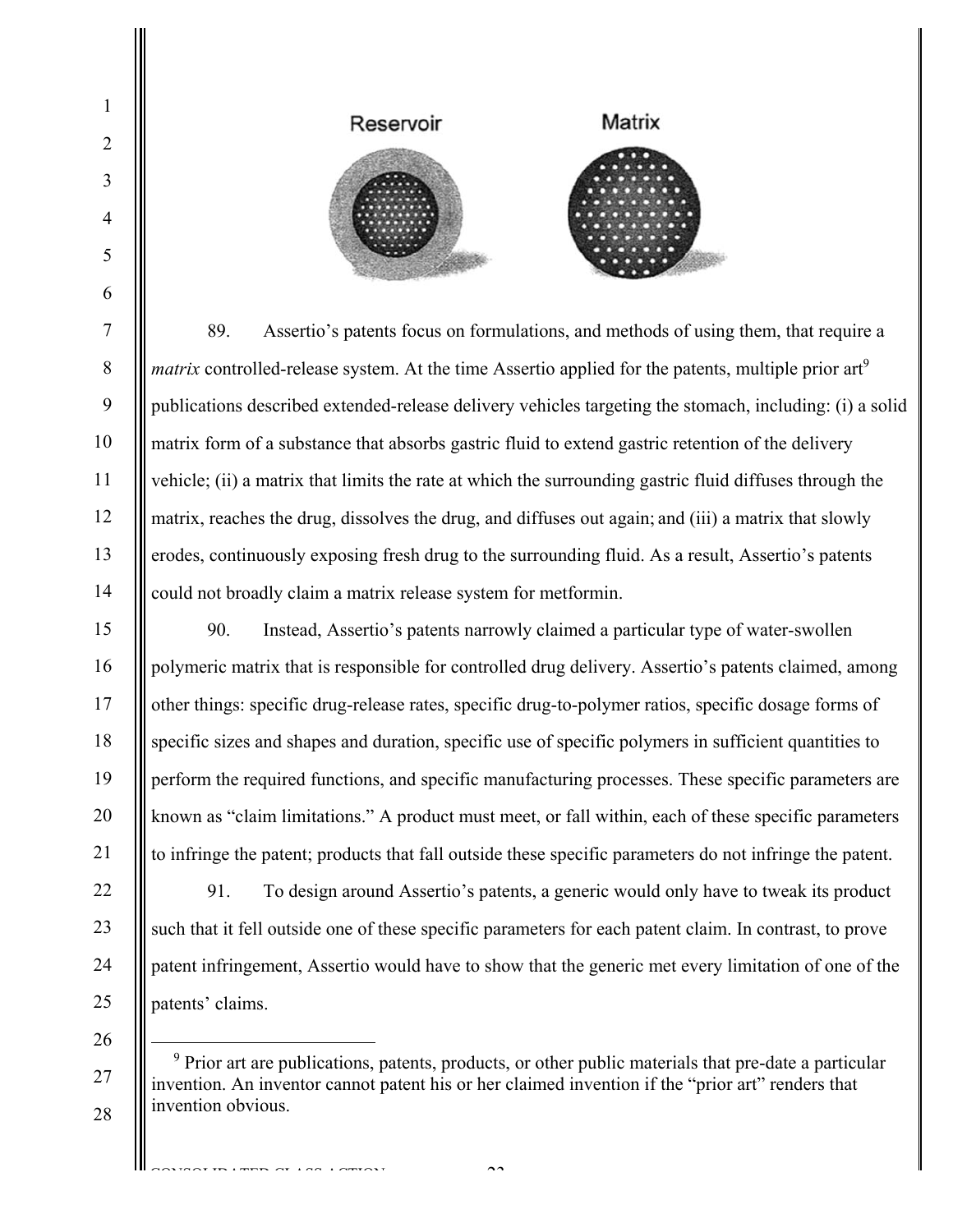92. Generic competitors had an easy design-around option. Because each of the Glumetza patents claimed a matrix system, generic manufacturers could avoid infringing simply by forgoing the matrix system. By opting for a reservoir system instead of a matrix system, a generic manufacturer could ensure that its product fell outside *all* of the patents' claims.

5 6 7 8 9 10 11 12 13 93. Assertio's '475 and '280 patents are based on the same initial patent application. Both patents require a controlled-release dosage form in which a "drug is dispersed in a polymeric matrix that is water-swellable." As the patents explain, "the swelling of the polymeric matrix . . . achieves two objectives—(i) the tablet swells to a size large enough to cause it to be retained in the stomach during the fed mode [i.e., after meal consumption], and (ii) it . . . provide [s] multi-hour, controlled delivery of the drug into the stomach." In this way, "[t]he rate limiting factor in the release of drug is therefore controlled diffusion of the drug from the matrix." As a result, the purportedly novel properties of the '475 and '280 patents are their *polymeric matrices* and these matrices' ability to control the drug release and erosion rate*.* 

19 94. The '475 and '280 patent claim only a release rate mechanism wherein a matrix controls the drug's diffusion and therefore release rate. A reservoir system can achieve the same controlled release without using a polymeric matrix as claimed in '475 and '280 patents. A reservoir system limits the rate of the drug's release by wrapping the drug's core with an insoluble barrier. As a result, a reservoir system cannot infringe the '475 and '280 patents—the system falls outside the patents' claims.

20 21 22 23 24 25 26 95. Use of a reservoir system would also enable generic manufacturer to design around others of Assertio's patents. The '962 patent differs only slightly from the '475 and '280 patents and covers "tablet shapes to enhance gastric retention of swellable controlled-release oral dosage forms," such as "oval, triangle, almond, peanut, 'bow tie,' parallelogram, trapezoidal, pentagonal, and hexagonal." Like the '475 and '280 patents, however, the '962 patent's claims are limited to a dosage form using a matrix structure. Thus, a generic manufacturer could avoid infringing the '962 patent by using a reservoir system rather than a matrix system.

 $\mathcal{L}^4$ 

CONSOLIDATED CLASS ACTION

27

28

1

2

3

4

14

15

16

17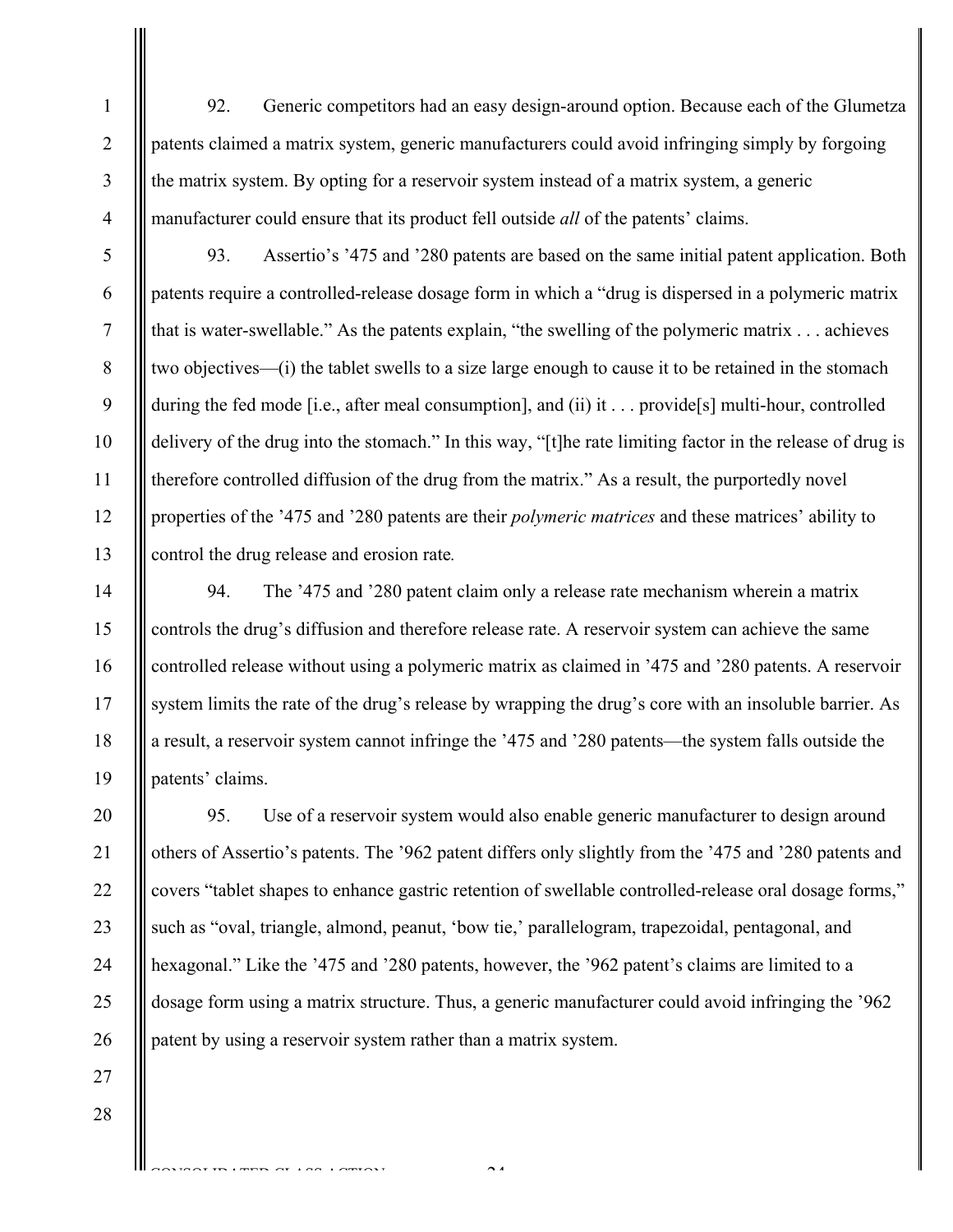96. Assertio's '340 patent claims optimal material to be used in the *matrix* to control the drug's release. As with the others, a generic manufacturer using a *reservoir* system could avoid infringing this claim.

97. Both of the later issued '987 and '692 patents claim a dosage form with a controlledrelease coating prepared by "curing the coated oral dosage form at a temperature of at least  $55^{\circ}$  C" and consisting of a neutral ester copolymer, a polyethylene glycol, one or more hydrophilic agents, and a pharmaceutically acceptable excipient. A generic manufacturer could design around these patents claims by applying a different coating to control the drug's release.

98. What's more, the '987 and '692 patents were listed in the Orange Book as covering only the 1000 mg Glumetza product. Thus, they could not block a 500 mg generic Glumetza ANDA.

99. Finally, designing a reservoir system for metformin was not difficult. Numerous prior art publications taught pharmaceutical formulators how to implement a reservoir system to extend the release of a drug. For example, U.S. Patent No. 4,954,350 discloses controlled-release pharmaceutical formulations for oral administration of acrivastine (an anti-histamine) using a core containing the drug coated with acrylic polymers.

16 17 18 19 20 21 22 100. Although the FDA requires generics to meet certain "sameness" requirements, an identical controlled-release mechanism is not among them. A generic manufacturer need only show that its generic product is bioequivalent to the brand product—it contains the same active ingredient(s), dosage form, route of administration, and strength as the brand drug and is absorbed in the human body at the same rate and to the same extent as the brand. Therefore, generic manufacturers could use a reservoir systems and still obtain FDA approval for generic versions of Glumetza.

23 24

25

26

27

28

CONSOLIDATED CLASS COMPONE

1

2

3

4

5

6

7

8

9

10

11

12

13

14

15

# **C. Assertio and Santarus partner in July 2008 to market and sell Glumetza and enter a commercialization agreement in August 2011, handing the reins to Santarus.**

101. Sales of Glumetza began slowly, moving from *de minimus* in 2006 to \$12 million in 2007 and \$30 million in 2008.

102. In July 2008, Assertio entered an exclusive promotion agreement for Glumetza with Santarus. Under this agreement, Santarus was responsible for promoting Glumetza to doctors,

-25-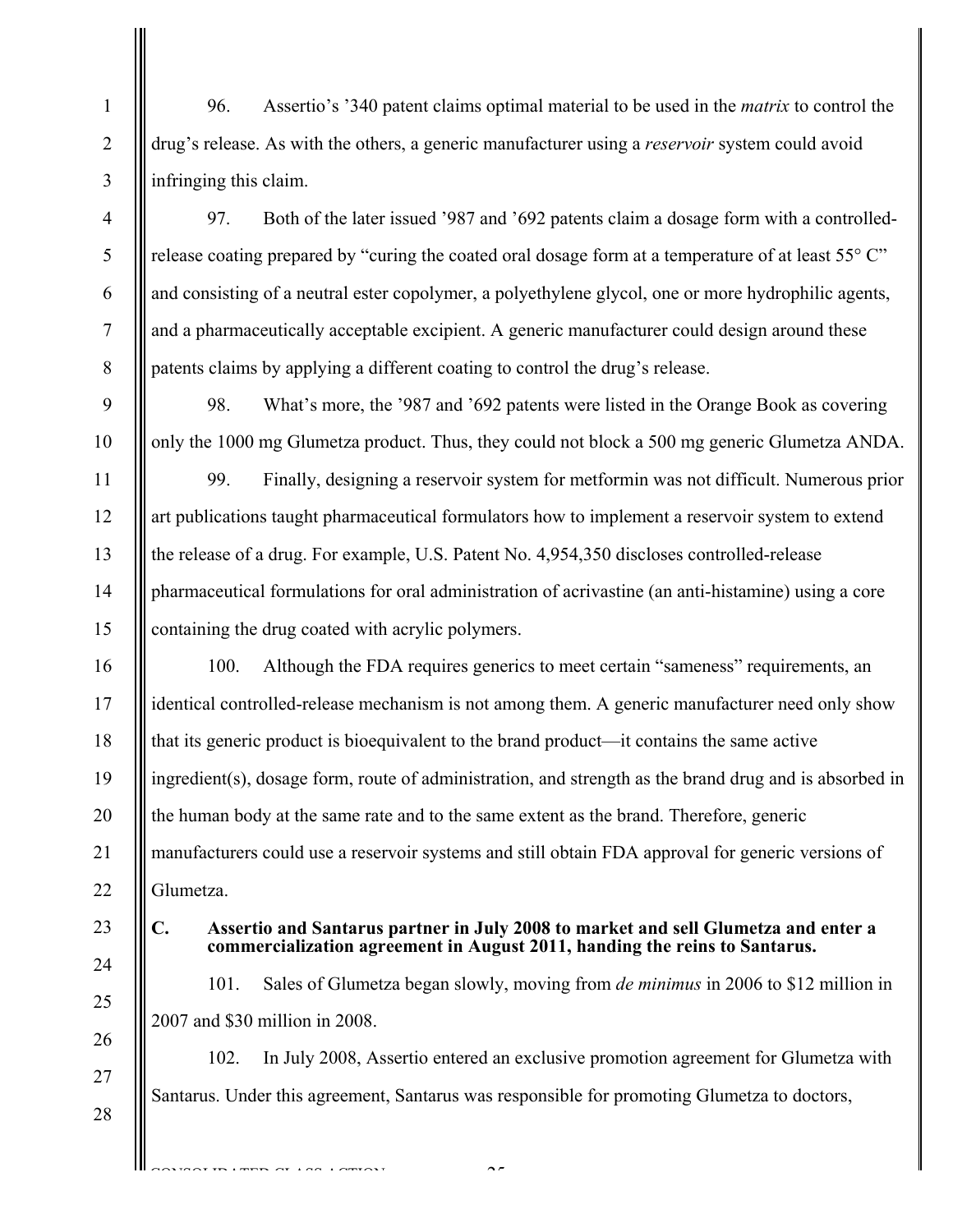pharmacy benefit managers, and health plans to increase Glumetza sales. Sales grew mildly, reaching \$45 million in 2010.

103. In August 2011, Santarus and Assertio replaced their promotion agreement with a commercialization agreement. This agreement made Santarus the owner of the Glumetza NDA and gave Santarus *sole* decision-making authority on pricing, contracting, and promotion for Glumetza. It also gave to Santarus the exclusive rights to manufacture and commercialize Glumetza in the United States, beginning September 2011. And Santarus acquired the exclusive right "(even as to Assertio)" to commercialize authorized-generic versions of the drug.

104. Under their commercialization agreement, Santarus also agreed to pay Assertio a gradually increasing royalty rate (starting at 26.5% in 2011 and reaching a ceiling of 34.5% by 2015) on net sales of Glumetza prior to generic Glumetza entry. If generic versions of Glumetza entered the market, the parties agreed to share proceeds equally based on a gross margin split.

105. The agreement tasked Assertio with managing any lawsuits regarding the Glumetza patents. Nonetheless, Santarus retained key consent rights, including the right to reject proposed settlements. And the parties agreed to split the costs of any patent lawsuit, with Santarus responsible for 70% and Assertio for 30%. Finally, the agreement assigned responsibility for regulatory compliance—including maintaining contacts with the Department of Justice's Antitrust Division and the FTC—to Assertio.

106. The partnership with Santarus helped launch Glumetza into a new realm of sales. For the eight months of 2011 that Assertio was responsible for manufacturing Glumetza, Assertio recognized approximately \$40 million in Glumetza product sales. In the remaining four months of 2011, Santarus attained approximately \$36 million in product sales, nearly the same revenue in half the time. Sales nearly doubled in 2012, reaching \$144 million.

 $\sim$ 

20

21

22

23

24

25

26

27

28

CONSOLIDATED CLASS COMPONE

1

2

3

4

5

6

7

8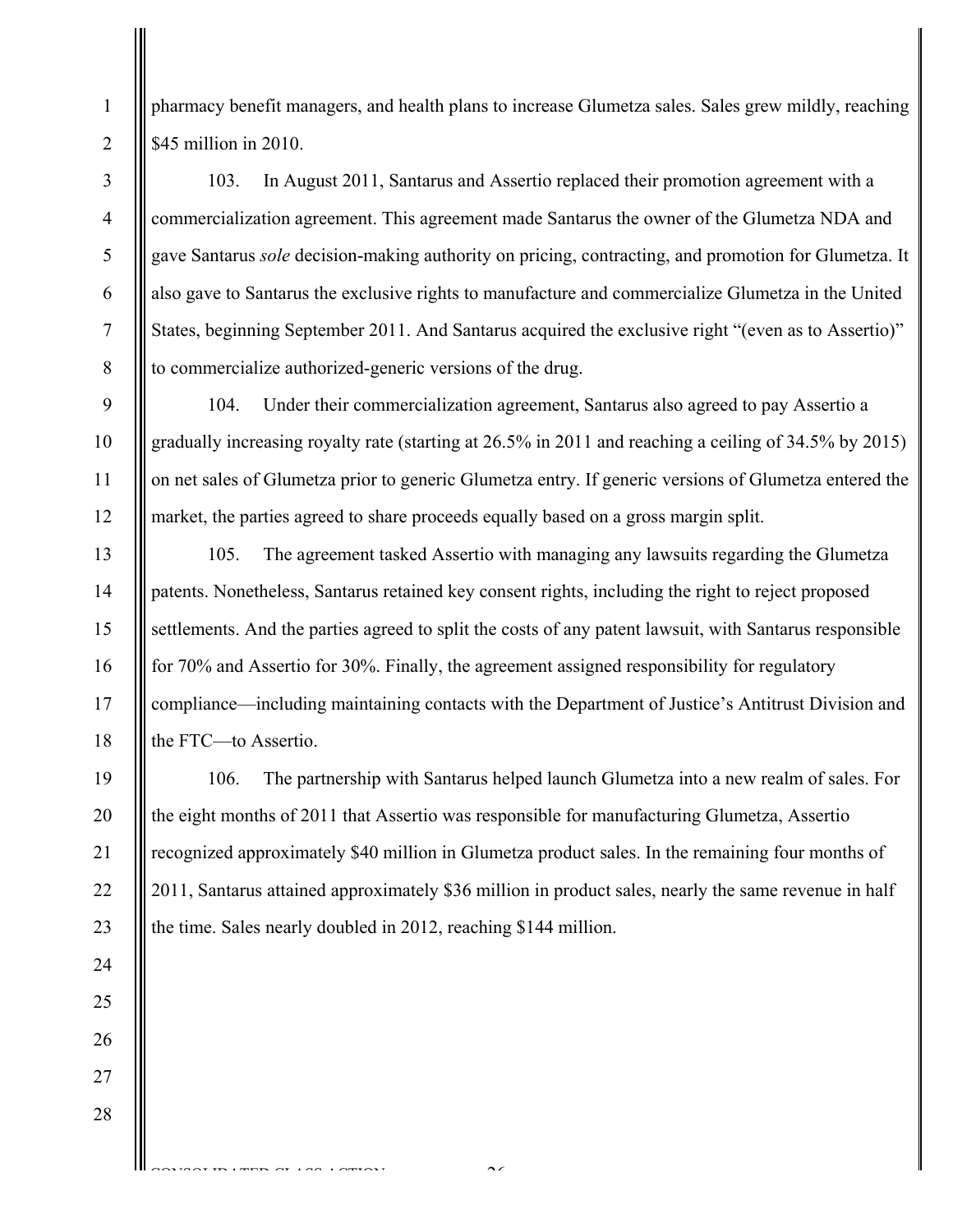

#### **D. Lupin seeks approval of a generic Glumetza product and Assertio/ Santarus sues.**

13

14

15

16

17

18

107. On or about July 27, 2009, Lupin filed ANDA 91664 seeking FDA approval to manufacture and sell generic versions of Glumetza 500 mg and 1000 mg. Because Lupin's generic Glumetza product used a reservoir system to control the release of metformin, Lupin's ANDA contained paragraph IV certifications as to the four Orange Book patents Assertio/Santarus had listed at the time: the '475, '280, '962, and '340 patents.

19 20 21 22 23 24 25 26 27 28 108. On or about November 6, 2009, Lupin notified Assertio that it had filed ANDA 91664. In this notice, Lupin explained why the four patents were both invalid and not infringed by Lupin's ANDA product. Among the information Lupin provided, as to the '475 and '280 patents, Lupin noted that many of the claims require the oral dosage form to remain "substantially intact" until the drug is released, something that Lupin's product did not do. Other claims were directed to methods of administering the drug, claims that Lupin could not infringe because Lupin does not administer medications to patients. As to the '962 and '340 patents, various claims required a solid "monolithic" matrix, which Lupin noted meant "a polymeric matrix that is cast as a single piece – not as two or more layers." Because Lupin's ANDA products "are not cast as a single piece," they could not infringe such claims.

 $\overline{CD}$  ( $\overline{CD}$   $\overline{CD}$   $\overline{CD}$   $\overline{CD}$   $\overline{CD}$   $\overline{CD}$ )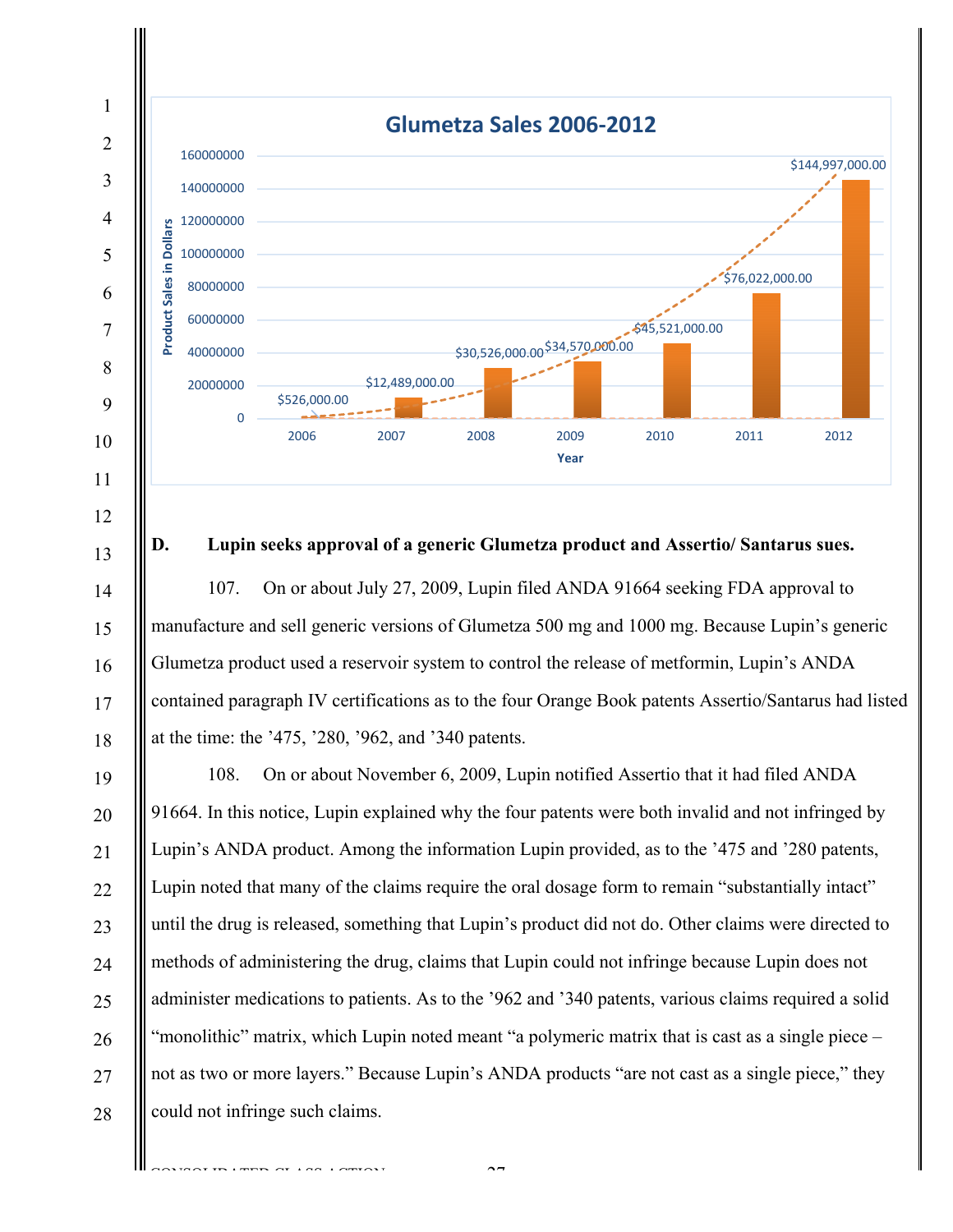109. Lupin also identified numerous patents, publications, and other pieces of prior art known in the field before each of Assertio's patents that anticipated or rendered the patents obvious.

110. On November 25, 2009, Assertio sued Lupin in the U.S. District Court for the Northern District of California, claiming infringement of the '475, '280, '962, and '340 patents. Assertio's lawsuit triggered the Hatch-Waxman Amendments' automatic, 30-month stay against Lupin, measured from the date Assertio received Lupin's November 6, 2009 paragraph IV notice. Absent a final court adjudication before then, Lupin could not receive FDA approval to launch until the stay expired on May 6, 2012.

111. Assertio filed the patent infringement lawsuit against Lupin without regard to the lawsuit's merits. In fact, Assertio knew that there was an overwhelming likelihood that it would lose the patent litigation. Assertio's true purpose was to ensure it received the 30-month stay, effectively preventing Lupin from obtaining FDA approval and coming to market until at least May 6, 2012.

112. On January 29, 2010, Lupin answered Assertio's complaint and counterclaimed, seeking declaratory judgments that Lupin's product did not infringe any of the four patents and that each of the four patents was invalid.

16 17 18 19 20 21 22 23 24 113. Lupin's discovery responses in the litigation reiterated that its generic does not and *could not* infringe because the drug relies on a reservoir system—as opposed to the claimed polymeric matrix system in Glumetza—to extend the drug's release. Lupin established that its product does not meet the patents' requirements that: (i) the product remain "substantially intact" until all of the drug is released; (ii) the product's drug core "substantially retain[s] its size and shape without deterioration due to becoming solubilized in the gastric fluid or due to breakage into fragments or small particles" until "at least about 80% of the drug has been released after eight hours of immersion in gastric fluid"; and (iii) "the drug is released at a rate controlled by the rate of diffusion" out of the polymeric matrix.

114. Lupin explained that its reservoir delivery system relied on a *coating* that incorporated a material called Eudragit to control the drug's release. In contrast, Assertio's patents required a polymeric matrix core to control the drug's release.

28

25

26

27

1

2

3

4

5

6

7

8

9

10

11

12

13

14

15

115. Lupin also continued to assert that Assertio's patents were invalid.

 $\sim$ 

DE LAND AT LAND LANDATE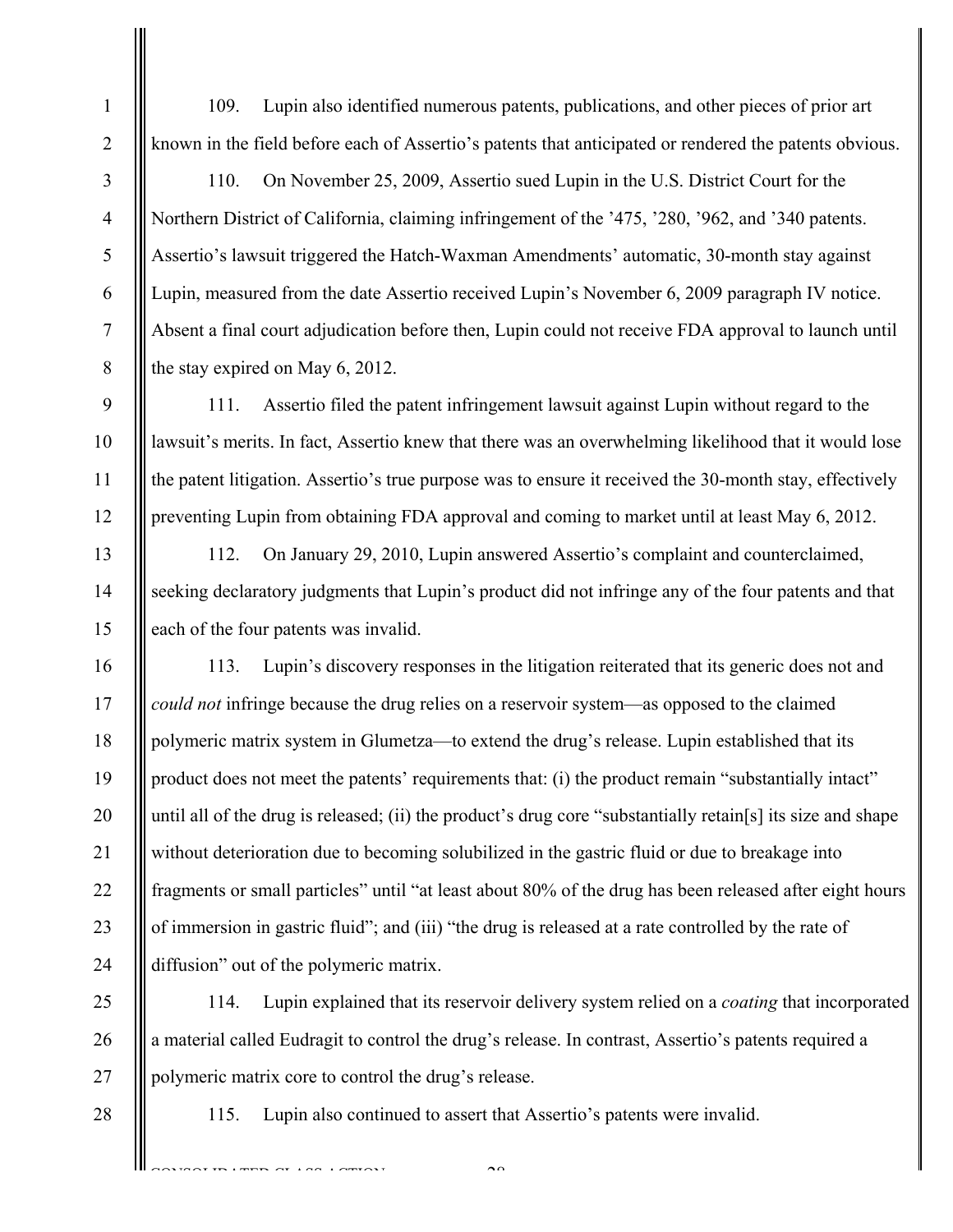116. On January 27, 2012, the FDA granted tentative approval to Lupin's ANDA, meaning Lupin had satisfied all regulatory and scientific requirements and was approvable but for the pendency of the patent litigation and the 30-month stay. Getting tentative approval in January 2012 ensured that Lupin could receive final approval for its generic Glumetza when the 30-month stay expired in May 2012.

117. After final approval, Lupin would be eligible to launch its generic at risk, *i.e.*, before a final, non-appealable judgment in the patent case. An "at risk" launch occurs when a generic manufacturer begins to sell its generic product after the 30-month stay ends but before a final judgment on infringement, therefore risking having to pay damages should it lose the patent infringement litigation. If Lupin launched at risk and won the infringement lawsuit, it would not be liable for any damages. If Lupin launched at risk and lost the lawsuit, it would have to pay damages to Assertio for its period of sales after the 30-month stay elapsed.

118. Lupin was no stranger to at-risk launches: just the previous year, Lupin launched at risk with a generic version of an extended-release metformin hydrochloride product (Fortamet 500 mg and 1000 mg) shortly after the relevant 30-month stay expired.

119. The FDA's tentative approval of Lupin's generic signaled to Assertio/Santarus that generic competition was potentially only a few months away. And even if Lupin decided against the at-risk launch, it was still likely to enter in late 2012 or early 2013 following a win in the patent trial set for October 2012.

20 21

23

24

25

26

27

28

1

2

3

4

5

6

7

8

9

10

11

12

13

14

15

16

17

18

19

**E. Assertio/Santarus pay Lupin to stay off the market to delay competition and retain their monopoly.** 

22

120. As of January 2012, Glumetza represented more than *50%* of Santarus's sales.

Lupin's sale of generic Glumetza would devastate Assertio/Santarus's bottom line.

121. So Assertio/Santarus paid Lupin to delay sales of its generic product. On February 22, 2012—a month after the FDA tentatively approved Lupin's generic and shortly before the 30-month stay would expire—the companies resolved the patent litigation by signing an unlawful reverse payment agreement.

 $\sim$ 

CONSTRUCTION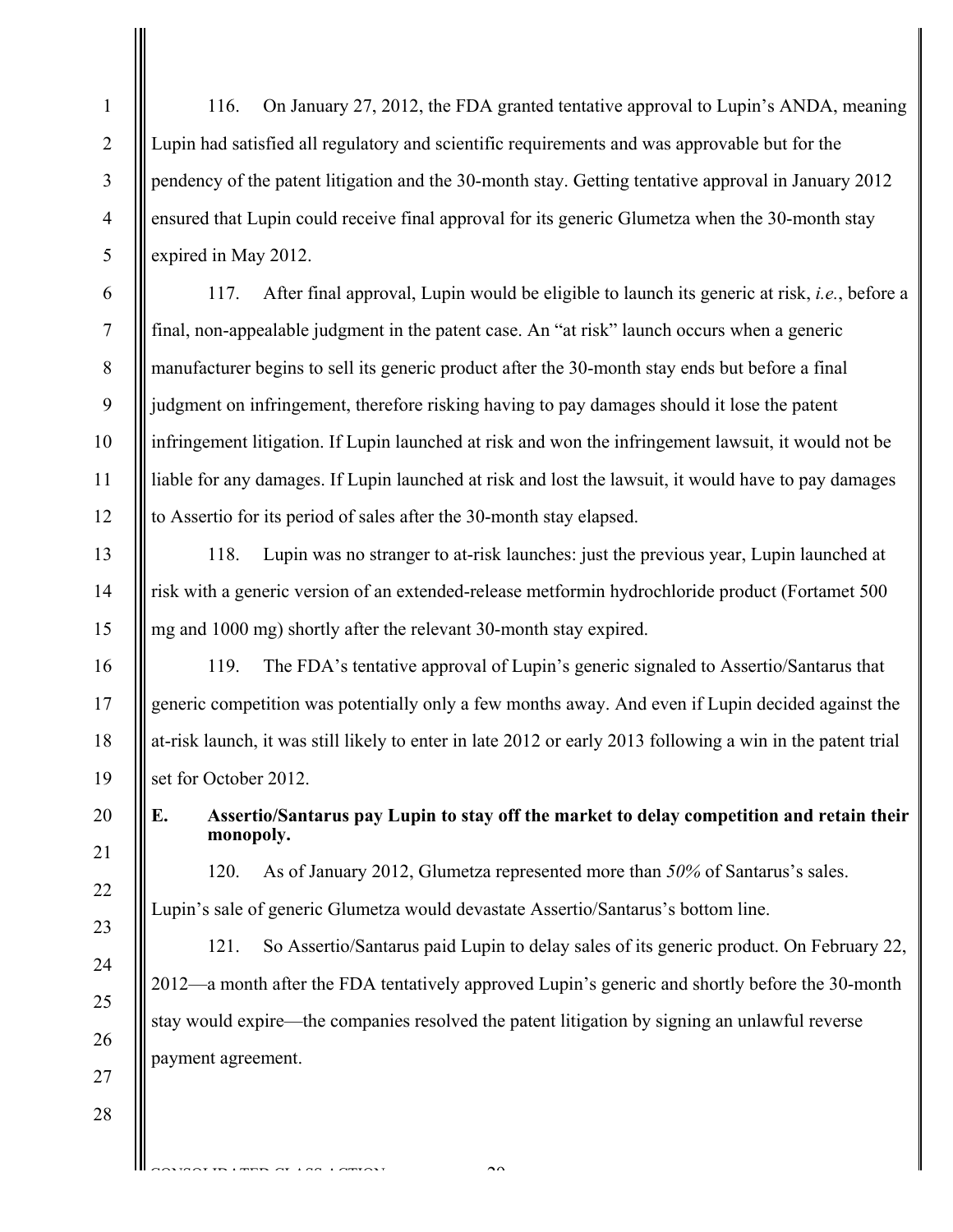122. Under the deal, Lupin agreed not to enter the market until February 1, 2016, nearly four years down the road.

123. As payment for Lupin's agreement to delay entry, Assertio/Santarus promised not to launch (or allow any third party to launch) an authorized generic Glumetza 500 mg or 1000 mg product for at least 180 days following Lupin's market entry. (Indeed, the plaintiffs have reason to believe that Assertio/Santarus and Lupin's no-AG clause extended an *entire year* following Lupin's launch, not just 180 days: Bausch (which later acquired Assertio/Santarus), refrained from launching an authorized generic Glumetza until February 2017—a year after Lupin's entry.)

124. The purpose and effect of the no-AG payment was to induce Lupin to abandon its patent challenge and keep generic Glumetza off the market until February 2016. Assertio/Santarus would not have agreed to the no-AG payment absent Lupin's agreement, in exchange, to delay its generic Glumetza until February 2016. Likewise, Lupin would not have agreed to a February 2016 entry without securing Assertio/Santarus's no-AG commitment.

14 15 16 17 18 19 20 125. Absent the no-AG payment, Assertio/Santarus had the incentive and the ability to market an authorized generic version of Glumetza as soon as (if not before) Lupin launched. For example, Santarus launched an authorized generic when Par, the first filing generic Zegerid manufacturer, launched generic Zegerid. A lawful rational profit-maximizing entity in Santarus's position would not forgo the opportunity to gain additional sales by marketing an authorized generic. Indeed, in the 2011 commercialization agreement, Santarus specifically negotiated for, and received from Assertio, the right to launch a Glumetza authorized generic.

126. By ceding its right to earn profits from its own authorized generic for at least 180 days, Santarus enabled Lupin to more than double its profits. As the only generic on the market for 180 days, Lupin would retain 100% of the generic market rather than approximately half had an AG launched. And as the only generic on the market for 180 days, Lupin could charge a higher price than it would if it faced generic competition.

127. Thus, the no-AG payment served as substantial compensation for Lupin's agreement to delay entry—a payment Lupin could not have gained from winning the patent litigation.

 $\mathcal{L}^{\circ}$ 

28

CONSTRUCT CONSTRUCTS

1

2

3

4

5

6

7

8

9

10

11

12

13

21

22

23

24

25

26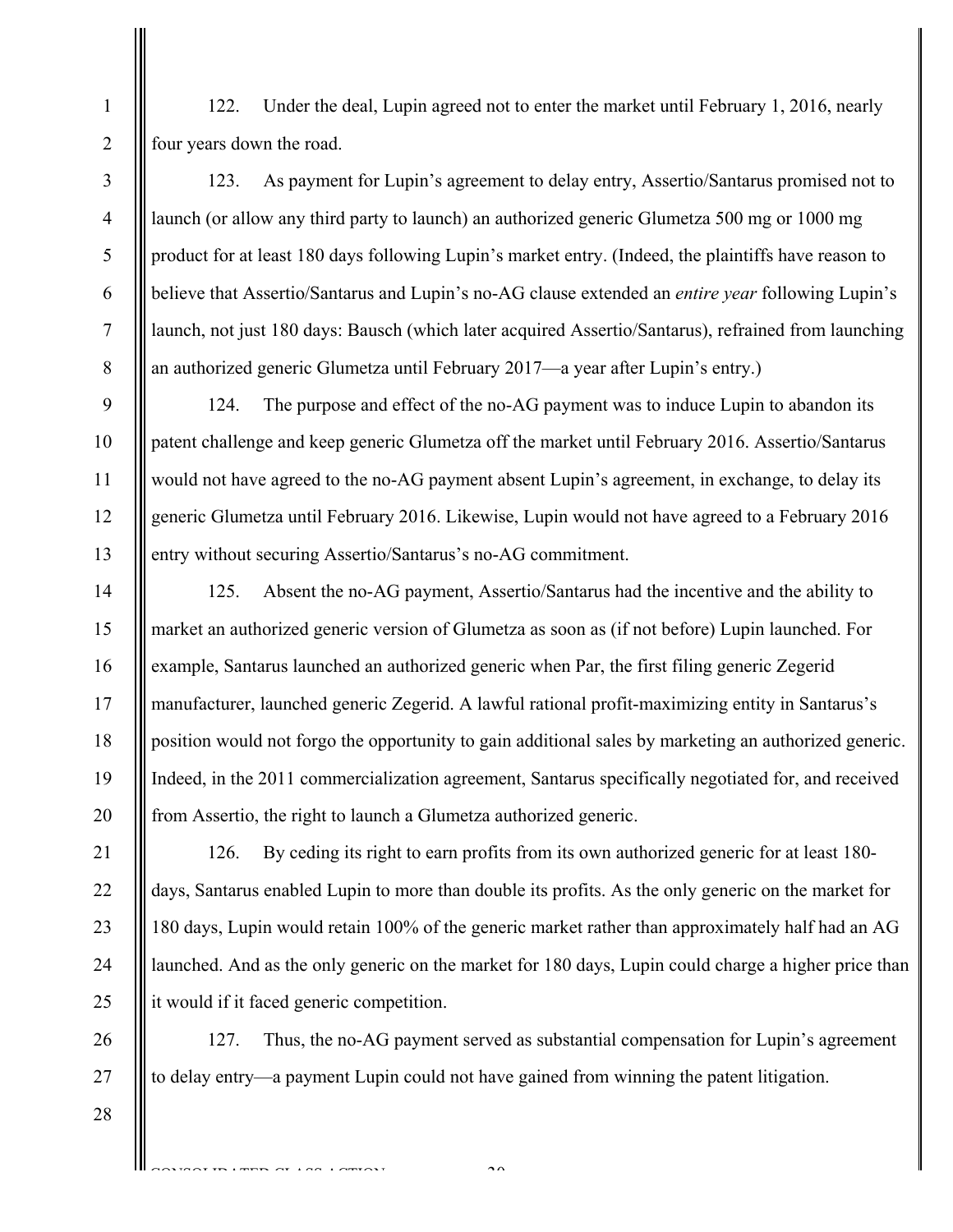| $\mathbf{1}$   | 128.<br>The value of the no-AG payment to Lupin is readily calculable using the known                     |
|----------------|-----------------------------------------------------------------------------------------------------------|
| $\overline{2}$ | economics of the pharmaceutical industry and the impact of generic competition. Assuming,                 |
| 3              | conservatively, that the term of the no-AG clause extended only six months, rather than a year as         |
| $\overline{4}$ | suspected, the value from Lupin's perspective is the difference between the revenue it expected to        |
| 5              | earn during in the first six months of 2016, as the only generic on the market, and the revenue it        |
| 6              | expected to earn during the first six months of 2012, when, without the no-AG payment, it would           |
| 7              | have faced competition from Santarus's authorized generic.                                                |
| 8              | 129.<br>For 2012, annual sales of Glumetza were approximately \$150 million. Six months                   |
| 9              | (180 days) of brand Glumetza sales would generate \$75 million in revenue to Assertio/Santarus (6/12      |
| 10             | $x$ \$150 million).                                                                                       |
| 11             | 130.<br>Lupin expected generics to take 80% of Glumetza unit sales during those six months.               |
| 12             | Thus, Lupin expected all generics to capture about \$60 million during those six months (\$75 million     |
| 13             | $x(0.8)$ .                                                                                                |
| 14             | Absent a no-AG payment, Lupin expected two generics-its own and<br>131.                                   |
| 15             | Assertio/Santarus's—to sell generic Glumetza during those 180 days. Studies by the FDA and others         |
| 16             | show that, with two generics in the market, the average generic price is 48% less than the brand          |
| 17             | price. Thus, Lupin expected that the two generics would take in a total \$31.2 million in those first six |
| 18             | months $(\$60$ million x 0.52).                                                                           |
| 19             | Only half of those revenues would go to Lupin, though. During the six months, the<br>132.                 |
| 20             | unit sales of generic Glumetza would be split (roughly evenly) between Lupin's generic and                |
| 21             | Assertio/Santarus's authorized generic. In fact, the authorized generic often captures more than half     |
| 22             | of the unit sales due to its "first-mover" and other marketing advantages. As a result, absent a no-AG    |
| 23             | payment, Lupin could expect revenues of only \$15.6 million during the six-month period (\$31.2)          |
| 24             | million $x$ 0.5).                                                                                         |
| 25             | Lupin would fare far better with an anticompetitive no-AG payment for at least three<br>133.              |
| 26             | reasons. First, Lupin would take in 100%—not 50%—of generic sales in the six-month exclusivity            |
| 27             | window.                                                                                                   |
| 28             |                                                                                                           |
|                | $\sim$ $\sim$                                                                                             |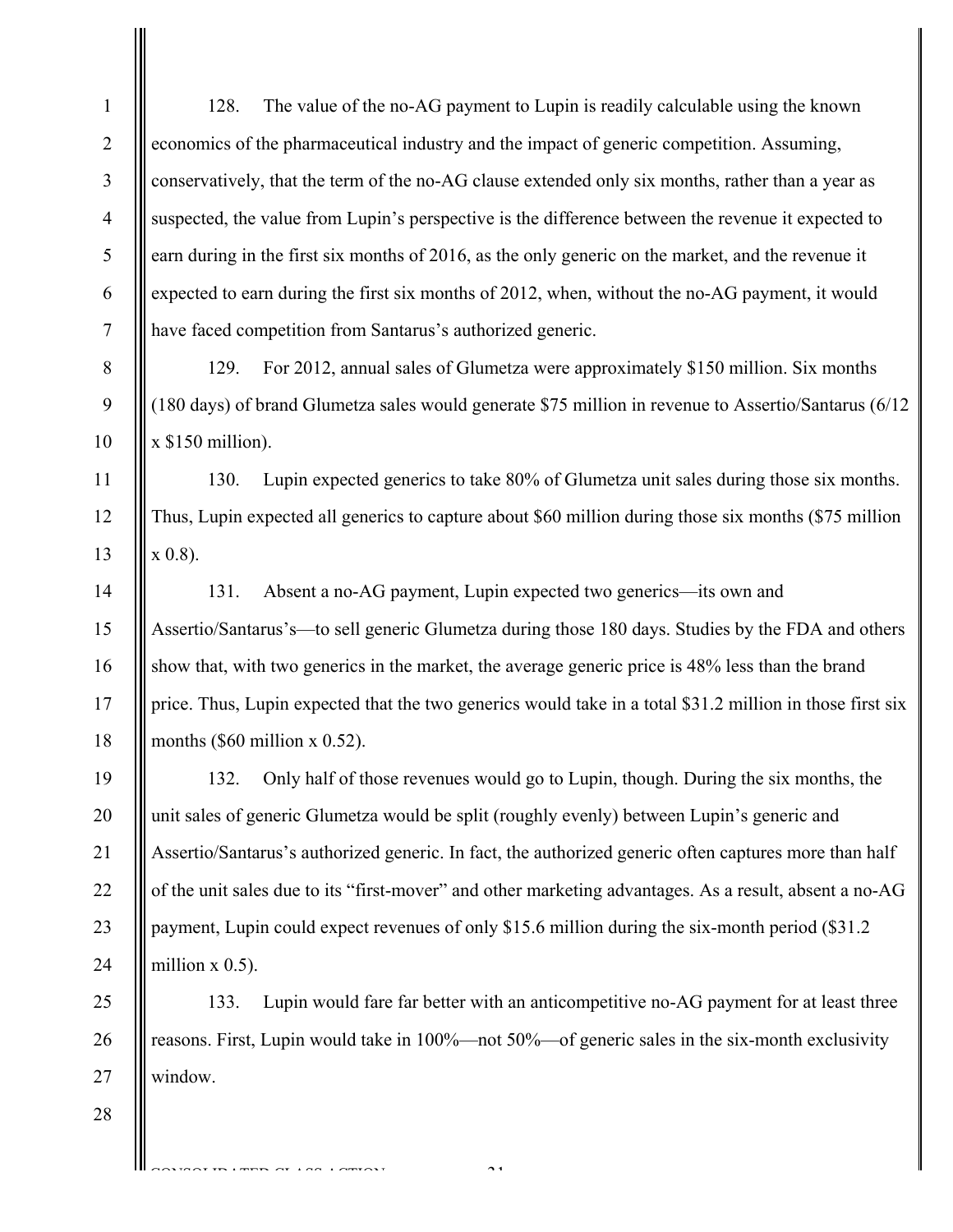134. Second, Lupin would be able to sell its generic Glumetza at a far higher price. Without a second generic on the market, Lupin would be able to sell its generic Glumetza at only a 10% discount off the price of the brand, rather than a 48% discount.

135. Third, brand sales, driven by both increased unit and sales and increased prices, were increasing. Santarus had recently assumed full responsibility for commercializing Glumetza and sales had risen by 67% in 2011 over the prior year.

**Glumetza Sales 2006‐2012**  160000000 \$144,997,000.00 140000000 120000000 **Product Sales in Dollars**  Product Sales in Dollars 100000000 \$76,022,000.00 80000000 60000000 \$45,521,000.00 \$30,526,000.00 \$34,570,000.00 40000000 20000000 \$12,489,000.00 \$526,000.00  $\Omega$ 2006 2007 2008 2009 2010 2011 2012 **Year**

136. Santarus had just hired about 30% more sales representatives and rolled out a new promotional program, prompting analysts to predict significant growth in the years ahead. Consequently, Lupin expected annual brand sales to be at least \$200 million by 2016. As a result, Lupin expected its six months of exclusive generic Glumetza sales in 2016 to be worth *at least \$72 million*: \$200 [annual brand sales] x 0.5 [six months] x 0.8 [percent of the market the generic would capture] x 0.9 [10% price discount].

137. Thus, the value of the no-AG payment to Lupin was, at a minimum, the difference between Lupin's expected revenue from generic sales in 2012 with authorized generic competition

 $\sim$ 

CONSTRUCTION

1

2

3

4

5

6

7

8

9

10

11

12

13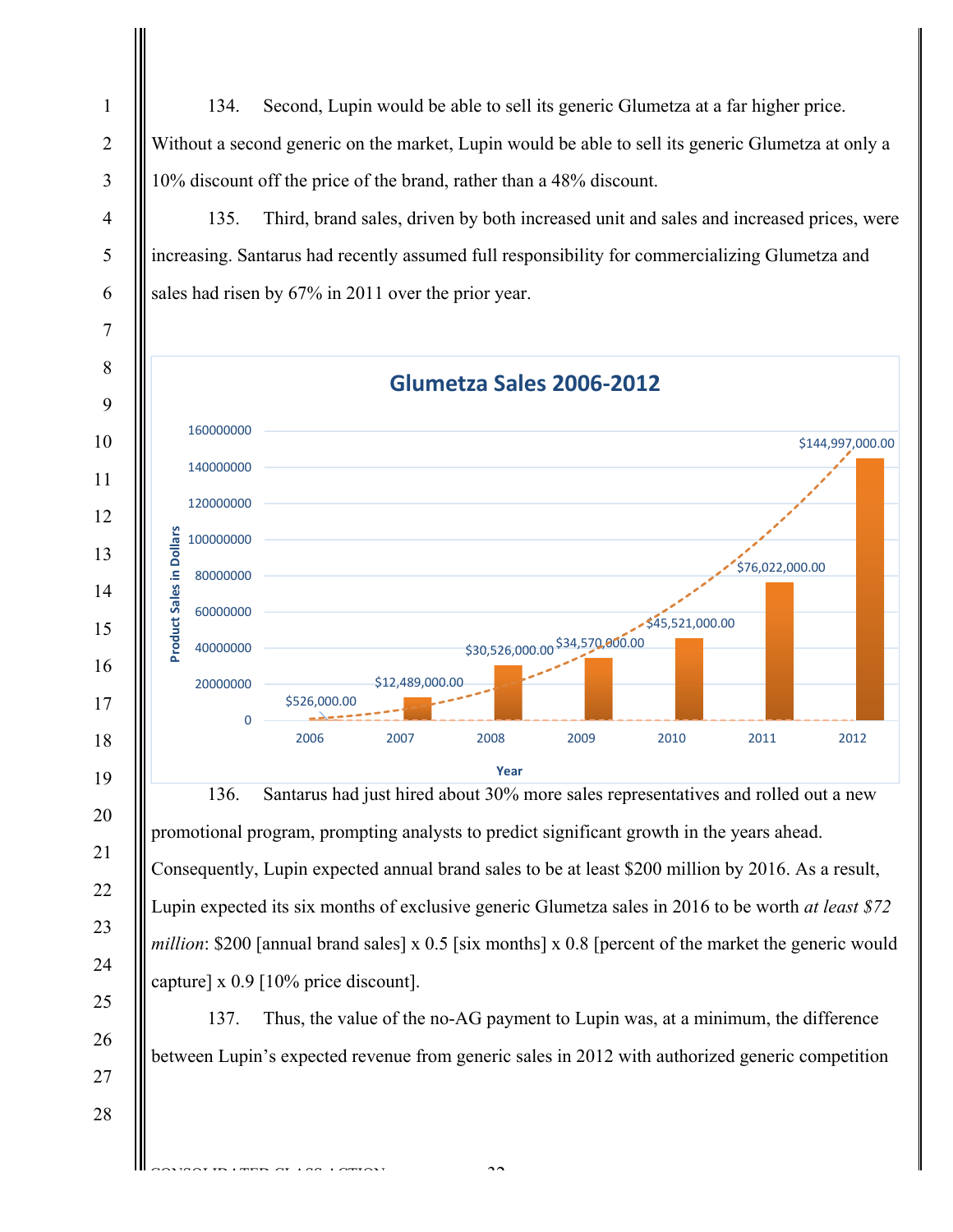and six months of marketing in 2016 without an authorized generic. That difference is \$56.4 million (\$72 – \$15.6). This was far more than Lupin could have made even if it had won the patent litigation.

138. In reality, Lupin knew the no-AG payment was likely worth far more than \$56.4 million. Lupin knew and intended that its agreement to delay entry until 2016 would encourage Assertio/Santarus to exploit its extended market power that Lupin's agreement secured for them, aggressively promoting the drug and raising its price. Lupin would then benefit from these increased prices and sales volumes when it entered.

139. And as explained below, that is exactly what happened: Assertio/Santarus sold its prolonged and unlawful monopoly to another brand manufacturer—Valeant, now known as Bausch—that spiked Glumetza's price *by more than 800%* before generic entry began. Branded Glumetza sales topped \$1.2 billion in 2016.

140. As a result of this price escalation, the value of the no-AG payment climbed to \$295 million—\$280 million more than Lupin would have made marketing the product for six months in 2012 with an authorized generic on the market. And this calculation assumes that the no-AG term was only six months rather than a year.

141. For Assertio/Santarus, the no-AG payment was worth far more. In the four-year period when Lupin agreed not to enter the market, Assertio/Santarus and their successors earned \$2.8 billion in revenue on the drug.

142. Assertio/Santarus's no-AG payment to Lupin impaired competition in at least three ways: (1) it allocated 100% of the Glumetza market to Assertio/Santarus for the period before generic competition; (2) it allocated 100% of the generic market to Lupin for at least 180 days; and (3) it substantially delayed entry by *all* generic manufacturers.

25 26 27 28 143. Had Assertio/Santarus not paid Lupin to drop its patent challenge and delay entry onto the market, a rational economic company in Lupin's position would have marketed its less expensive generic Glumetza: (a) "at-risk" (*i.e.*, while the patent litigation was pending) upon the expiration of the 30-month stay; (b) upon winning the patent litigation; or (c) earlier than February 1, 2016, on a date to be determined by a jury, pursuant to a lawful settlement agreement without a large, unjustified payment from Assertio/Santarus. Absent the no-AG payment, a rational economic

 $\sim$ 

CONSOLIDATED CLASS ACTION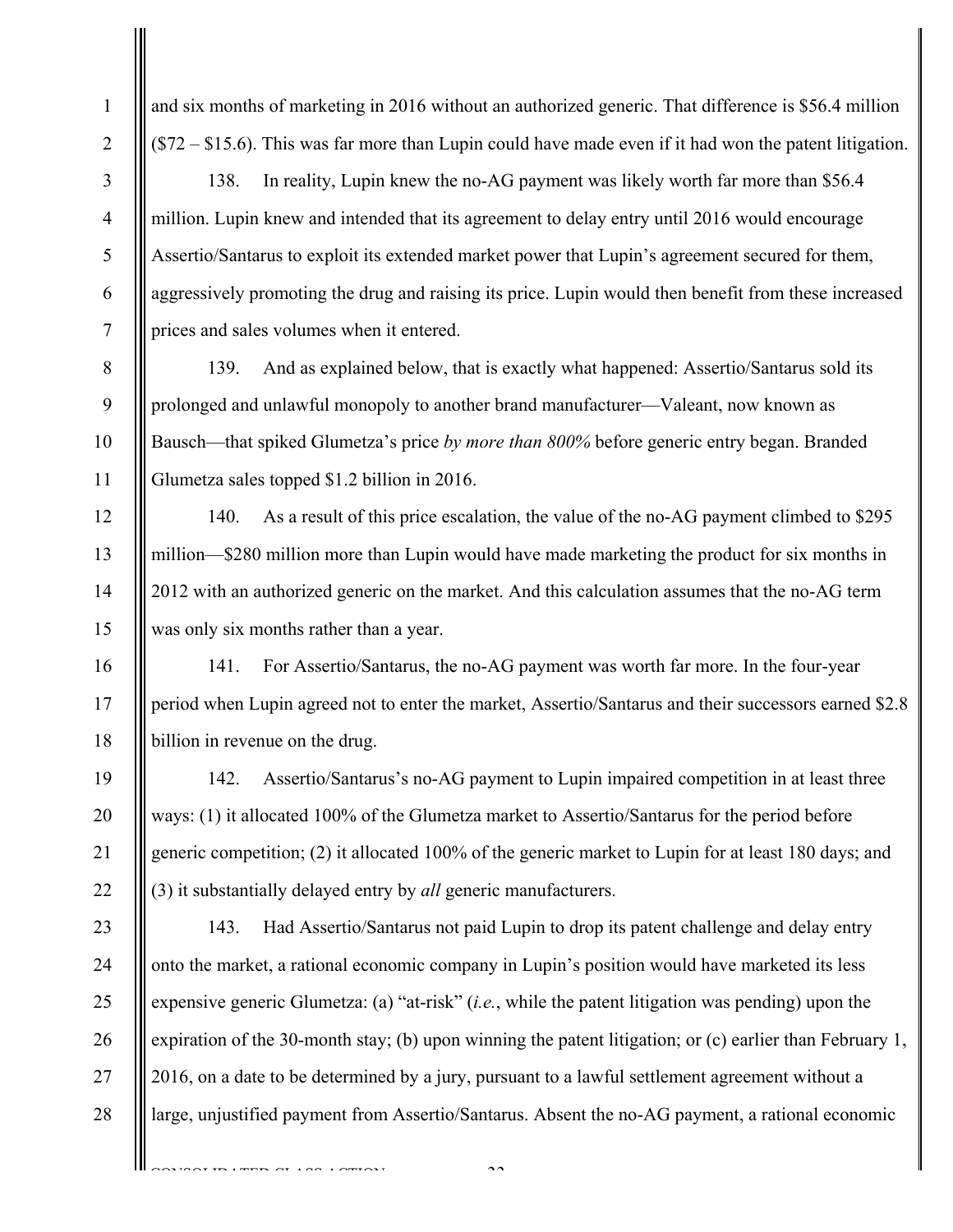company in the position of Assertio/Santarus, seeking to recoup lost branded sales, would have sold authorized generic Glumetza in competition with Lupin, driving prices down even further.

144. The defendants have no procompetitive explanation or justification for their no-AG payment. The large, unjustified payment had no rational connection to, and far exceeded, any approximation of the costs of continuing the patent litigation. Typical litigation costs for patent cases of this nature rarely exceed \$5.5 million. And Assertio/Santarus's expected future litigation costs at the time it unlawfully paid-off Lupin—after two years of patent litigation—were much less than that.

145. Simply put, Lupin stood to make much more money from the Assertio/Santarus's no-AG payment than from successful patent litigation. The no-AG payment was anticompetitive and unlawful regardless of whether it constitutes a reverse payment.

### **VII. ASSERTIO/SANTARUS AND LUPIN NEUTRALIZE COMPETITION FROM LATER FILERS.**

# **A. Later filers were posed to upend the defendants' no-AG deal.**

146. The no-AG payment significantly delayed competition between Assertio/Santarus and Lupin, depriving Glumetza purchasers of dramatically lower prices. But another potential source of competition remained: other generic manufacturers.

147. To defuse these threats, Assertio/Santarus and Lupin included other anticompetitive provisions in their deal.

148. As the first filer, Lupin was eligible to receive 180 days of exclusivity as against other ANDA filers. However, Congress purposefully created a pathway for later generic manufacturers to circumvent the first filer's exclusivity should the first filer delay in selling its generic. If a later ANDA filer obtained a final court decision that its generic Glumetza product did not infringe any of Assertio's valid patents and if Lupin failed to market its generic Glumetza within 75 days of that court decision, Lupin would forfeit its 180-day exclusivity. Because Lupin agreed to delay entry until February 1, 2016, Lupin *would* fail to enter within 75 days, and therefore *would* forfeit its exclusivity, if a later filer obtained a final, favorable court decision before November 18, 2015. That forfeiture would then enable the later filer to enter before Lupin. It would also allow other ANDA

 $\mathcal{L}$ 

CONSOLIDATED CLASS ACTION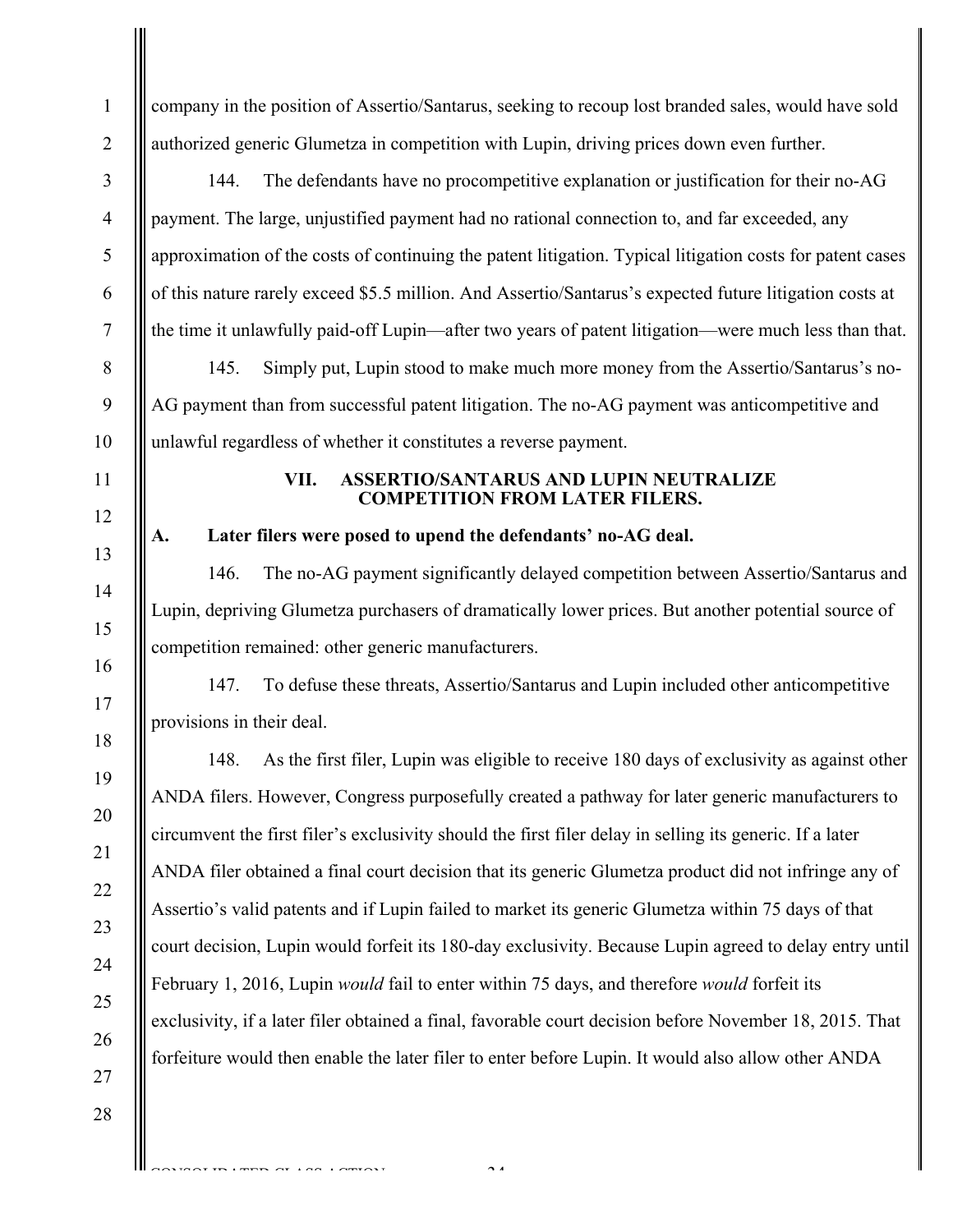filers to enter before Lupin if they proved in court that their products did not infringe Assertio's patents or if they reached better licensing agreements with Assertio/Santarus.

149. Generic Glumetza entry before February 2016 was likely for at least two reasons. First, Assertio's patents were narrow and therefore easy for later filers to design around. Lupin itself designed around these patents by using a reservoir system rather than a matrix system. Assertio/Santarus and Lupin knew that other generic manufacturers would do the same.

150. Second, Lupin agreed to a very long delay—nearly four years. As described in the following section, at the time Assertio/Santarus and Lupin agreed to their no-AG payment in February 2012, later generic filer Sun Pharmaceutical<sup>10</sup> was well into its patent litigation with Assertio/Santarus. A final court decision in that litigation would likely arrive no later than February 2015. Sun Pharmaceutical would then enjoy an exclusive or semi-exclusive period of generic Glumetza sales, before Lupin could enter the market.

# **B. The defendants insert a most-favored-entry clause into their no-AG deal to deter later filers from trying to enter earlier.**

151. To prevent later filers from upending the anticompetitive no-AG deal, Assertio/Santarus and Lupin added two more clauses designed to put off efforts by other generic manufacturers to challenge Assertio's patents and jump the queue. First, the deal contained a mostfavored-entry clause: if any other generic manufacturer succeeded in entering the market with generic Glumetza before Lupin's scheduled February 1, 2016 date, Lupin's entry would be moved up accordingly. Thus a later filer that challenged the patents and succeeded would never have the benefit of exclusivity. Instead, Lupin's launch would move up and it would share the generic market—and generic profits.

152. Second, Assertio/Santarus and Lupin agreed to a most-favored-entry-plus clause: Assertio/Santarus would not grant a license to any other manufacturer to bring a generic Glumetza to market until at least 180 days after Lupin's entry.

26 27

28

CONSOLIDATED CLASS COMPONE

1

2

3

4

5

6

7

8

9

10

11

12

13

14

15

16

17

18

19

20

21

22

23

24

25

-35-

<sup>&</sup>lt;sup>10</sup> Pharma Global FZE, Sun Pharmaceutical Industries Ltd., and Sun Pharmaceutical Industries Inc. (collectively, Sun).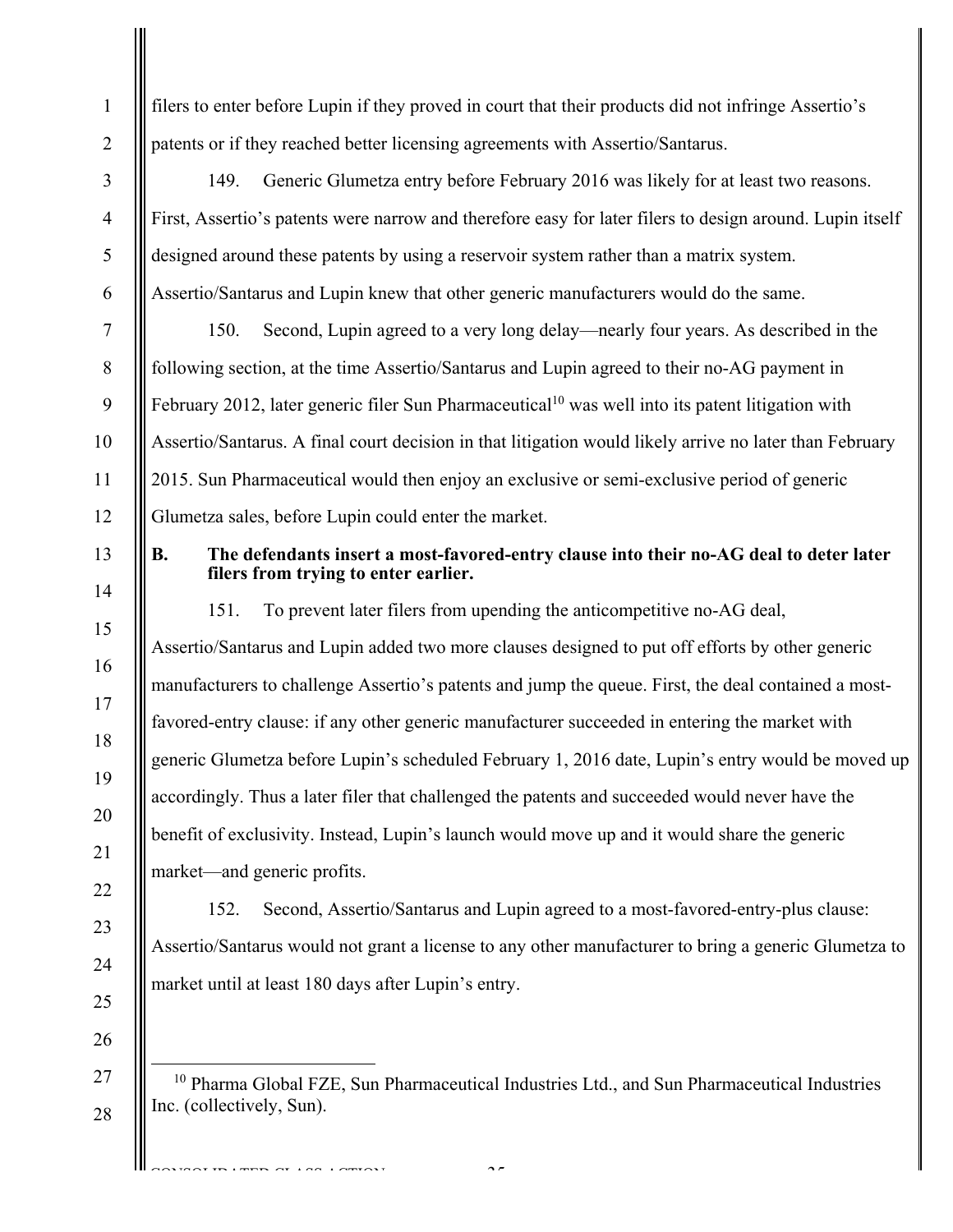1 2 3 4 5 6 7 8 9 10 11 12 13 14 15 16 17 18 19 20 21 22 23 24 25 26 27 28 TRIMPROTION CONTOUR 153. Together, these clauses prevented later filers from traveling either of the two pathways—a litigation victory or a better licensing agreement—that Congress left open to ensure that later filers could improve on the first filer's entry date. 154. While Assertio/Santarus and Lupin kept the no-AG portion of their deal confidential until 2016, they publicized the most-favored-entry clauses to ward off other generic filers from attempting earlier entry. 155. Without these clauses, Lupin faced the possibility of being stuck on the sidelines while later filers entered the market, reaping the gains associated with being the first ANDA entrants. With these clauses, the defendants were able to undermine all of the incentives that Congress created for earlier entry. 156. Assertio/Santarus and Lupin's purpose in agreeing to the most-favored-entry and most-favored-entry-plus clauses was two-fold: (i) deter later filers from trying to enter before Lupin's delayed February 2016 entry date and (ii) compensate Lupin for agreeing to the up to four years of delay by eliminating the threat that later filers would use the statutory incentives to erase Lupin's ANDA exclusivity. **C. The most-favored-entry clauses have their intended effect. 1. The most-favored-entry clauses delay Sun's entry.**  157. The anticompetitive scheme worked: no generic manufacturer entered the market before Lupin's delayed February 2016 entry date. 158. Sun Pharmaceuticals (Pharma Global FZE, Sun Pharmaceutical Industries Ltd., and Sun Pharmaceutical Industries Inc., collectively, "Sun") was the second manufacturer to file an ANDA seeking to market generic versions of Glumetza 500 mg and 1000 mg tablets before the expiration of the Orange Book-listed patents. 159. On or about May 6, 2011, Sun notified Assertio that it had filed ANDA 202917, detailing why its generic Glumetza did not infringe a valid claim of the relevant Orange Book patents. 160. On June 20, 2011, Assertio sued Sun in the U.S. District Court for the District of New Jersey against Sun asserting infringement of the '962, '340, '280, '475, and '987 patents listed in the

 $\sim$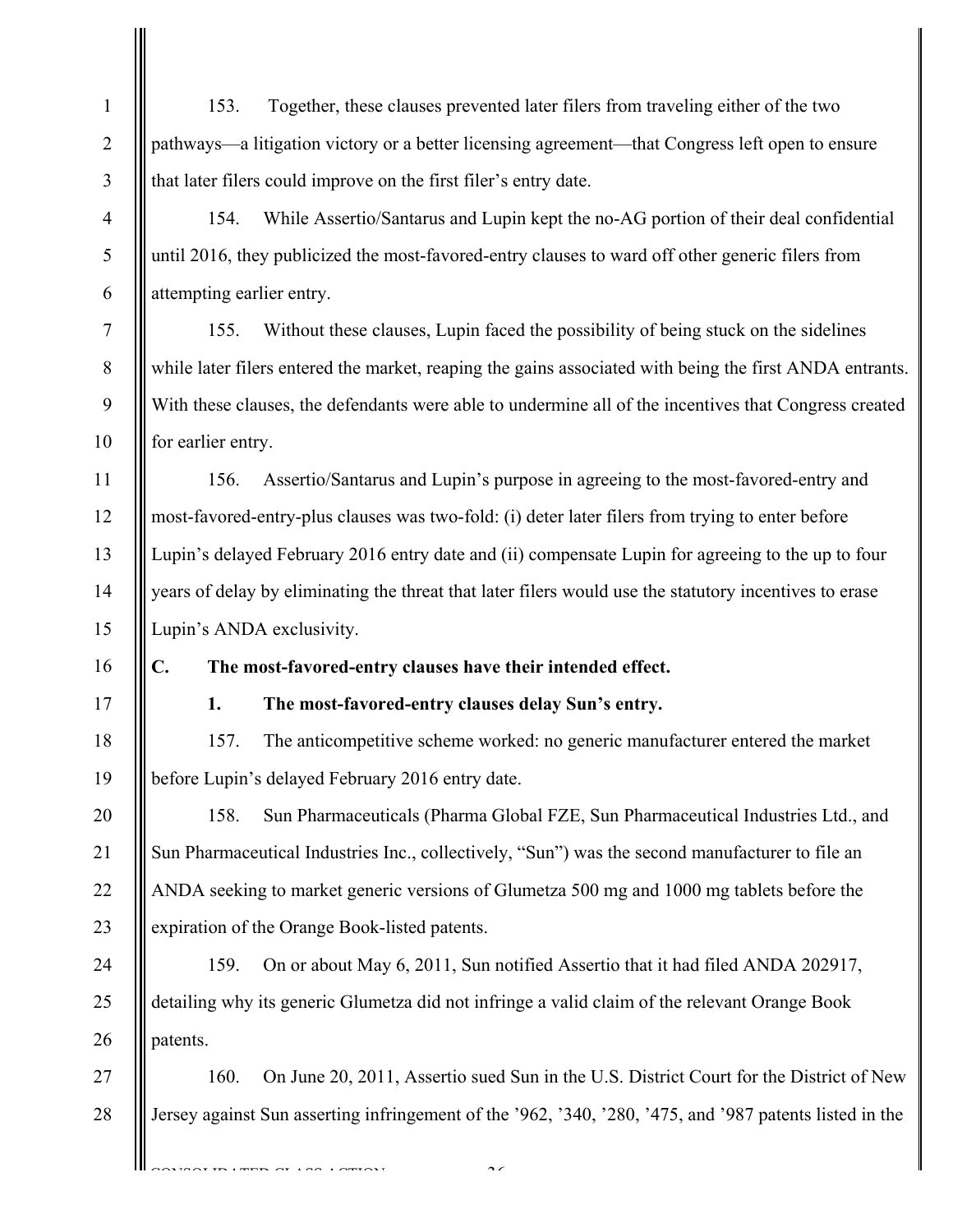Orange Book. Valeant International Bermuda ("VIB") joined in the lawsuit as a co-plaintiff because it owned the '987 patent and exclusively licensed it to Assertio. Assertio and VIB sued Sun within 45 days of receiving Sun's paragraph IV certification, triggering the 30-month stay; the stay would expire on or about November 6, 2013.

161. Assertio also sued Sun for infringement of U.S. Patent No. 7,736,667 (the '667 patent), which is not listed in the Orange Book. The '667 patent discloses a dual-matrix, controlledrelease oral dosage form. The first matrix—the "core"—comprises a water-swellable polymeric material "in which drug is dispersed." The second matrix—the "shell"—forms a "casing that surrounds and fully encases the core." This shell is composed of a water-swellable polymeric material "that swells upon imbibition of water (and hence gastric fluid) to a size large enough to promote retention in the stomach during the fed mode[.]" A drug employing a reservoir system does not, by definition, use a dual-matrix system with a core and shell that each swell upon water intake. Thus, the '667 patent, like the other Glumetza patents, was unlikely to pose a hurdle to generics using reservoir systems.

162. Like Lupin, Sun used a reservoir system to control the release of drug. Thus, like Lupin, Sun argued that its generic fell outside the claim limitations of Assertio's patents.

163. On January 25, 2013, Assertio/Santarus, VIB, and Sun signed an agreement ending the patent litigation. Sun knew that Assertio/Santarus had agreed to a most-favored-entry clause with Lupin, significantly diminishing Sun's incentive to continue its challenge. Faced with this reality, Sun agreed not to sell its generic Glumetza until August 1, 2016—180 days after Lupin entered.

164. Currently, the plaintiffs do not know whether Assertio/Santarus made any payment to Sun to ensure it would not enter the market before August 2016.

1

2

3

4

5

6

7

8

9

10

11

12

13

14

15

16

17

18

19

20

21

22

23

24

25

26

# **2. The most-favored-entry clauses delay Watson's entry.**

165. Watson Pharmaceuticals (Watson Laboratories, Inc.-Florida, Watson Pharmaceuticals, Inc., and Watson Pharma, Inc.—collectively, "Watson") filed the third ANDA for generic Glumetza and sought to market its product before expiration of the Orange Book patents. Initially, Watson filed an ANDA for only a 1000 mg product.

 $\mathcal{L}$ 

CONSTRUCT CONSTRUCTS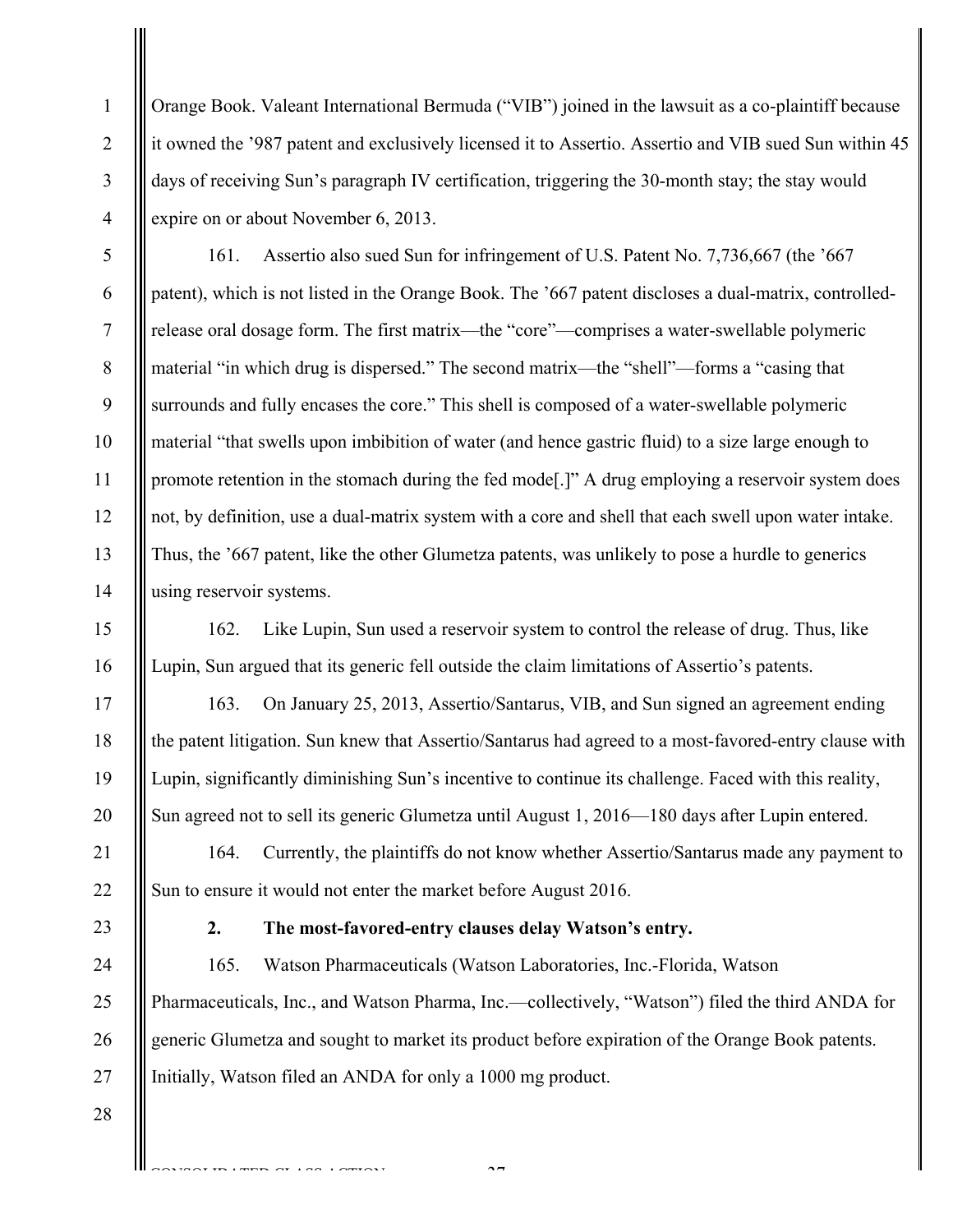166. On or about March 7, 2012, Watson notified Assertio/Santarus and VIB that it filed ANDA 203755, detailing why Watson's generic Glumetza 1000 mg would not infringe a valid claim of the relevant Orange Book patents.

167. On April 18, 2012, Assertio/Santarus and VIB sued Watson in the U.S. District Court for the District of Delaware for infringement of the Orange Book-listed patents listed at the time as covering 1000 mg Glumetza 1000 mg: the '962 and '987 patents. Filed within 45 days of receiving Watson's paragraph IV certification, the lawsuit triggered the 30-month stay and would not expire until September 7, 2014.

168. In February 2013, Assertio and VIB amended their complaint against Watson to add infringement claims for a newly listed Orange Book patent (the '692 patent) as well as two non-Orange Book listed patents (the '667 patent and U.S. Patent No. 8,329,215 (the '215 patent)).

169. The '215 patent, like the '667 patent, discloses a dual-matrix system where the dosage form employs a core and shell that each swell upon water intake. As explained, a product using a reservoir system necessarily excludes the dual-matrix and swelling properties of the '215 patent and therefore falls outside the scope of the '215 patent's claims.

170. On January 18, 2013, Watson sent Assertio/Santarus a second paragraph IV notice, explaining that Watson intended to market a generic version of Glumetza 500 mg tablets before the relevant Orange Book-listed patents expired.

171. In response, on February 28, 2013, Assertio filed a new complaint in the U.S. District Court for the District of Delaware, alleging that Watson infringed the '962, '340, '280, and '475 patents. The automatic 30-month stay precluded Watson from getting final FDA approval or selling its generic Glumetza 500 mg tablets until on or about July 18, 2015.

24 25 26 172. On November 8, 2013, Assertio/Santarus, VIB, and Watson signed a deal ending the patent litigation. Like Sun before it, Watson knew that Assertio/Santarus had agreed to a mostfavored-entry clause with Lupin, which significantly diminished Watson's incentive to continue its challenge. Therefore, Watson agreed not to sell its generic versions of Glumetza until August 1, 2016—180 days after Lupin's negotiated entry date.

27 28

1

2

3

4

5

6

7

8

9

10

11

12

13

14

15

16

17

18

19

20

21

22

23

CONSTRUCT LAN LAMINAT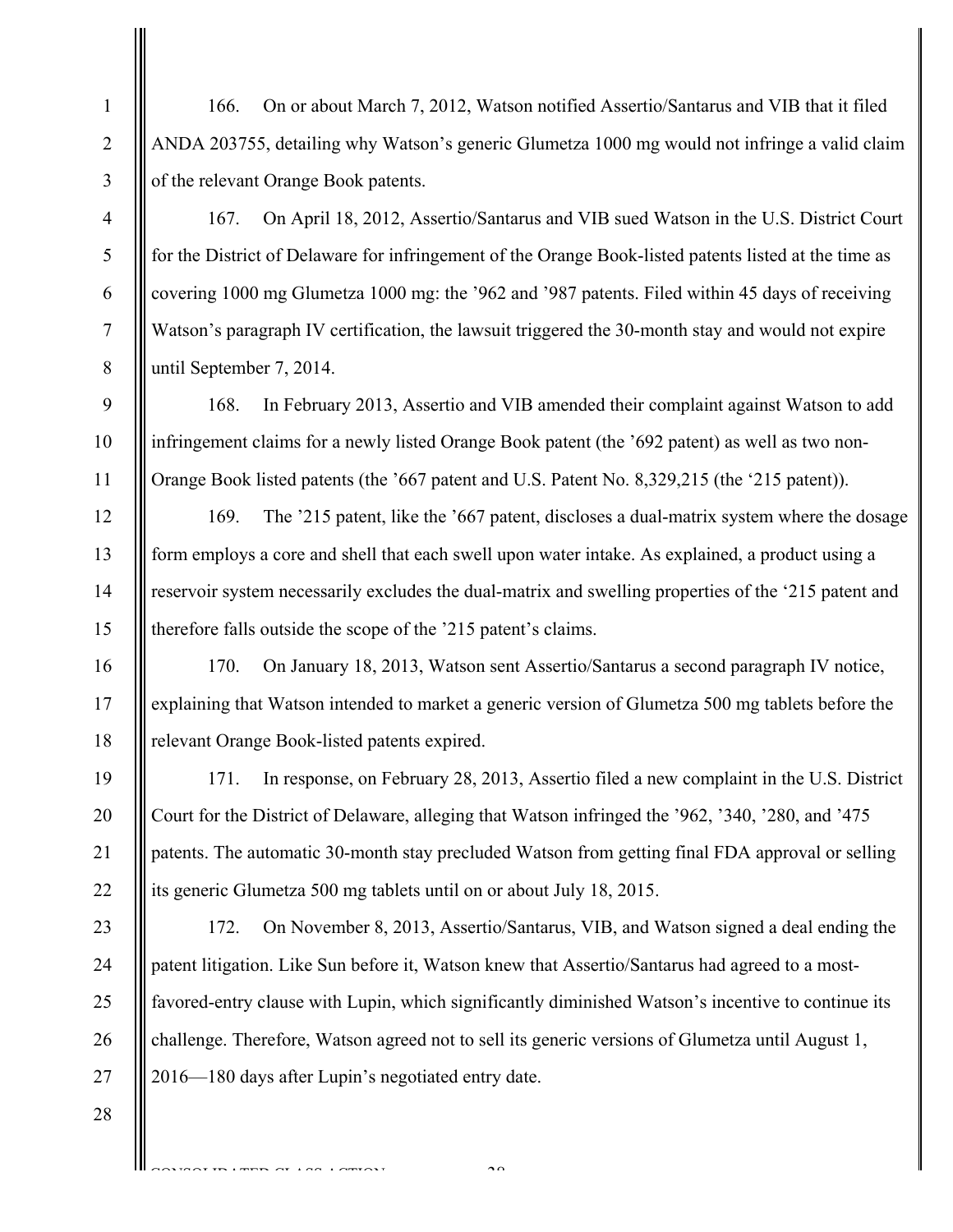173. At present, the plaintiffs do not know whether Assertio/Santarus made any payments to Watson to ensure it would not enter the market before August 2016.

174. Absent Assertio/Santarus and Lupin's no-AG payment and most-favored-entry clauses, Sun and Watson would have entered the market years earlier than they did, on dates to be determined by a jury. The delay in generic entry protected more than \$2.8 billion in branded Glumetza sales at the expense of the plaintiffs and other class members.

## **VIII. THE DEFENDANTS FULLY EXPLOIT THE UNLAWFUL MONOPOLY THEY CREATED**

## **A. The defendants sell the Glumetza monopoly to Salix and then to Valeant, now known as Bausch—a ruthless exploiter of drug-product monopolies.**

175. The Glumetza monopoly that Assertio/Santarus and Lupin created was a very valuable asset. Assertio/Santarus had pushed Lupin's entry to February 2016 and Sun's and Watson's to August 2016. As a result, it was not hard to find a buyer interested in exploiting it, with devastating consequences for Glumetza purchasers.

176. On November 7, 2013, Salix announced that it would acquire Santarus. Salix withheld its final agreement until it was sure Assertio/Santarus reached a deal with Watson to delay Watson's generic until August 2016. (The deal with Watson was signed the next day.) Salix's CEO reported to stock analysts that Salix was "comfortable" with the acquisition because Glumetza would not be "lost to generics" until 2016.

177. At the time Salix negotiated the acquisition, Glumetza accounted for just under half of Santarus's annual sales. Under the acquisition agreement, Salix agreed to pay \$2.6 billion for Santarus, a 37% premium to Santarus's share price before the acquisition was announced.

178. Salix's acquisition highlighted the value of the Glumetza monopoly to other investors. In February 2015—just over a year after Salix acquired Glumetza—Bausch announced that it would acquire Salix and its Glumetza monopoly.

179. When Bausch acquired Salix in April 2015, Glumetza accounted for more than 25% of Salix's sales. Bausch paid \$14.5 billion for the Glumetza monopoly and the other Salix assets.

 $\mathcal{L}_{\mathcal{D}}$ 

CONSTRUCTION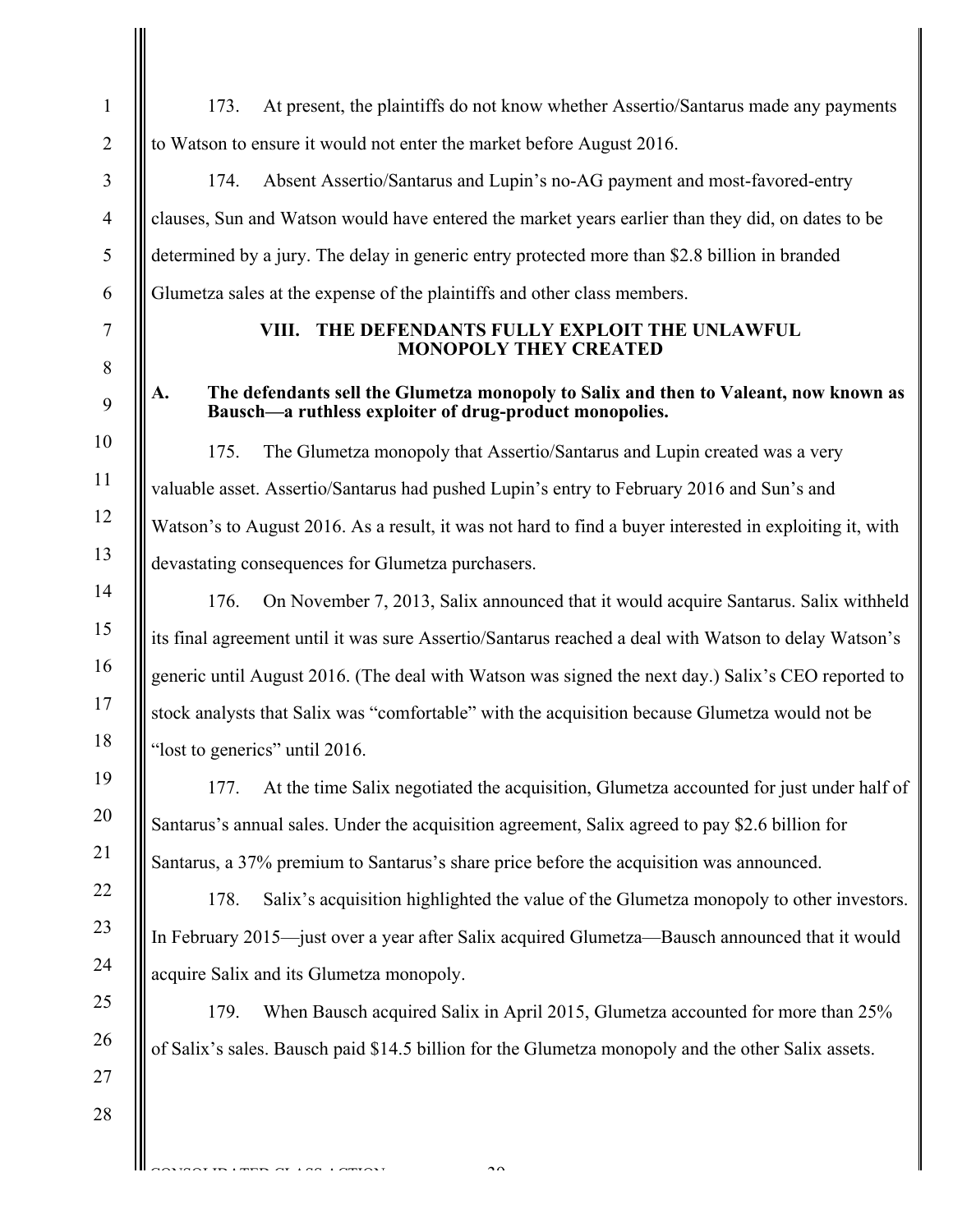180. Bausch's business model centered on exploiting existing drug monopolies rather than innovating new medications. During the relevant time, Bausch's annual research and development budget was less than 3% of its total revenues, about a fifth of the pharmaceutical industry average. The motto of the company's CEO was "Don't bet on science—bet on management." He viewed investing in pharmaceutical research as "a losing proposition."

181. Bausch's board of directors implemented its "forget science, exploit existing monopolies" strategy by operating the company like a hedge fund. Bausch paid relatively little cash compensation to top executives, but granted them huge stock options that vested only if the company reached aggressive revenue goals.

10 11 12 13 14 15 16 17 182. Bausch met those goals by acquiring companies like Salix that owned existing drugproduct monopolies. Once it acquired a company, Bausch would slash the workforce—especially the scientists—and dramatically inflate the prices of the drugs it acquired. As Forbes magazine put it, Bausch's strategy "emphasized boosting drug prices, gutting research and development budgets, [and] firing employees." "[S]cientists were seen as unnecessary costs to be cut," while Bausch's "drug-price increases became legendary." Some pharmaceutical manufacturers refrain from fully exploiting their drug monopolies, due to their longer-term goals, concerns about public access, or concerns about public scrutiny. Bausch had no such concerns.

183. A former Bausch executive described the corporate mindset as, "We're the bad boys, we're successful, we can do whatever we want." The CEO admitted publicly that "[a]ll I care about is our shareholders" and "from [an investor's] standpoint [raising prices] is not a bad thing." Industry observers characterized then Valeant, now Bausch as "the pure expression of the view that companies are there to make money for shareholders, every other consideration be damned."

23 24 25 26 27 184. Glumetza purchasers were the "other consideration" that Bausch damned. Bausch bought the Glumetza monopoly in April 2015. By the end of July 2015, Bausch raised the price of Glumetza by more than 800%, jumping from \$5.72 per 500 mg tablet in February 2015 to more than \$51 per 500 mg tablet a few months later. (The cost of a 1000 mg tablet jumped from just over \$12 to more than \$111 in the same time.). As a result, Glumetza sales skyrocketed from \$145 million in

 $\overline{40}$ 

28

1

2

3

4

5

6

7

8

9

18

19

20

21

22

CONSTRUCT CONSTRUCTS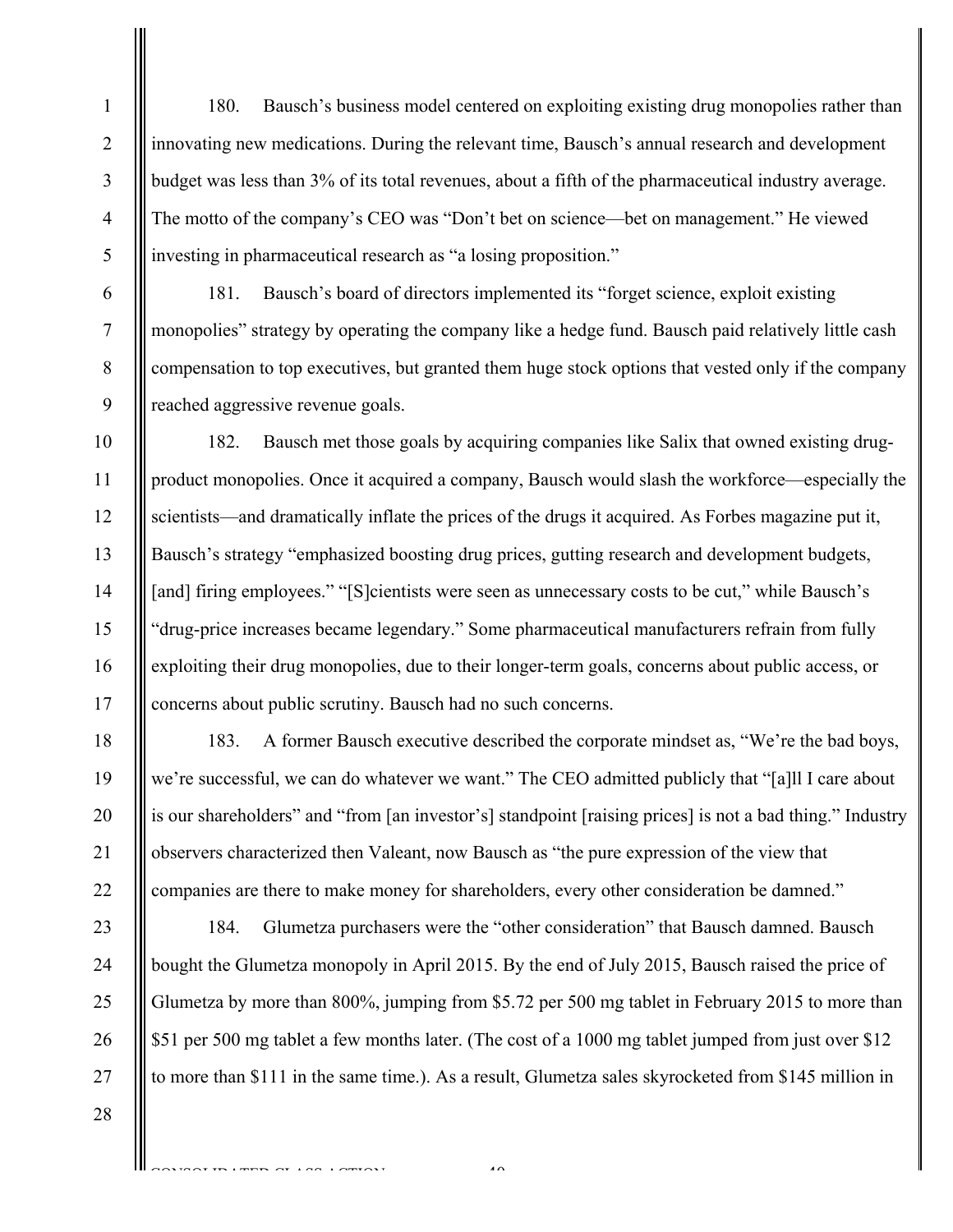the first two quarters of 2015 to more than \$818 million in the two quarters after Bausch took the price increases.

185. Bausch's massive price increases were possible only because of the unlawful pay-fordelay deal Assertio/Santarus and Lupin agreed to in 2012. Without the unlawful payment from Assertio/Santarus to Lupin, there would have been no extended monopoly for Bausch to exploit: Lupin would have begun marketing generic Glumetza long before Bausch's acquisition of Salix, as early as May 2012. And Assertio/Santarus would have sold an authorized generic, further reducing Glumetza's price.

1

# **B. The defendants continue to exploit the Glumetza monopoly during Lupin's period of generic market exclusivity.**

186. In February 2016, Lupin finally entered the market with its generic Glumetza. Bausch kept its end of the deal and did not begin marketing an authorized generic at the time. As the only generic on the market, with no competition from an authorized generic, Lupin faced no pricing pressure. It could both price at a substantially smaller discount off of the brand price than it otherwise would have and capitalize on the monstrous price increases for Glumetza that had occurred in the intervening years.

187. By the time Lupin entered, Bausch's price hikes had raised Glumetza prices to over \$50 for a 500 mg tablet—or more than \$200 per day to take the maximum recommended daily dose.

188. Lupin fell in line, charging more than \$44 per 500 mg tablet when it launched in February 2016.

189. Glumetza purchasers in 2016 were paying more than \$6,000 to take the maximum recommended daily dosage of brand Glumetza for a month and nearly \$5,300 for the same amount of Lupin's generic. Compare those prices to the prices that would have been available absent the defendants' unlawful agreements: Lupin would have entered the market in 2012, Assertio/Santarus would have immediately entered the market with an authorized generic, both Sun and Watson would have entered shortly thereafter with their generics, and *Bausch's enormous price spikes would not have been possible.* 

-41-

CONSTRUCTION

27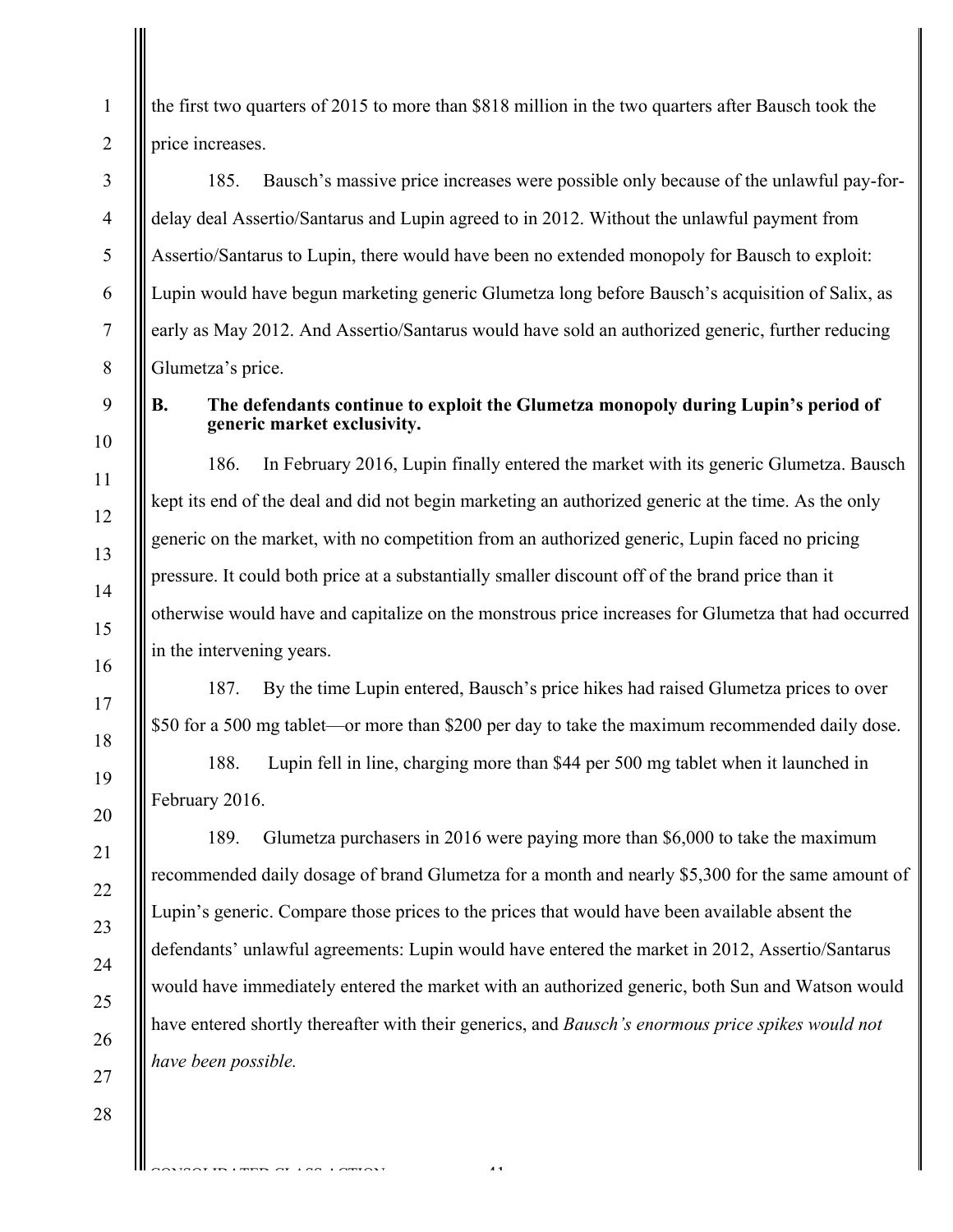| $\mathbf{1}$   | In 2012, the price of an equivalent 30-day supply of 500 mg branded Glumetza was<br>190.               |
|----------------|--------------------------------------------------------------------------------------------------------|
| $\overline{2}$ | about \$500. By the beginning of 2015—before Bausch acquired the product and inflated its price by     |
| 3              | more than 800%—Lupin, Sun, Watson, and potentially others would have captured almost all of            |
| 4              | Glumetza's sales, with prices around \$100 for the same supply of generic Glumetza.                    |
| 5              | $\mathbf{C}$ .<br>Additional generic competition eventually begins and starts to drive down prices.    |
| 6              | Bausch finally began marketing an authorized generic Glumetza in February 2017, a<br>191.              |
| $\tau$         | year after Lupin's entry.                                                                              |
| $8\,$          | On May 15, 2017, Teva Pharmaceutical Industries Ltd. (which acquired Watson)<br>192.                   |
| 9              | began marketing its generic Glumetza 500 mg and 1000 mg.                                               |
| 10             | By the time Teva entered, prices for a 500 mg tablet of generic Glumetza had fallen<br>193.            |
| 11             | by nearly half, from \$44 per tablet at Lupin's launch to \$23 per tablet. Generic prices continued to |
| 12             | fall over the coming months.                                                                           |
| 13             | On July 25, 2018, Sun began marketing its generic Glumetza 500 mg and 1000 mg.<br>194.                 |
| 14             | By then, the price of a 500 mg tablet of generic Glumetza had fallen to \$16—far lower than Lupin's    |
| 15             | \$44 per tablet starting price but still higher than prices would have been absent the defendants'     |
| 16             | unlawful conduct.                                                                                      |
| 17             | There is no shame.<br>D.                                                                               |
| 18             | The defendants carried out their scheme while testifying to Congress that their delay<br>195.          |
| 19             | scheme—"where a central premise was a planned increase in the prices of the medicines"—"was a          |
| 20             | mistake ," one which the CEO of then Valeant, now Bausch, "in hindsight," "regret[ted]                 |
| 21             | pursuing."                                                                                             |
| 22             | On February 4, 2016, Congress held hearings regarding Bausch's exploitation of the<br>196.             |
| 23             | Glumetza and other drug monopolies. The hearings established that Bausch set drug prices to reach      |
| 24             | pre-determined revenue goals and "to exploit [its] temporary monopol[ies] by increasing prices         |
| 25             | dramatically to extremely high levels very quickly." At these hearings, the late Representative Elijah |
| 26             | Cummings lambasted Bausch's exploitation of the Glumetza monopoly, emphasizing that Bausch             |
| 27             | raised its prices "by a whopping 800 percent over a mere six-week period" and concluded that           |
| 28             |                                                                                                        |
|                |                                                                                                        |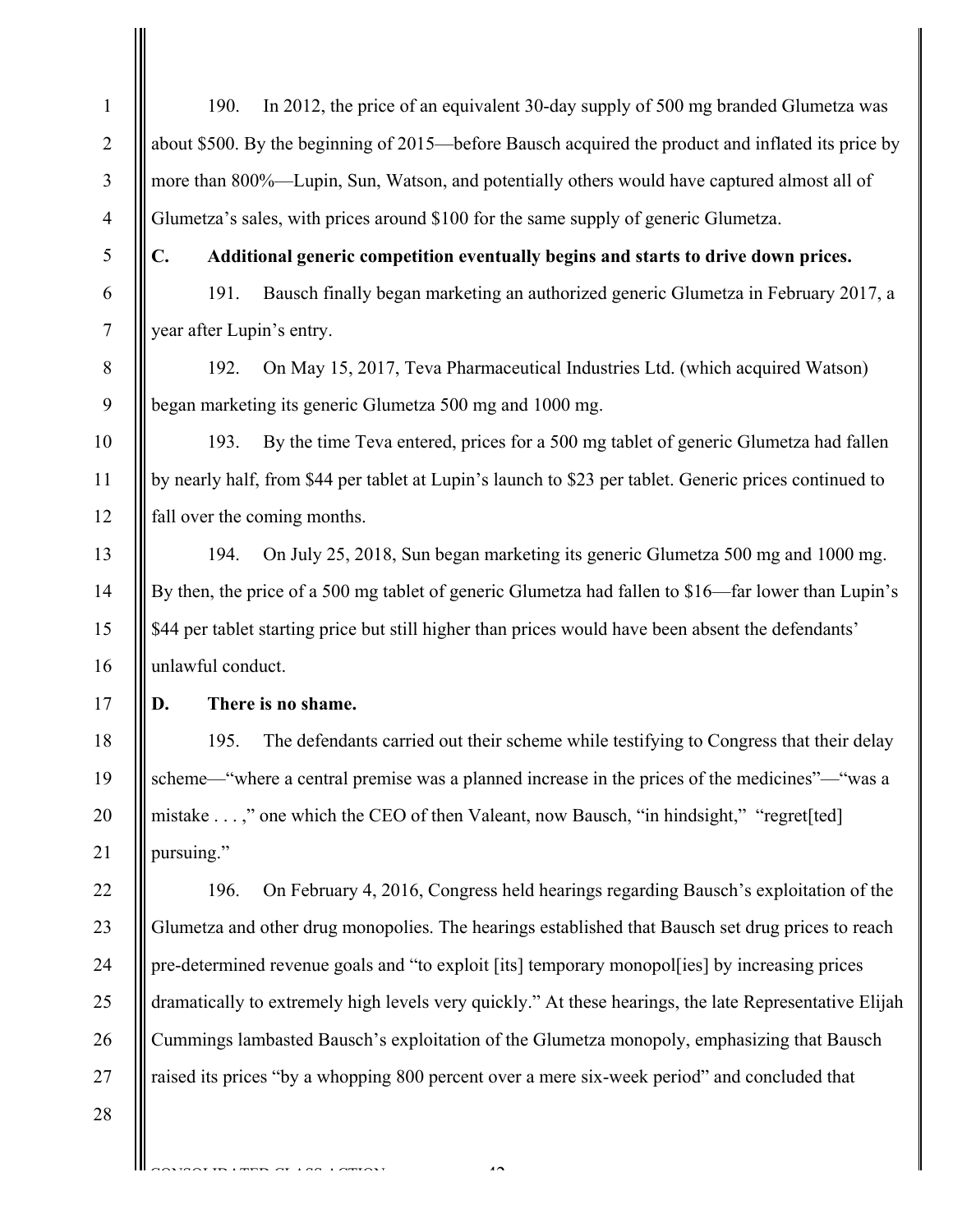Bausch's "basic strategy has been to buy drugs that are already on the market and then raise the prices astronomically [for a] temporary period of time before other competitors enter the market."

1

2

3

4

5

6

7

8

9

10

11

12

13

14

15

16

17

18

19

20

21

22

23

24

25

26

197. To mollify Congress, the company's CEO testified on April 27, 2016 and promised that, going forward, "[w]e expect our pricing actions to track industry norms." Yet, at this very moment, Bausch continued to both sell branded Glumetza at enormously inflated prices and adhere to its unlawful agreement with Lupin. Had Bausch launched an authorized generic in 2016, Bausch could have driven the generic price down to a 48% discount off the brand. Instead, it kept its brand prices at the monopoly-enabled level and deprived purchasers of the generic competition that would have slashed their prices by approximately half in the immediate term and by even more over time.

198. Altogether, the defendants' unlawful extension of the Glumetza monopoly caused direct purchasers to overpay by more than \$2.8 billion. The defendants' anticompetitive conduct continues to cause substantial overcharges today (and will continue to do so for the foreseeable future) at the rate of more than \$175 million every year.

**IX. MARKET EFFECTS** 

199. The defendants' anticompetitive conduct caused the plaintiffs and class members to pay \$2.8 billion more than they would have if the market had functioned as Congress intended and as unrestrained competition would have required. Earlier entry of Lupin's generic Glumetza would have given purchasers the choice between branded Glumetza and an AB-rated generic substitute of Glumetza, priced substantially below the brand. Many purchasers would have bought the lowerpriced generic drugs rather than the higher-priced brand. State law in all 50 states requires or encourages pharmacies to substitute AB-rated generics for branded prescription pharmaceuticals whenever possible. Thus, absent the defendants' anticompetitive conduct, the plaintiffs and other class members would have saved billions of dollars by paying less for branded Glumetza and purchasing generic Glumetza as early as May 2012. Instead, the defendants' anticompetitive conduct caused the plaintiffs and other class members to incur overcharges on their purchases of both branded and generic Glumetza.

27 28 200. Absent the defendants' anticompetitive conduct, Assertio/Santarus also would have sold an authorized generic Glumetza as soon as, or even before, Lupin entered the market. As

 $\overline{4}$ 

CONSTRUCT CASE CONTANT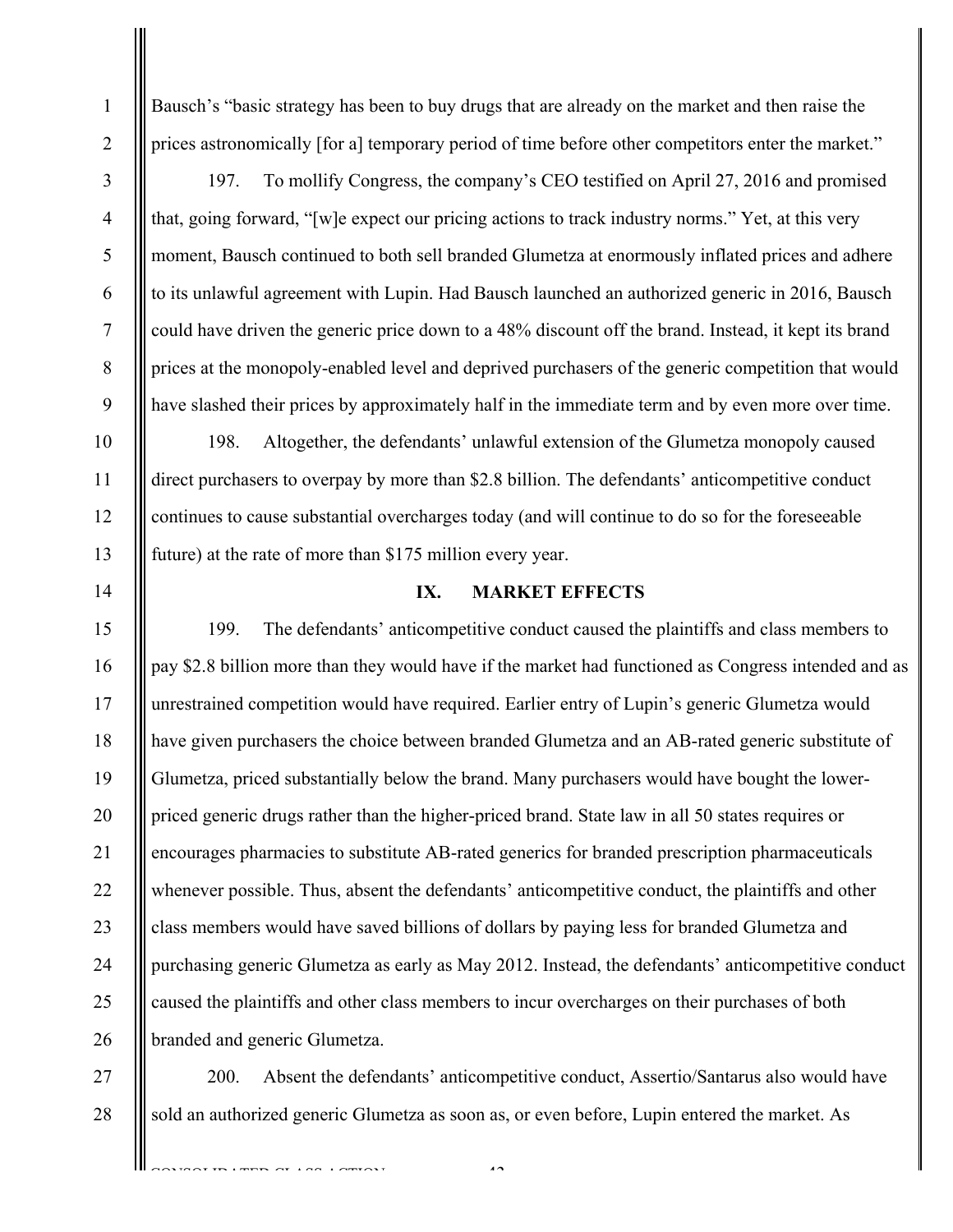described in detail above, Santarus had a history of marketing authorized generics. And Santarus specifically negotiated the right to market an authorized generic version of Glumetza from Assertio.

2 3

1

4

5

6

7

8

9

10

11

12

13

14

15

16

17

18

19

20

21

22

201. Bausch's conduct confirms the economic rationality of marketing an authorized generic (absent an unlawful no-AG pact). Bausch, through its subsidiary Oceanside, frequently markets authorized generics when its brands face generic competition. Bausch launched authorized generics for its brands Syprine, Mephyton, Uceris, Xenazine Tabs, Vanos, and Retin-A Micro. Indeed, Bausch began marketing an authorized generic version of Glumetza in February 2017, after its no-AG pact with Lupin expired. After Bausch's authorized generic entered the market, Lupin's CEO admitted that "[t]he authorized generic was a pretty tough competitor for us to have and that brought the pricing down for the entire market."

202. Absent the unlawful no-AG payment, Assertio/Santarus would have launched an authorized generic as soon as or before Lupin entered the market as early as May 2012. This authorized generic entry would have significantly reduced the prices of both branded and generic Glumetza beginning in 2012.

203. The defendants' unlawful most-favored-entry clauses compounded the no-AG payment's anticompetitive effects. The most-favored-entry clauses prevented Sun and Watson from undoing the delay in generic entry that the no-AG payment caused. Those anticompetitive clauses undermined the incentives that Congress had provided for Sun, Watson, and other potential competitors to enter the market before Lupin's February 2016 entry date. Absent the most-favoredentry clauses, Sun and Watson would have entered the market much sooner than they did, well before 2015. The most-favored-entry clauses caused plaintiffs and other class members to incur overcharges on their purchases of both branded and generic Glumetza.

23 24 25 26 27 204. The defendants' anticompetitive conduct is also responsible for Bausch's acquisition and exploitation of the Glumetza monopoly. Absent the defendants' unlawful reverse payment, Lupin would have begun to market generic Glumetza as soon as May 2012, and there would not have been any Glumetza monopoly for Bausch to exploit. Absent the Glumetza monopoly, the mid-2015 price increases on Glumetza never would have occurred (or, if it occurred, it would have affected

 $\frac{44}{4}$ 

CONSTRUCT CONSTRUCTS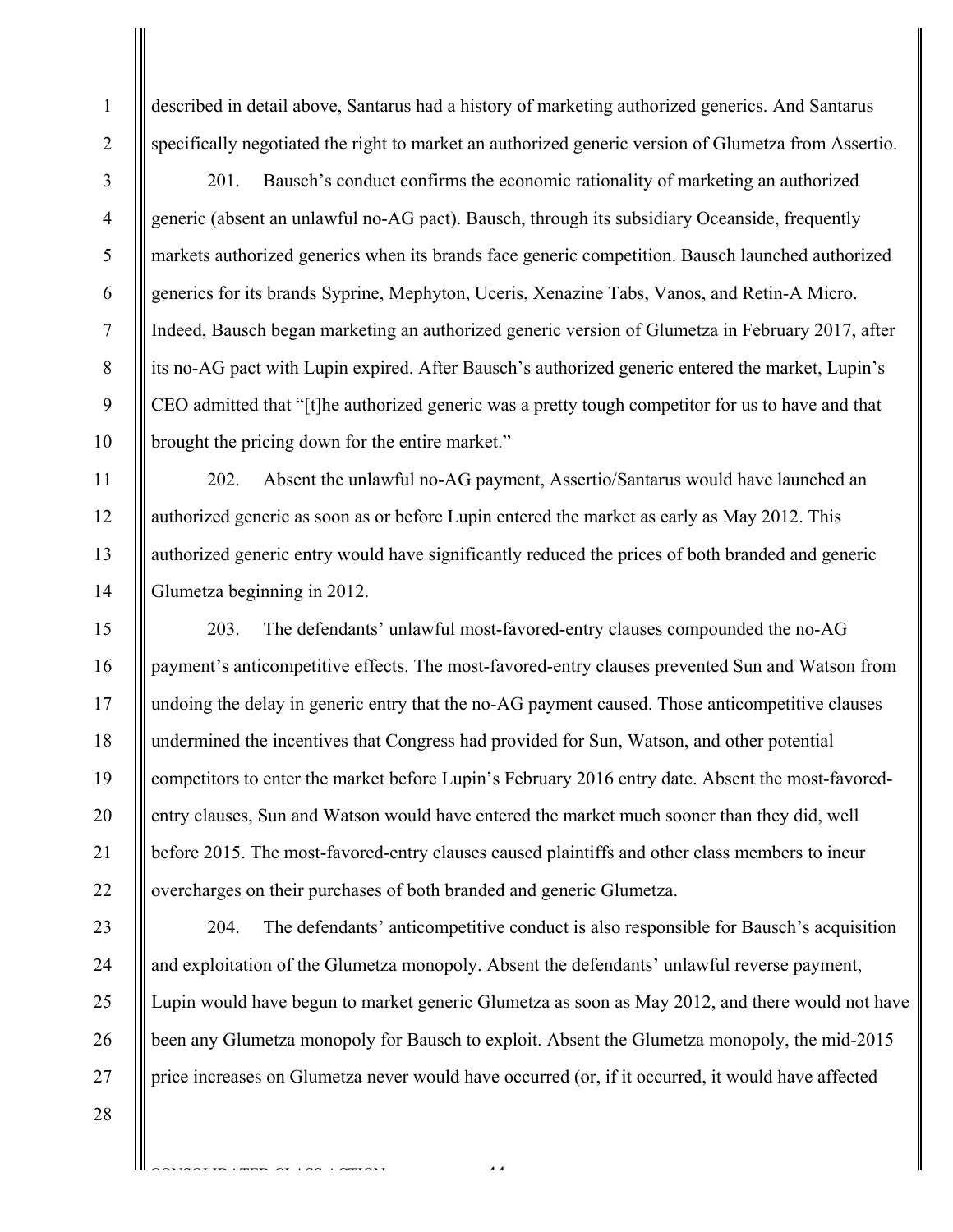only a minuscule number of unit sales). Bausch's price escalation on the entire prescription base for Glumetza would not have been possible and would not have occurred absent the pay-for-delay deal.

205. Absent the defendants' unlawful conduct, Lupin would have entered the market in or about 2012, when the brand price for Glumetza was about \$5 per 500 mg tablet. Generic competition would then have driven the price of Glumetza down to \$4 or less per 500 mg tablet had it launched in 2012.

206. As a result of the delay in generic entry and the defendants' exploitation of the monopoly that the delay created, only the branded product was available in 2015, and by the end of July 2015 the price of Glumetza jumped from \$5.72 per 500 mg tablet to more than \$51 per 500 mg tablet. The plaintiffs and other class members incurred substantial overcharges from 2012 until 2015, and they continue to incur ongoing and accumulating overcharges today.

207. The defendants' unlawful conduct further harmed the plaintiffs and class members by vastly increasing the prices generic Glumetza manufacturers could charge. When entering a market, generic manufacturers price their products based on a percentage discount off of the then-prevailing brand price. Absent the defendants' unlawful conduct, the generics would have entered in or about 2012, when the price for Glumetza was \$5 per 500 mg tablet. Thus, the defendants' unlawful conduct has caused the plaintiffs and class members to pay substantial overcharges on their purchases of Glumetza generics, beginning in February 2016 and continuing until today.

## **X. MARKET POWER**

208. At all relevant times, the defendants had substantial market power over Glumetza and its generic equivalents. The defendants had the power to maintain the prices of those drugs at supracompetitive levels without losing sufficient sales to other products, except for AB-rated generic versions of Glumetza, to make the supracompetitive prices unprofitable.

209. A significant, non-transitory increase in the price of brand Glumetza, above the competitive level, did not cause a significant loss of sales to any product other than AB-rated versions of Glumetza. At competitive prices, brand Glumetza does not exhibit significant, positive cross-elasticity of demand with any product or treatment for diabetes other than AB-rated generic versions of Glumetza.

 $\sim$ 

CONSTRUCT CONSTRUCTS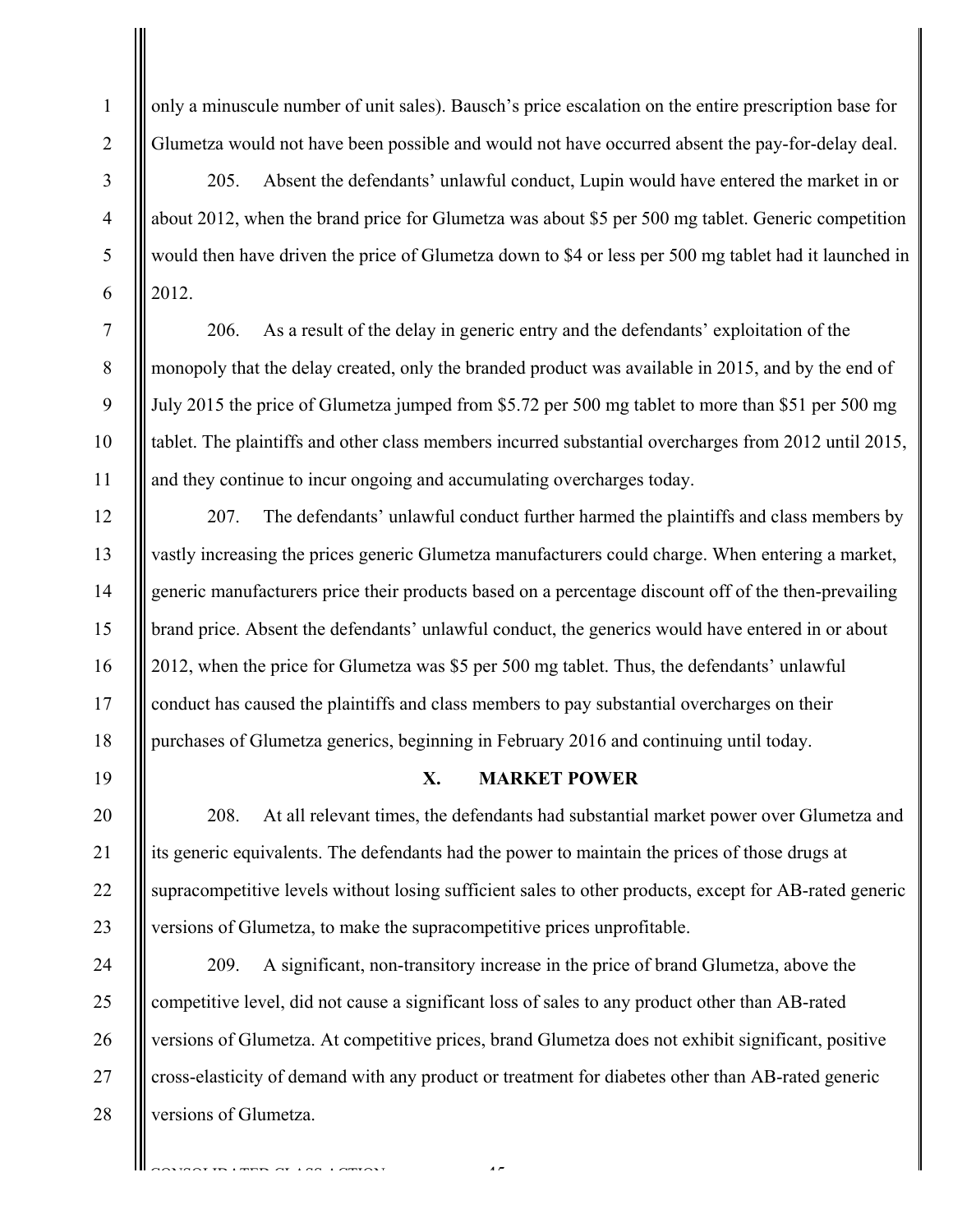210. Direct evidence of the defendants' market power includes the following: (a) absent the defendants' unlawful conduct, generic Glumetza would have entered the market much earlier at a substantial discount to brand Glumetza; (b) when generic Glumetza eventually entered the market, it quickly took a substantial portion of brand Glumetza's unit sales; (c) the defendants' gross margin on Glumetza (including the costs of ongoing research/development and marketing) at all relevant times exceeded 70%; (d) the defendants never lost Glumetza sales or lowered the price of Glumetza to the competitive level in response to the pricing of other brand or generic drugs except AB-rated generic Glumetza; (e) from 2012 to 2015, the defendants profitably raised the price of Glumetza by more than 40%; and (f) in 2015, the defendants profitably raised the price of Glumetza by more than 800%.

211. The defendants' power to profitably raise these prices above the competitive level results in substantial part from a significant imperfection in the United States marketplace for prescription pharmaceuticals. Branded drug manufacturers can exploit this imperfection to obtain or maintain market power.

212. Markets function best when the person responsible for paying for a product is also the person who chooses which product to purchase. When the same person has both the product choice and the payment obligation, the product's price plays an appropriate role in the person's choice and, consequently, manufacturers have an appropriate incentive to reduce their prices to the competitive level.

213. In the pharmaceutical marketplace, there is a disconnect between product selection and payment. State laws prohibit pharmacists from dispensing many pharmaceutical products, including Glumetza, to patients without a prescription. Patients must obtain prescriptions from their physicians. However, a patient's physician has no role in the purchase of the prescription medication. The patient's doctor chooses which product the patient will buy, while the patient (and in most cases his or her insurer) must pay for it.

214. Brand manufacturers, including Assertio, Santarus, Salix, and Bausch, exploit this disconnect by employing large sales forces that visit doctors' offices and persuade them to prescribe the brand manufacturers' products. These sales representatives do not advise doctors on the cost of

 $\overline{4}$ 

1

2

3

4

5

6

7

8

9

10

11

26

27

28

CONSTRUCTION CONTACT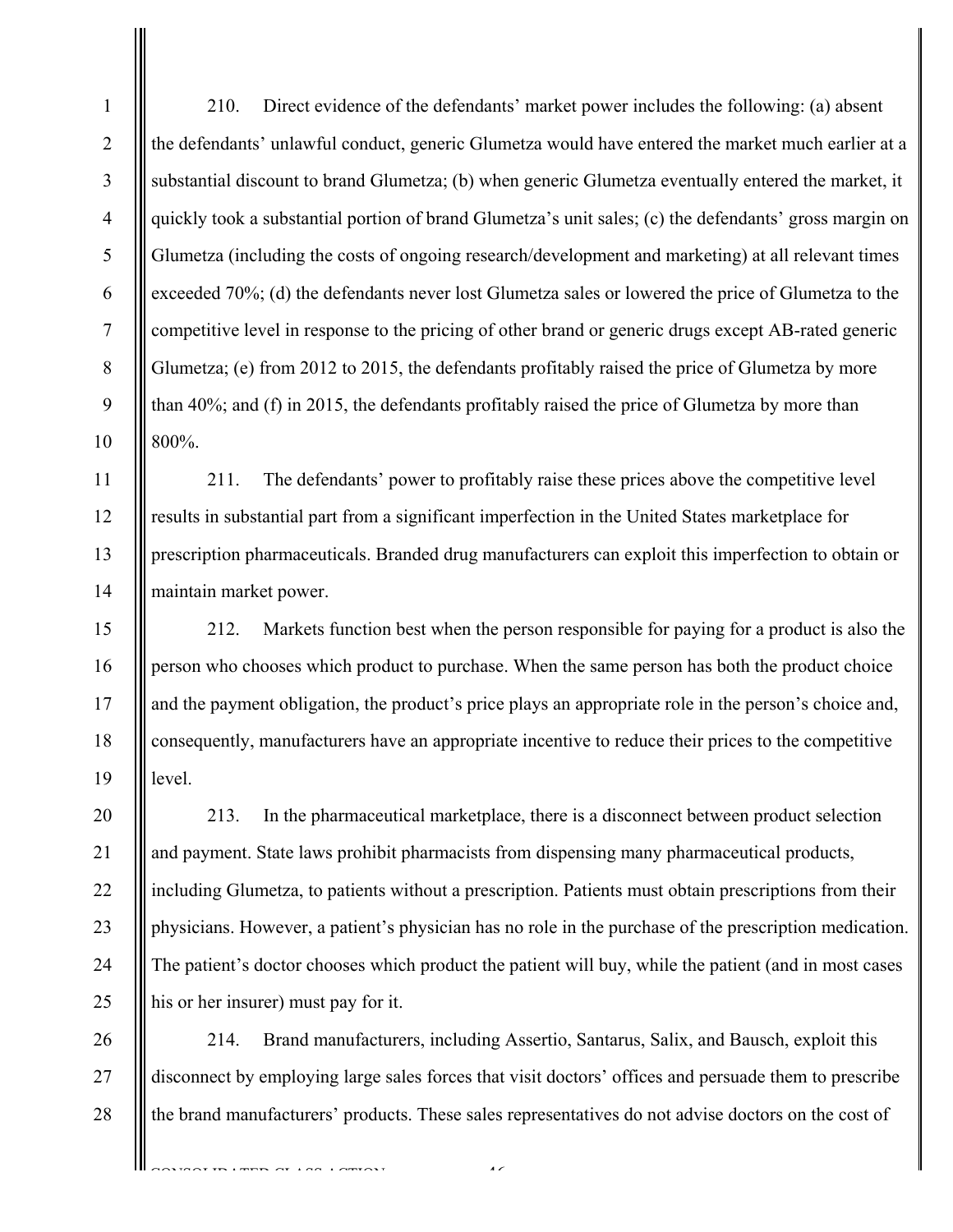their branded products. Studies show that doctors are typically unaware of the relative costs of brand pharmaceuticals and, even when they are aware, are largely insensitive to price differences because they do not pay for the products. The result is a marketplace where price plays a comparatively unimportant role in product selection.

1

2

3

4

5

6

7

8

9

10

11

12

13

14

15

16

17

18

19

20

21

22

215. The relative unimportance of price in the pharmaceutical marketplace reduces what economists call the price elasticity of demand—the extent to which unit sales go down when price goes up. This reduced price elasticity enables brand manufacturers to raise prices substantially above marginal cost without losing enough sales to make the price increase unprofitable. The ability to profitably raise prices substantially above marginal costs is what economists and antitrust courts refer to as market power. The result of these pharmaceutical market imperfections and marketing practices is that brand manufacturers gain and maintain market power with respect to many branded prescription pharmaceuticals, including Glumetza.

216. During the relevant time, the defendants had monopoly power in the market for Glumetza and AB-rated generic substitutes because they had the power to exclude competition and/or raise or maintain the price of Glumetza to supracompetitive levels without losing enough sales to make these prices unprofitable.

217. The availability of other diabetes medications did not constrain the price of Glumetza to the competitive level. Brand Glumetza is therapeutically differentiated from all diabetes products other than AB-rated generic versions of Glumetza. As a result, the defendants needed to control only Glumetza and its AB-rated generic equivalents to maintain the price of Glumetza at a supracompetitive level. Only the market entry of a competing, AB-rated generic version of Glumetza could prevent the defendants from profitably maintaining prices at supracompetitive levels.

23 24 25 26 27 28 218. In general, metformin is considered the first-line treatment for type 2 diabetes. It is not reasonably interchangeable with other type 2 diabetes drugs. This reality stems, in part, from metformin's long-term safety profile, which is not available for many newer type 2 diabetes drugs such as DPP-4 inhibitors. Metformin also has a better cardiovascular mortality profile than another class of popular type 2 diabetes medications, sulfonylureas. Metformin is further considered weight neutral or helps people lose weight.

 $\overline{47}$ 

TIN LATING CLASS LOTTON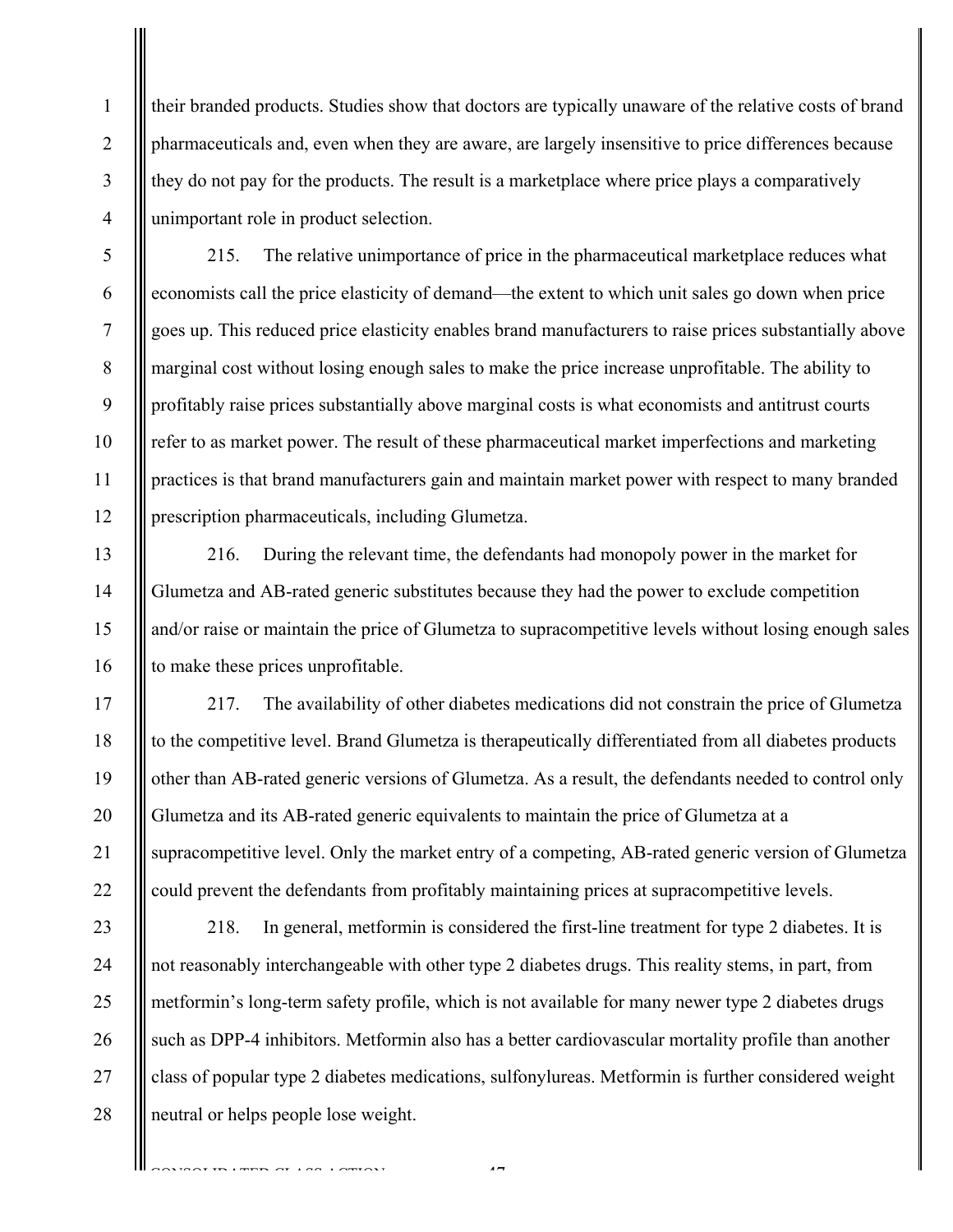219. Glumetza is not therapeutically interchangeable with metformin products that are unavailable in an extended-release form. Metformin can cause gastrointestinal side effects, which extended-release formulations mitigate. Additionally, extended-release forms of metformin can reduce daily dosing to a single, once-a-day pill, allowing for a simpler dosing regimen. Simpler dosage regimens with more tolerable side-effects significantly improve patient adherence. Doctors take such adherence into account when selecting drugs for their patients. The differing efficacy, dosing, safety, and side-effect profiles of oral, type 2 diabetes drugs play a critical role in doctors' drug selection for each patient.

220. Glumetza is also not reasonably interchangeable with other extended-release forms of metformin such as Glucophage XR and Fortamet. This non-interchangeability arises from, among other factors, the way different patients react to the products' varying release mechanisms.

221. A substantial number of doctors view Glumetza as offering reduced gastrointestinal side effects as compared to other extended-release metformin products. Glumetza uses a polymer delivery technology that expands from stomach fluid, preventing the pill from moving into the intestine. The stomach fluid then dissolves and releases metformin over a period of 8 to 10 hours. The dissolved metformin is then mixed with other contents of the patient's stomach and transported into the duodenum, where it is absorbed. Many doctors believe this process is responsible for the fewer gastrointestinal side effects associated with Glumetza as compared to other extended-release metformin products.

20 21 22 23 24 25 26 27 222. In their marketing, Assertio/Santarus, Salix, and Bausch differentiated Glumetza from other extended-release metformin products on the grounds that it keeps metformin in the patient's stomach, allowing for a constant, multi-hour flow of the drug into the gastrointestinal tract. The defendants claimed that Glumetza offered patients an enhanced opportunity for increased absorption of metformin. They touted to investors and others that "physicians are receptive to Glumetza's differentiating features of controlled delivery and [gastrointestinal] tolerability." Moreover, the extended-release mechanism dissolves at the end of its useful life and is passed through the gastrointestinal tract and eliminated.

28

1

2

3

4

5

6

7

8

9

10

11

12

13

14

15

16

17

18

19

 $-40$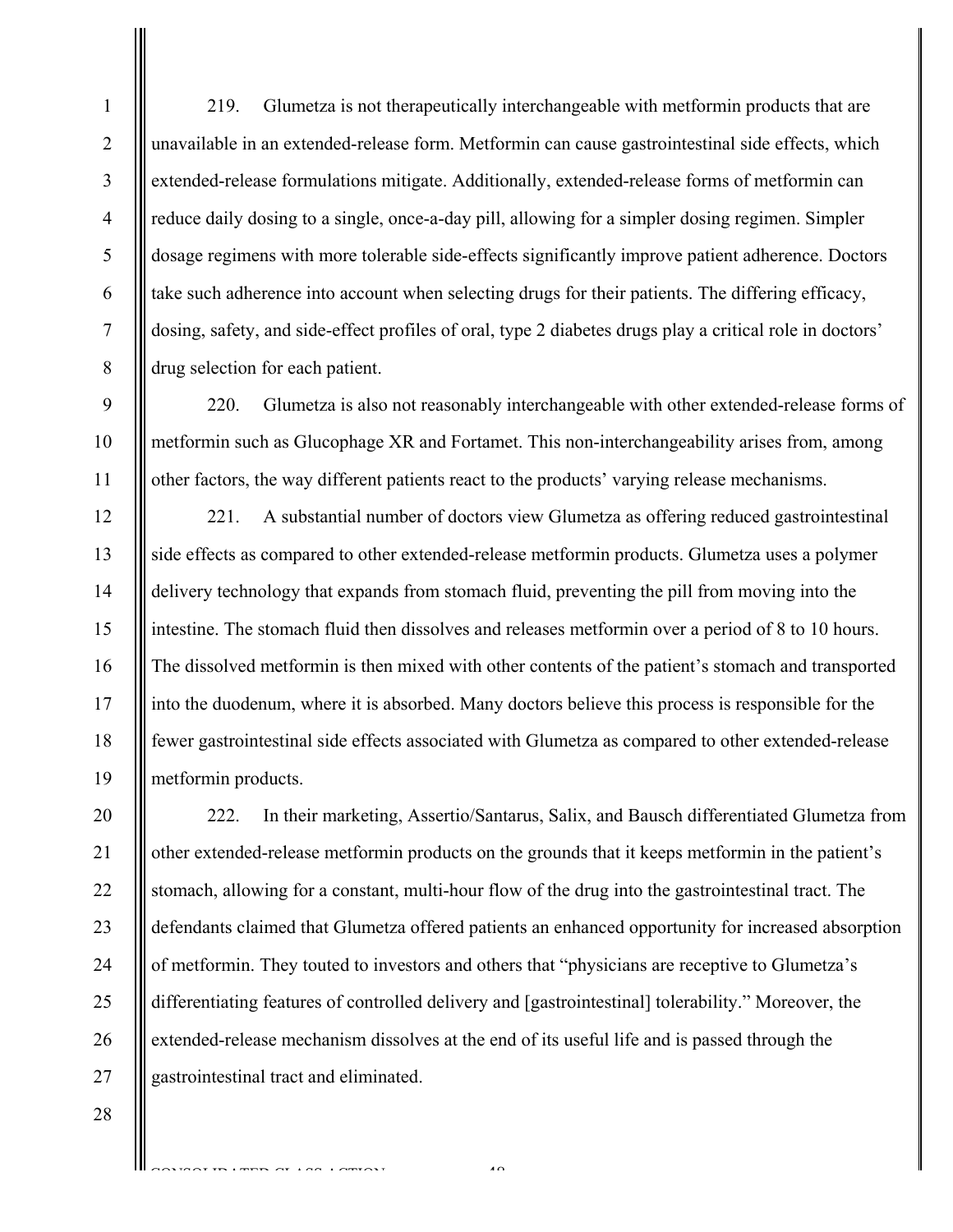223. In contrast, another extended-release metformin prescription drug—Fortamet delivers metformin throughout the entire gastrointestinal tract. Fortamet tablets have a membrane surrounding the metformin, and the membrane has two laser-drilled holes. Water moves into the tablet through the holes and dissolves the metformin inside. The tablet then releases the dissolved metformin through those holes at a constant rate as the tablet moves through the small intestine (patients typically will see the pill's shell in their stool). Based on this drug delivery in the small intestine, a substantial number of doctors believe that Fortamet is more likely to cause gastrointestinal side effects.

224. Substantial price decreases for other extended-release metformin products did not constrain the price of brand Glumetza to the competitive level. For example, generic Fortamet entered the market in 2012, substantially driving down the average price of a Fortamet pill (weighted average of brand and generic price). Despite that substantial price decrease, from 2012 to mid-2015 quarterly unit sales of Glumetza *increased* even though the price increased by more than 40%*.* The percentage increase in Glumetza net revenue (net of all discounts, rebates, etc.) was at least as great.

225. A generic version of another extended-release metformin product—Glucophage XR—has been available since 2005. That product's extended-release mechanism is similar to Fortamet's and dissimilar to Glumetza's. Yet from 2012 through mid-2015 Glumetza boasted the sales, price, and net revenue gains described above.

226. Neither Glucophage XR (brand or generic) nor Fortamet (brand or generic) prevented Glumetza's more than 800% price increase in 2015. That price inflation was enormously profitable for Bausch. The dollar sales of brand Glumetza in the third and fourth quarters of 2015 (after the price increase but before Lupin's entry) were more than \$800 million; for context, the sales in the prior two quarters were less than \$145 million.

227. To the extent that the plaintiffs are required to prove market power through circumstantial evidence by first defining a relevant product market, they allege that the relevant antitrust market is the market for Glumetza and its AB-rated generic equivalents.

228. At all relevant times, the defendants were protected by high barriers to entry due to patent protection, the high cost of entry and expansion, expenditures in marketing and physician

 $\overline{4}$ 

TRIMPROTIAN LASS LAMINAT

1

2

3

4

5

6

7

8

9

10

11

12

13

14

15

16

17

18

19

20

21

22

23

24

25

26

27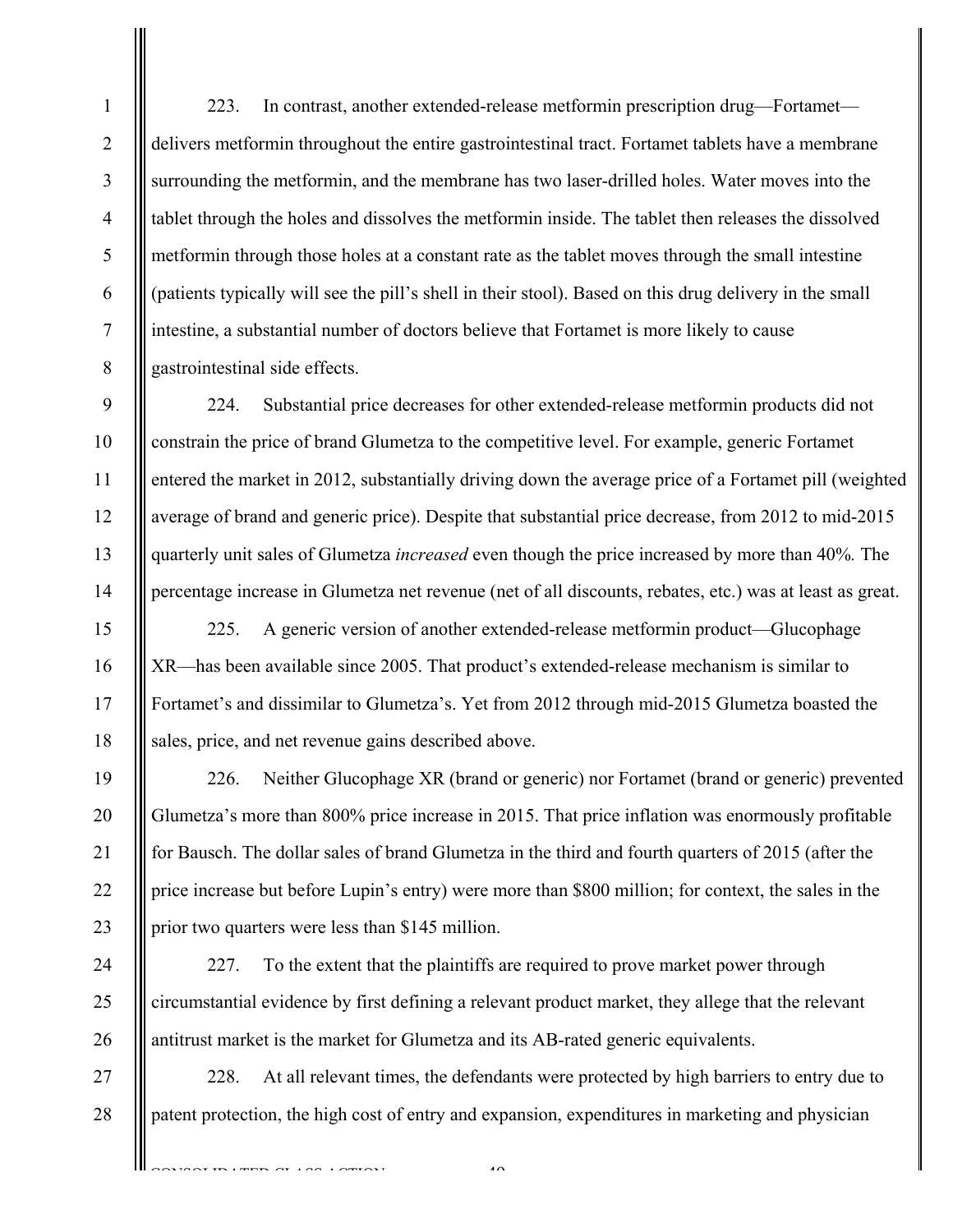2 3 4 5 6 7 8 detailing, and state statutes that require prescriptions for the purchase of the products at issue and restrict substitution of those products at the pharmacy counter. The products in these markets require significant investments of time and money to design, develop, and distribute. In addition, the markets require government approvals to enter and/or the drugs at issue may be covered by patents or other forms of intellectual property. The defendants' unlawful conduct further restricted entry. Thus, during the relevant time, existing and potential market entrants could not enter and/or expand output quickly in response to the defendants' higher prices or reduced output.

229. The relevant geographic market is the United States and its territories. The defendants Assertio, Santarus, Salix, and Bausch's market share in the relevant market was 100% until Lupin's entry in 2016.

11

9

10

12

13

14

15

16

17

18

19

20

21

22

23

24

25

26

27

28

CONSOLIDATED CLASS COMPONE

1

## **XI. EFFECT ON INTERSTATE COMMERCE**

230. During the relevant time period, the defendants manufactured, sold, and shipped Glumetza and generic Glumetza across state lines in an uninterrupted flow of interstate commerce.

231. During the relevant time period, the plaintiffs and class members purchased substantial amounts of Glumetza and/or generic Glumetza directly from the defendants. As a result of the defendants' illegal conduct, the plaintiffs and class members were compelled to pay, and did pay, artificially inflated prices for Glumetza and generic Glumetza.

232. During the relevant time period, the defendants used various devices to effectuate the illegal acts alleged herein, including the United States mail, interstate and foreign travel, and interstate and foreign wire commerce. All defendants engaged in illegal activities, as charged in herein, within the flow of—and substantially affecting—interstate commerce, including in this district.

## **XII. CLASS ACTION ALLEGATIONS**

233. Plaintiffs bring this action on behalf of themselves and, under Federal Rules of Civil Procedure 23(a) and 23(b)(2) and (b)(3), as representatives of a class defined as: All persons or entities in the United States and its territories who directly purchased Glumetza or generic Glumetza from a defendant from May 6,

2012 until the effects of the defendants' conduct ceased (the class).

-50-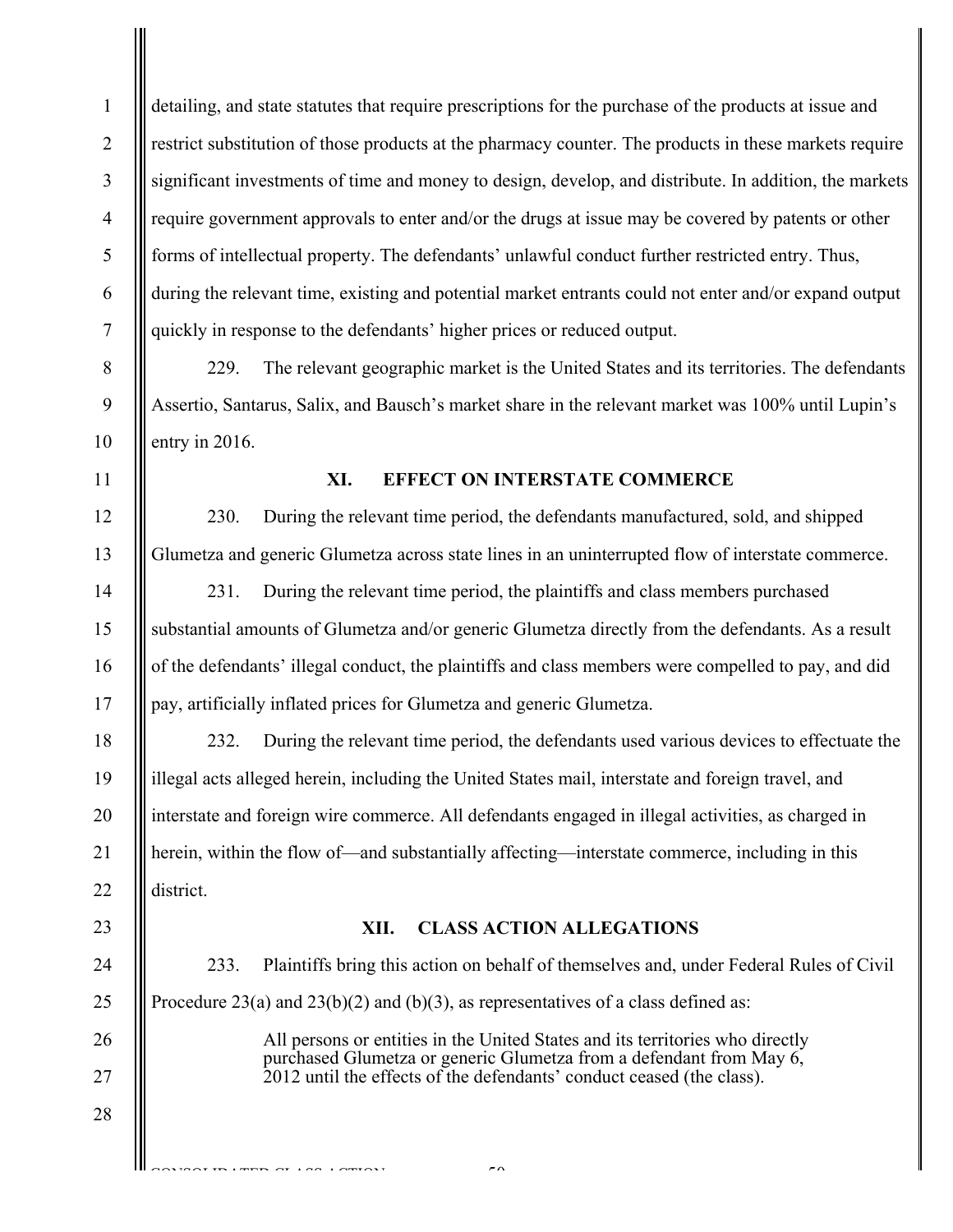234. Excluded from the class are the defendants and any of their officers, directors, management, employees, subsidiaries, and affiliates.

235. Also excluded from the class are: (1) the government of the United States and all agencies thereof; and (2) all state or local governments and all agencies thereof.

236. Members of the class are so numerous and geographically dispersed that joinder of all members is impracticable. Moreover, given the costs of complex antitrust litigation, it would be uneconomic for many plaintiffs to bring individual claims and join them together. The class is readily identifiable from information and records in the defendants' possession.

237. The plaintiffs' claims are typical of those of the class members. The plaintiffs and all class members were damaged by the same wrongful conduct of the defendants—*i.e.*, as a result of the defendants' conduct, class members paid artificially inflated prices for Glumetza and AB-rated generic equivalents.

238. The plaintiffs will fairly and adequately protect and represent the class's interests. The plaintiffs' interests are coincident with, and not antagonistic to, those of the other class members.

239. Counsel who represent the plaintiffs are experienced in the prosecution of class action antitrust litigation, and have particular experience with class action antitrust litigation involving pharmaceutical products.

240. Questions of law and fact common to the class members predominate over questions that may affect only individual class members because the defendants have acted on grounds generally applicable to the entire class. This conduct render overcharge damages with respect to the class as a whole appropriate. Such generally applicable conduct is inherent to the defendants' wrongful actions.

23

1

2

3

4

5

6

7

8

9

10

11

12

13

14

15

16

17

18

19

20

21

22

24

25

26

27

28

CONSOLIDATED CLASS COMPONE

- 241. Questions of law and fact common to the class include:
	- i. Whether the defendants unlawfully maintained monopoly power through all or part of their overall anticompetitive generic suppression scheme;
	- ii. Whether there exist any legitimate procompetitive reasons for some or all of the defendants' conduct;
	- iii. To the extent any such procompetitive benefits exist, whether there were less restrictive means of achieving them;

-51-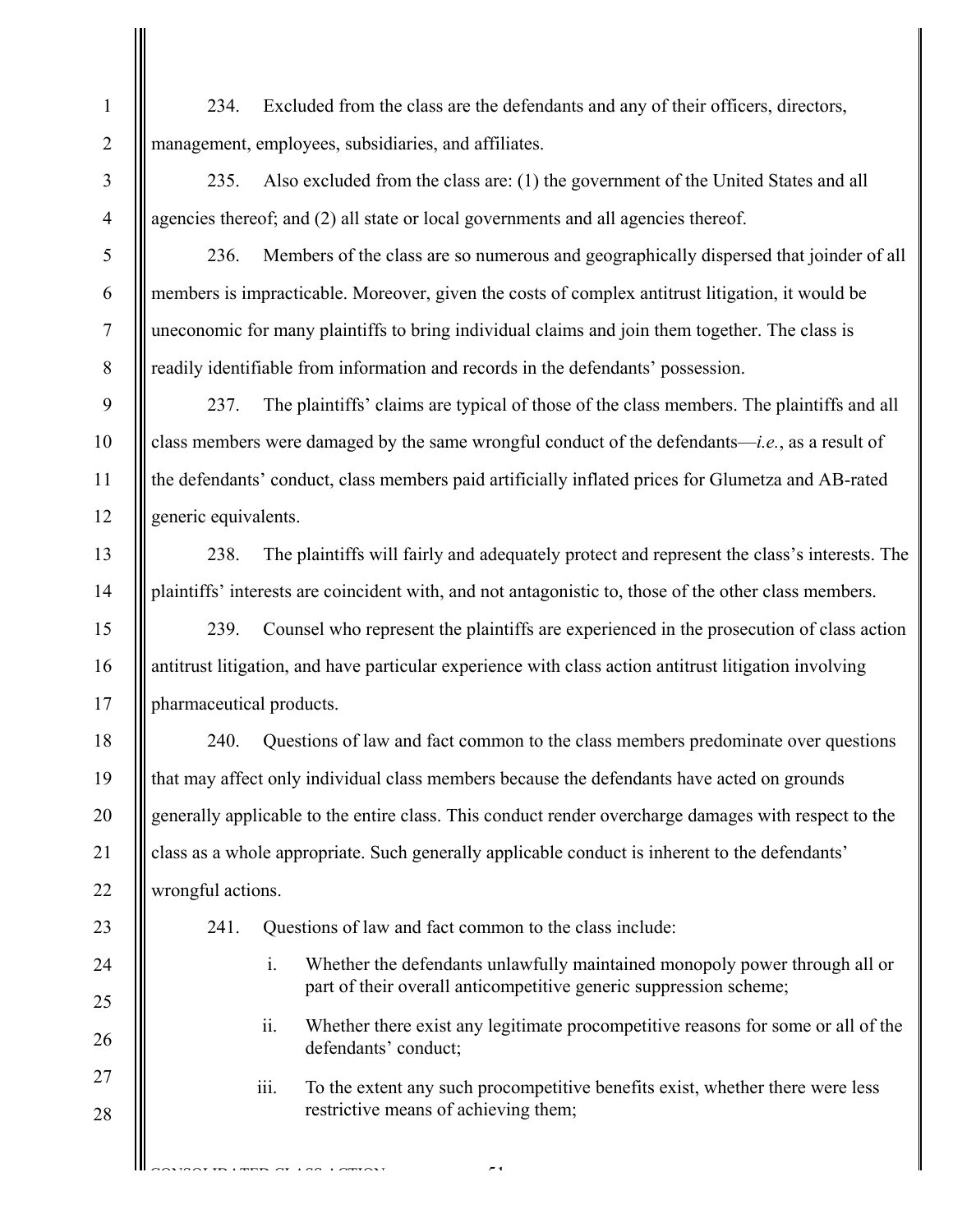| $\mathbf{1}$   | iv.   | Whether direct proof of the defendants' monopoly power is available and, if so,                                                                                                       |
|----------------|-------|---------------------------------------------------------------------------------------------------------------------------------------------------------------------------------------|
| $\overline{2}$ |       | whether it is sufficient to prove the defendants' monopoly power without the<br>need to define the relevant market;                                                                   |
| 3              | V.    | Whether the defendants' scheme, in whole or in part, has substantially affected                                                                                                       |
| $\overline{4}$ |       | interstate commerce;                                                                                                                                                                  |
| 5<br>6         | vi.   | Whether the defendants' scheme, in whole or in part, caused antitrust injury<br>through overcharges to the business or property of the plaintiffs and the class<br>members;           |
| 7              | vii.  | Whether the defendants conspired to delay generic competition for Glumetza;                                                                                                           |
| $\, 8$<br>9    | viii. | Whether, pursuant to the no-AG pact, Assertio/Santarus, Salix, and Bausch's<br>promise not to compete against Lupin's generic product constituted a large and<br>unjustified payment; |
| 10             | ix.   | Whether the defendants' no-AG payment was necessary to yield some                                                                                                                     |
| 11             |       | cognizable, non-pretextual, procompetitive benefit;                                                                                                                                   |
| 12<br>13       | X.    | Whether the no-AG payment and most-favored-entry clauses caused Sun,<br>Watson, and/or other generic manufacturers to delay entry into the market;                                    |
| 14             | xi.   | Whether the most-favored-entry clauses were necessary to yield some<br>cognizable, non-pretextual, procompetitive benefit;                                                            |
| 15<br>16       | xii.  | Whether the defendants' conduct created a bottleneck to delay generic<br>competition from manufacturers that filed ANDAs after Lupin;                                                 |
| 17             | xiii. | Whether the defendants' conduct harmed competition;                                                                                                                                   |
| 18<br>19       | xiv.  | Whether the defendants possessed the ability to control prices and/or exclude<br>competition for Glumetza;                                                                            |
| 20             | XV.   | Whether the defendants' unlawful conduct was a substantial contributing factor<br>in causing some amount of delay of the entry of AB-rated generic Glumetza; and                      |
| 21             | xvi.  | The quantum of overcharges paid by the class in the aggregate.                                                                                                                        |
| 22             | 242.  | Class action treatment is a superior method for the fair and efficient adjudication of                                                                                                |
| 23             |       | the controversy. Such treatment will permit a large number of similarly situated persons to prosecute                                                                                 |
| 24             |       | their common claims in a single forum simultaneously, efficiently, and without the unnecessary                                                                                        |
| 25<br>26       |       | duplication of evidence, effort, or expense that numerous individual actions would require. The                                                                                       |
| 27             |       | benefits of proceeding through the class mechanism—including providing injured persons or entities                                                                                    |
| 28             |       |                                                                                                                                                                                       |
|                |       |                                                                                                                                                                                       |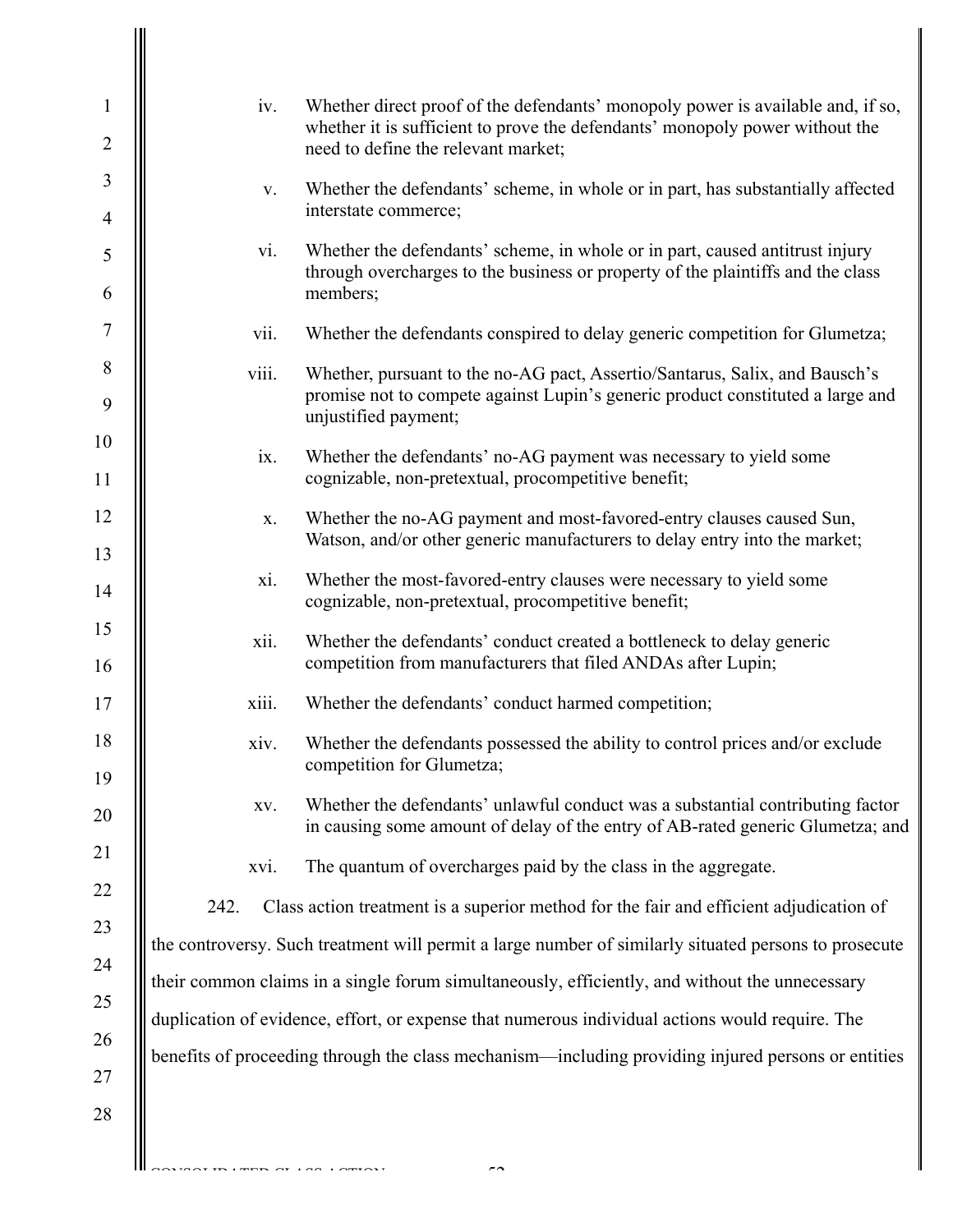with a method for obtaining redress on claims that they could not practicably pursue on an individual basis—substantially outweigh potential difficulties in management of this class action.

243. The defendants' anticompetitive conduct has imposed and will continue to impose (unless the plaintiffs obtain equitable relief) a common antitrust injury on plaintiffs and all class members. The defendants' anticompetitive conduct and their relationships with the Class members have been substantially uniform. The defendants have acted and refused to act on grounds that apply to the class generally, and injunctive and other equitable relief is appropriate respecting the class as a whole.

244. The plaintiffs know of no special difficulty in litigating this action that would preclude its maintenance as a class action.

# **XIII. DEFENDANTS CONCEALED THEIR UNLAWFUL AGREEMENTS**

245. A cause of action accrued for the plaintiffs each time a brand or generic Glumetza product was sold to the plaintiffs at the supracompetitive prices the defendants' anticompetitive conduct made possible. And each sale of brand or generic Glumetza at supracompetitive prices constituted an overt act in furtherance of the defendants' continuing anticompetitive scheme. Other overt acts in furtherance of the defendants' continuing conspiracy include, but are not limited to, Lupin's decision not to enter the market until February 2016 and Bausch's decision not to launch an authorized generic Glumetza until February 2017. As a result, the plaintiffs are entitled to recover all damages on all branded and generic Glumetza sales made to the plaintiffs at supracompetitive prices within four years of the filing of this lawsuit.

246. Due to the defendants' fraudulent concealment of their unlawful conduct, however, the plaintiffs and class members are entitled to recover damages extending back beyond four years before the filing of this complaint. Plaintiffs and class members had no knowledge of the defendants' unlawful scheme and could not have discovered the scheme and conspiracy through the exercise of reasonable diligence more than four years before the filing of this complaint.

26 27 28 247. The defendants' scheme was self-concealing, and the defendants employed deceptive tactics to avoid detection of, and to fraudulently conceal, their contract, combination, conspiracy, and scheme.

-53-

TRIMPROTION CONTON

18

19

20

21

22

23

24

25

1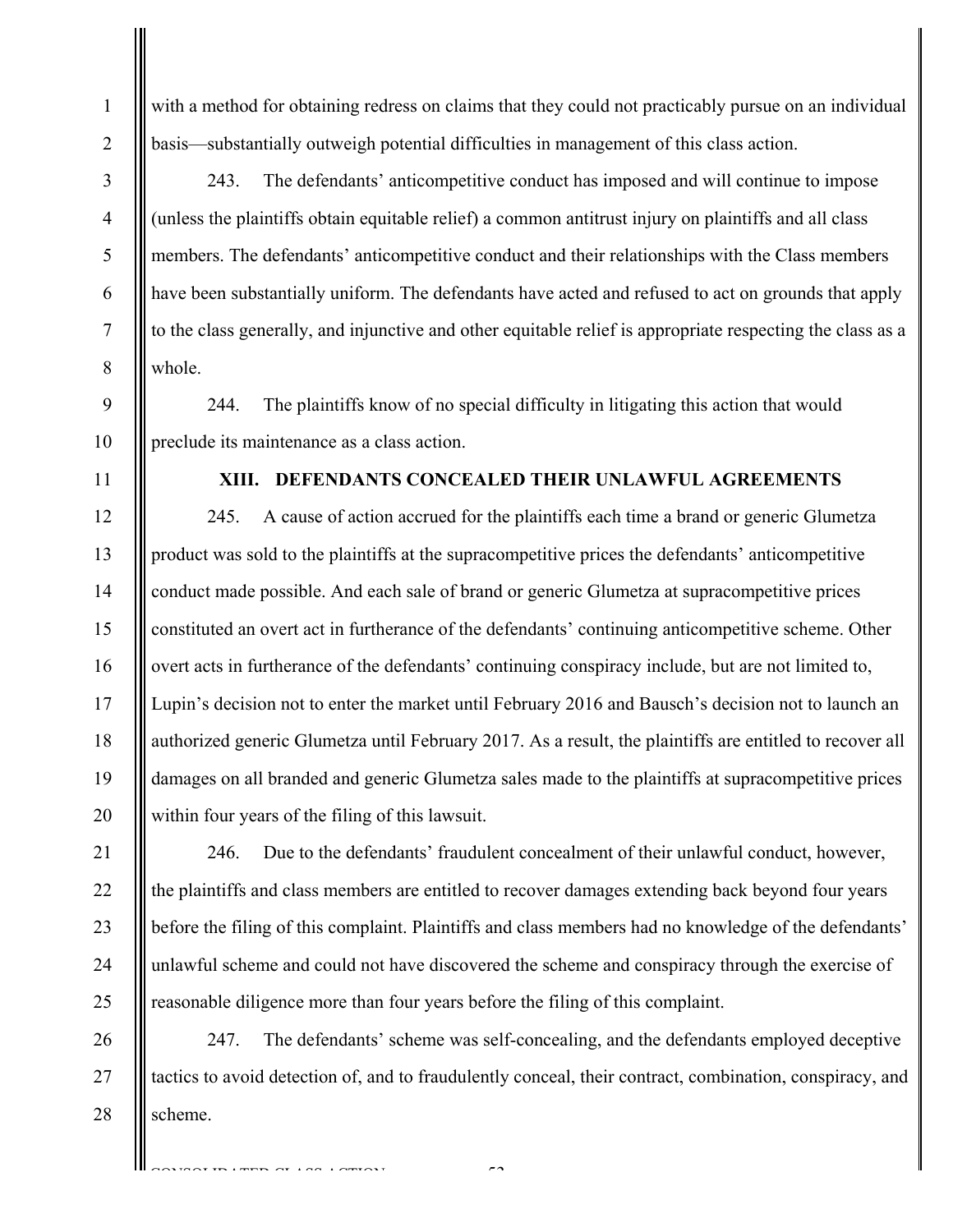| 248.                  | The defendants wrongfully and affirmatively concealed the existence of their ongoing                                                                                                                                                                                                                                                                                                                                                                                                                                                                                                                                                                              |
|-----------------------|-------------------------------------------------------------------------------------------------------------------------------------------------------------------------------------------------------------------------------------------------------------------------------------------------------------------------------------------------------------------------------------------------------------------------------------------------------------------------------------------------------------------------------------------------------------------------------------------------------------------------------------------------------------------|
|                       | combination and conspiracy from the plaintiffs and class members. The defendants repeatedly made                                                                                                                                                                                                                                                                                                                                                                                                                                                                                                                                                                  |
|                       | public reference to Lupin's agreement to delay entry until February 2016, but consistently,                                                                                                                                                                                                                                                                                                                                                                                                                                                                                                                                                                       |
|                       | consciously, and actively omitted the fact that Lupin had agreed to that delayed date in exchange for                                                                                                                                                                                                                                                                                                                                                                                                                                                                                                                                                             |
|                       | a no-AG payment. For example:                                                                                                                                                                                                                                                                                                                                                                                                                                                                                                                                                                                                                                     |
|                       | a. In a May 8, 2012 filing with the SEC, Assertio included a redacted copy of its<br>settlement agreement with Lupin. Assertio redacted all references to the no-AG<br>payment. Based solely on information received and events occurring within the last<br>four years, the plaintiffs now believe that the redacted agreement refers to the no-AG<br>payment as follows:                                                                                                                                                                                                                                                                                        |
|                       | Section 3.5. [***]                                                                                                                                                                                                                                                                                                                                                                                                                                                                                                                                                                                                                                                |
|                       | Section 3.6. [***] Notwithstanding the provisions of Sections 3.4 and 3.5,<br>Depomed and Santarus shall have the right to: [***]                                                                                                                                                                                                                                                                                                                                                                                                                                                                                                                                 |
|                       | b. On March 27, 2012, under their settlement, Assertio and Lupin asked the court to<br>enter a consented-to injunction in the patent litigation. Those defendants falsely<br>represented to this Court—and placed on the public record—that the terms of their<br>settlement were in "good faith," "serve the public interest," were "procompetitive,"<br>and "benefit the parties and consumers alike." <sup>11</sup> Those defendants affirmatively<br>advised the Court and the public of the agreed entry date of February 1, 2016 but<br>omitted all references to the no-AG payment. <sup>12</sup>                                                          |
|                       | c. In (at least) the following SEC filings, Santarus referred to the February 2016 entry<br>date, but omitted all references to the no-AG payment: Santarus Inc., Annual Report<br>(Form 10-K), at 24 (March 5, 2012); Santarus Inc., Quarterly Report (Form 10-Q), at<br>12 (May 5, 2012); Santarus Inc., Quarterly Report (Form 10-Q), at 12 (August 7,<br>2012); Santarus Inc., Quarterly Report (Form 10-Q), at 12 (November 8, 2012);<br>Santarus Inc., Quarterly Report (Form 10-Q), at 34 (November 7, 2013); Santarus<br>Inc., Quarterly Report (Form 10-Q), at 13 (May 6, 2013); Santarus Inc., Quarterly<br>Report (Form 10-Q), at 14 (August 6, 2013). |
|                       | d. In (at least) the following SEC filings, Salix referred to the February 2016 entry date,<br>but omitted all references to the no-AG payment: Salix Pharmaceuticals, Ltd., Annual<br>Report (Form 10-K), at 9 (March 1, 2013); Salix Pharmaceuticals, Ltd., Annual<br>Report (Form 10-K), at 7 (February 28, 2014).                                                                                                                                                                                                                                                                                                                                             |
|                       | e. In addition to the May 8, 2012 SEC filing discussed above, in (at least) the following<br>SEC filings Assertio (formerly known as Depomed, Inc.) referred to the February                                                                                                                                                                                                                                                                                                                                                                                                                                                                                      |
|                       | <sup>11</sup> Consent Injunction and Dismissal Order, Depomed, Inc. v. Lupin Pharmaceuticals, Inc., et al.,<br>No. 4:09-cv-05587-PJH, ECF No. 152, at p. 1 (March 27, 2012).                                                                                                                                                                                                                                                                                                                                                                                                                                                                                      |
| $12$ See id. at 5(a). |                                                                                                                                                                                                                                                                                                                                                                                                                                                                                                                                                                                                                                                                   |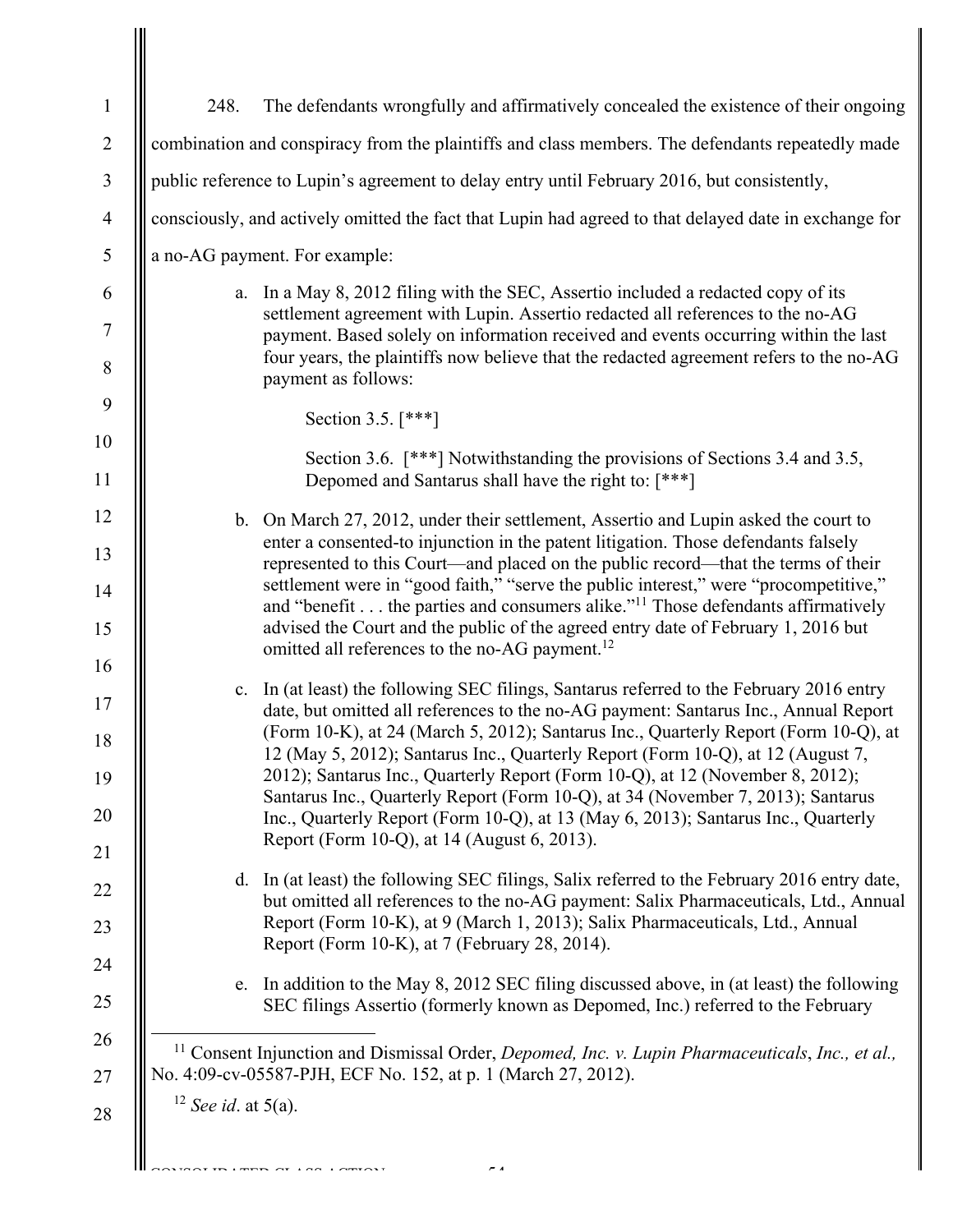1 2 3 4 5 6 7 8 9 10 11 12 13 14 15 16 17 18 19 20 21 22 23 24 25 26 27 28 2016 entry date, but omitted all references to the no-AG payment: Depomed Inc., Annual Report (Form 10-K), at 6, 115 (March 8, 2012); Depomed Inc., Quarterly Report (Form 10-Q), at 22 (August 3, 2012); Depomed Inc., Quarterly Report (Form 10-Q), at 24 (November 5, 2012); Depomed Inc., Quarterly Report (Form 10-Q), at 21 (November 9, 2013); Depomed Inc., Quarterly Report (Form 10-Q), at 21 (August 8, 2013); Depomed Inc., Quarterly Report (Form 10-Q), at 23 (November 7, 2013). f. In a call with stock analysts on May 8, 2012, Assertio referred to the February 2016 entry date, but omitted all references to the no-AG payment. g. In a press release dated May 8, 2012, Santarus referred to the February 2016 entry date, but omitted all references to the no-AG payment. h. In calls with stock analysts on November 7, 2013 and January 16, 2014, Salix referred to the February 2016 entry date, but omitted all references to the no-AG payment. i. In a call with stock analysts on October 27, 2015 Lupin referred to the February 2016 entry date, but omitted all references to the no-AG payment. 249. The defendants did not publicly disclose the no-AG payment until doing so suited their interests. Specifically, Lupin tried, in a February 5, 2016 call with stock analysts, to inflate the value of its stock. To convince stock analysts that it would make extraordinary profits on the sale of its generic Glumetza, Lupin revealed that the settlement included a no-AG pact. The plaintiffs filed this complaint within four years of that first public revelation of the no-AG payment. 250. Because the scheme and conspiracy were both self-concealing and affirmatively concealed by the defendants, the plaintiffs and class members had no knowledge of the scheme and conspiracy more than four years before the filing of this complaint; they did not have the facts nor information that would have caused a reasonably diligent person to investigate whether a conspiracy existed; and if the facts or information had been available to them and they attempted an investigation, that investigation would not have revealed the existence of the defendants' unlawful conspiracy. 251. The plaintiffs and class members lacked the facts and information necessary to form a good faith basis for the belief that any legal violations occurred. Reasonable diligence on the part of the plaintiffs and class members would not have uncovered those facts more than four years before the filing of this complaint.

 $-5$ 

 $\overline{CD}$  ( $\overline{CD}$   $\overline{CD}$   $\overline{CD}$   $\overline{CD}$   $\overline{CD}$   $\overline{CD}$ )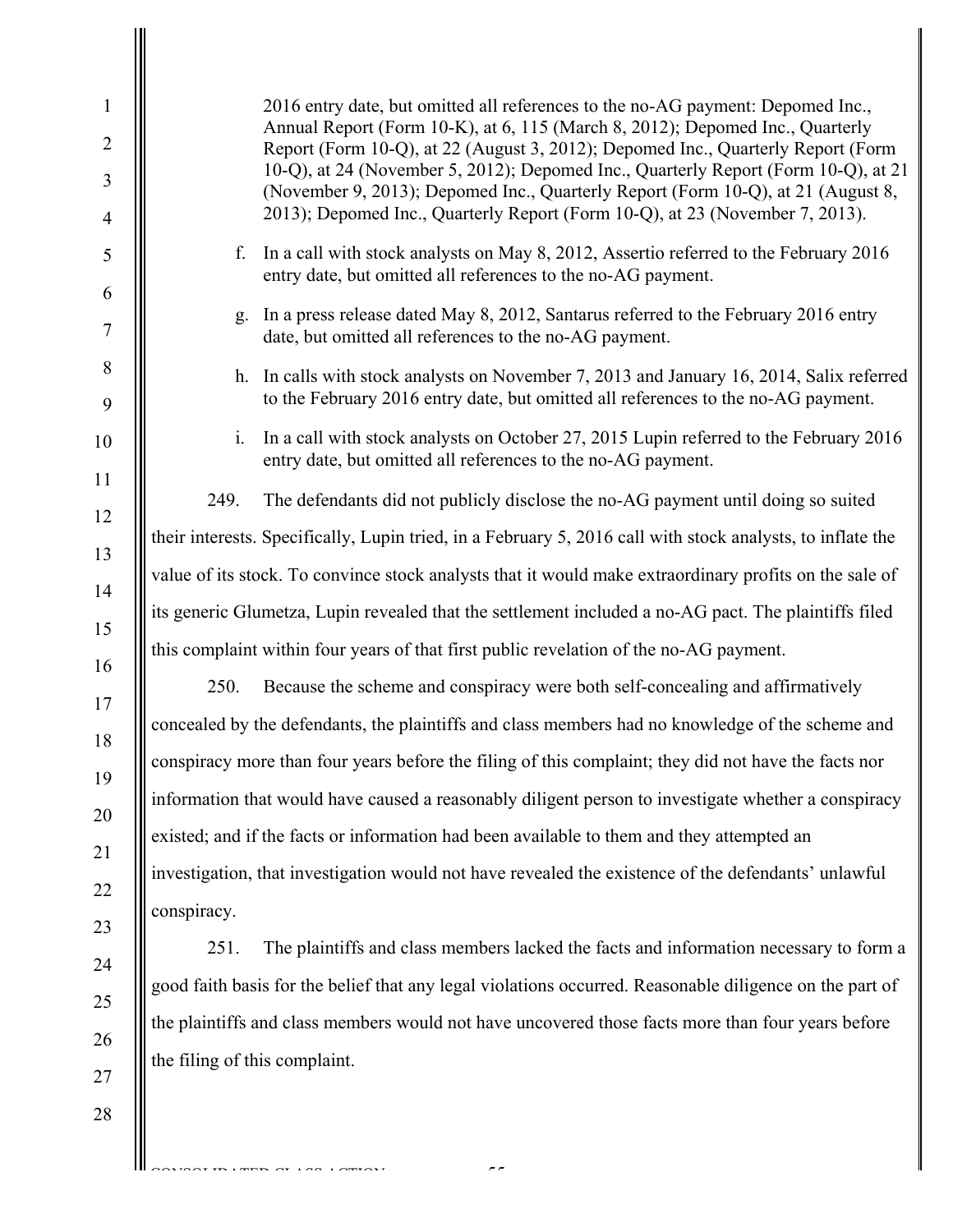1 2 3 4 5 6 7 8 9 10 11 12 13 14 15 16 17 18 19 20 21 22 23 24 25 26 27 28 252. The partially redacted settlement agreement that Assertio included in its May 8, 2012 SEC filing revealed the existence of a most-favored-entry clause. It also revealed an outline of what may be the most-favored-entry-plus clause, but it did not include that clause's essential terms. The plaintiffs learned of that clause's essential terms—and could have only learned of them (through the exercise of reasonable diligence)—only through information gained and events occurring within the last four years. 253. The plaintiffs do not allege that the most-favored-entry clause or most-favored-entryplus clause, alone or together with each other, is unlawful. As alleged in detail above, these clauses prevented later filers from unraveling the anticompetitive effects of the no-AG payment. That is, the plaintiffs allege that the most-favored-entry clauses are anticompetitive in the context of an unlawful conspiracy where the no-AG payment is the centerpiece. The plaintiffs became aware of that context—and could have become aware of it (through the exercise of reasonable diligence—only after learning of the no-AG payment. 254. As a result of the defendants' fraudulent concealment, all applicable statutes of limitations affecting the plaintiffs' and class members' claims have been tolled. **XIV. CLAIMS FOR RELIEF COUNT ONE VIOLATION OF 15 U.S.C. § 1 (AGAINST ALL DEFENDANTS)**  255. The plaintiffs hereby repeat and incorporate by reference each preceding and succeeding paragraph as though fully set forth herein. 256. The defendants violated 15 U.S.C. § 1 by entering into and/or furthering an unreasonable restraint of trade, defined as: Assertio/Santarus, Salix, and Bausch's agreement with Lupin, and adherence to that agreement, to make a reverse payment—the no-AG payment—in exchange for Lupin's agreement to delay its generic Glumetza until February 1, 2016, and to allocate the market for branded and generic Glumetza. 257. At all relevant times, the defendants individually and/or collectively had substantial market power with respect to sales of Glumetza and its AB-rated generic equivalents in the United States.

-56-

 $\overline{CD}$  ( $\overline{CD}$   $\overline{CD}$   $\overline{CD}$   $\overline{CD}$   $\overline{CD}$   $\overline{CD}$ )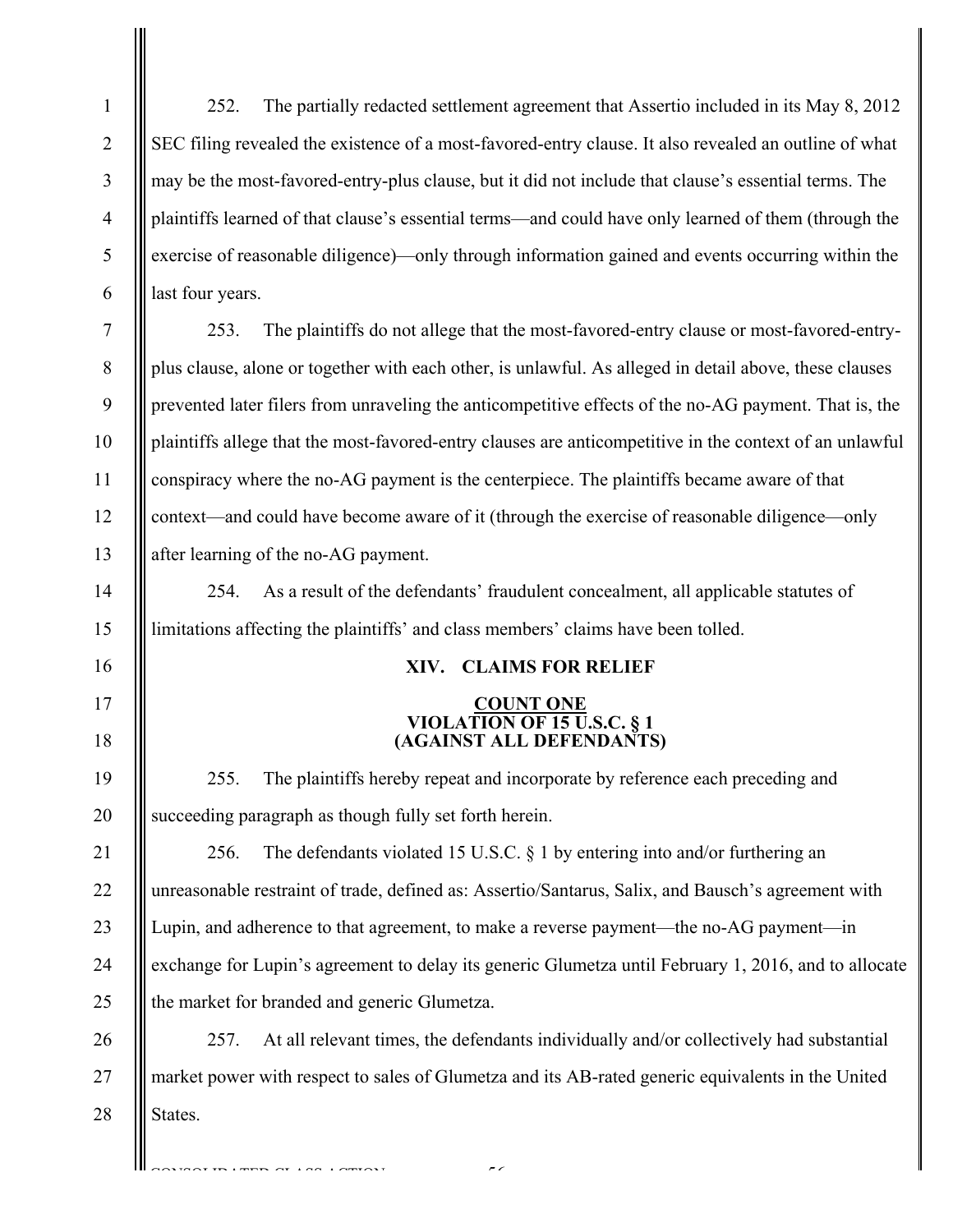2 3 4 5 6 7 8 9 10 11 258. On or about February 22, 2012, the defendants entered into a reverse payment agreement—a continuing illegal contract, combination, and restraint of trade—under which Assertio/Santarus, Salix, and Bausch agreed to pay, and paid, Lupin substantial consideration in exchange for Lupin's agreement to delay market entry of its generic version of Glumetza. The purpose and effect of this agreement was to: (a) delay generic entry of Glumetza to lengthen the period in which brand Glumetza would make supracompetitive profits; (b) keep an authorized generic off the market during Lupin's 180-day ANDA exclusivity period, or longer, therein enabling Lupin to charge supracompetitive prices and make supracompetitive profits on sales of generic Glumetza; (c) delay the date that other generic manufacturers would enter the market; and (d) raise and maintain the prices that the plaintiffs and other class members would pay for Glumetza and its AB-rated equivalents at supracompetitive levels.

259. There is and was no legitimate, non-pretextual, procompetitive justification for the anticompetitive restraint. Even if there was some conceivable and cognizable justification, the no-AG payment was unnecessary to achieve such a purpose, and the restraint's anticompetitive effects on direct purchasers, competition, and consumers outweighed any such procompetitive effects.

16 17 18 19 20 21 22 23 260. As a direct result of the defendants' violation of 15 U.S.C. § 1, the plaintiffs and other class members have been injured. Unless the plaintiffs obtain equitable relief, the defendants' violation will continue to injure the plaintiffs in their business or property. The plaintiffs' and class members' injury consists of their past and continued payment of higher prices for their Glumetza requirements than they would have paid in the absence of the violation. Such injury, known as "overcharges," is the type of injury the antitrust laws were designed to prevent. This overcharge injury flows from the defendants' unlawful conduct. The plaintiffs are the proper entities to bring a case concerning this conduct.

#### **COUNT TWO VIOLATION OF 15 U.S.C. § 2 (AGAINST ALL DEFENDANTS)**

261. The plaintiffs hereby repeat and incorporate by reference each preceding and succeeding paragraph as though fully set forth herein.

-57-

27 28

CONSOLIDATED CLASS COMPONE

24

25

26

1

12

13

14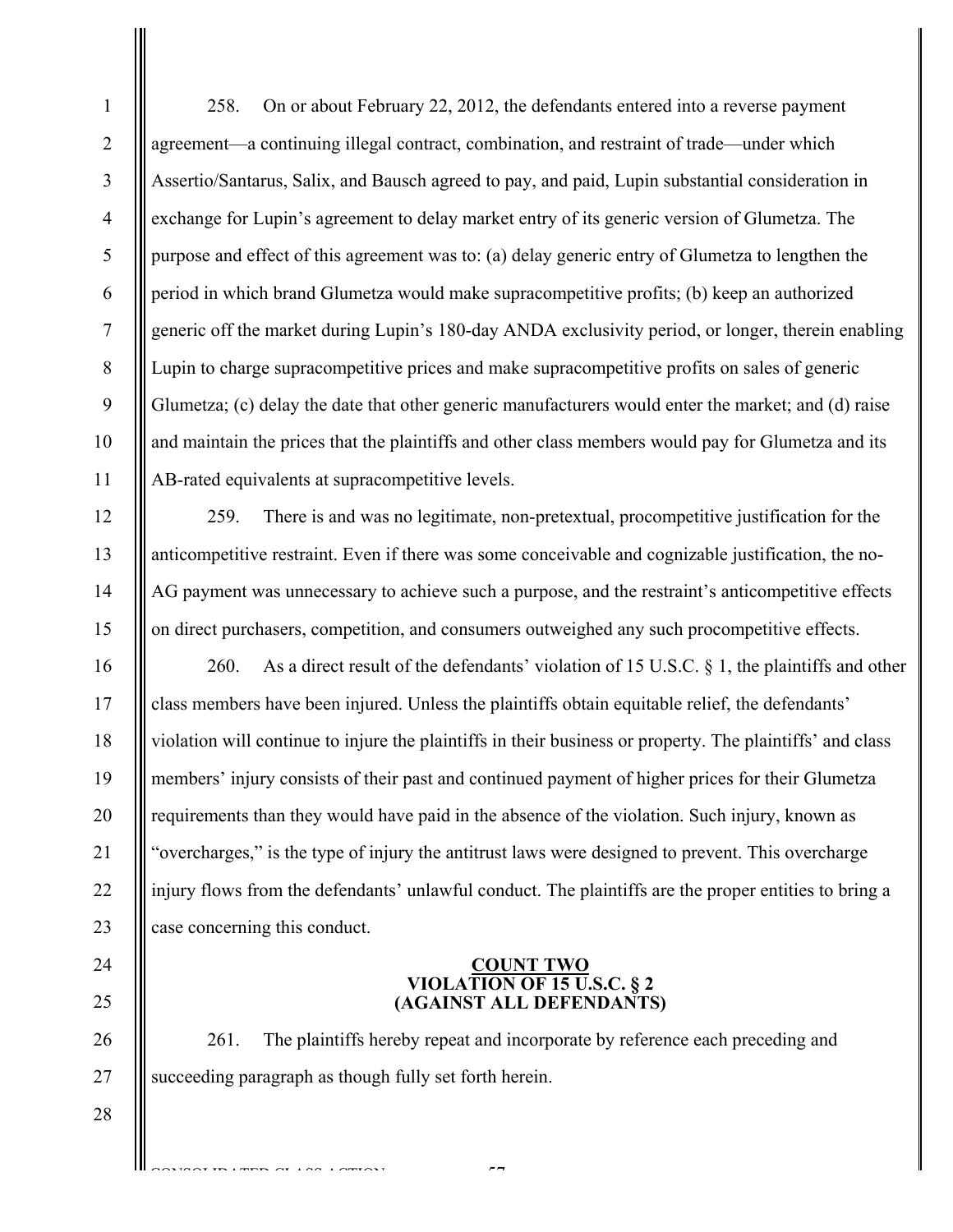| 1              | The defendants violated 15 U.S.C. $\S$ 2 by monopolizing and conspiring to monopolize<br>262.         |
|----------------|-------------------------------------------------------------------------------------------------------|
| $\overline{2}$ | the market for Glumetza and its AB-rated equivalents in the United States.                            |
| 3              | 263.<br>At all relevant times, the defendants possessed substantial market power (i.e.,               |
| $\overline{4}$ | monopoly power) with respect to Glumetza and its AB-rated equivalents. The defendants possessed       |
| 5              | the power to control prices in the relevant market, to prevent prices from falling in the relevant    |
| 6              | market, and to exclude competitors from the relevant market.                                          |
| 7              | 264.<br>That market power is coupled with strong regulatory and contractual barriers to entry         |
| 8              | into the market.                                                                                      |
| 9              | As alleged extensively above, the defendants willfully maintained monopoly power<br>265.              |
| 10             | by using restrictive or exclusionary conduct, rather than using greater business acumen. This conduct |
| 11             | injured plaintiffs and the class.                                                                     |
| 12             | 266.<br>The defendants' conscious objective was to further their dominance through                    |
| 13             | exclusionary conduct.                                                                                 |
| 14             | 267.<br>As stated more fully above, the defendants knowingly, willfully, and wrongfully               |
| 15             | maintained monopoly power and harmed competition by:                                                  |
| 16             | Entering into and abiding by the no-AG payment; and                                                   |
| 17             | Entering into and abiding by the most-favored-entry clauses.                                          |
| 18             | The defendants' anticompetitive conduct is exclusionary conduct—the purpose and<br>268.               |
| 19             | effect of which is to willfully maintain monopoly power, which harms purchasers, the competitive      |
| 20             | process, and consumers, in violation of $\S 2$ of the Sherman Act.                                    |
| 21             | 269.<br>To the extent that the defendants are permitted to assert one, there is and was no            |
| 22             | cognizable, non-pretextual, procompetitive justification for their exclusionary conduct that          |
| 23             | outweighs its harmful effects. Even if there were some conceivable justification that the defendants  |
| 24             | were permitted to assert, their conduct is and was broader than necessary to achieve such a purpose.  |
| 25             | The plaintiffs and the class have been injured and will continue to be injured —unless<br>270.        |
| 26             | they obtain equitable relief—in their business and property as a result of the defendants' continuing |
| 27             | monopolization in violation of $\S 2$ of the Sherman Act.                                             |
| 28             |                                                                                                       |
|                | $\sim$ $\sim$                                                                                         |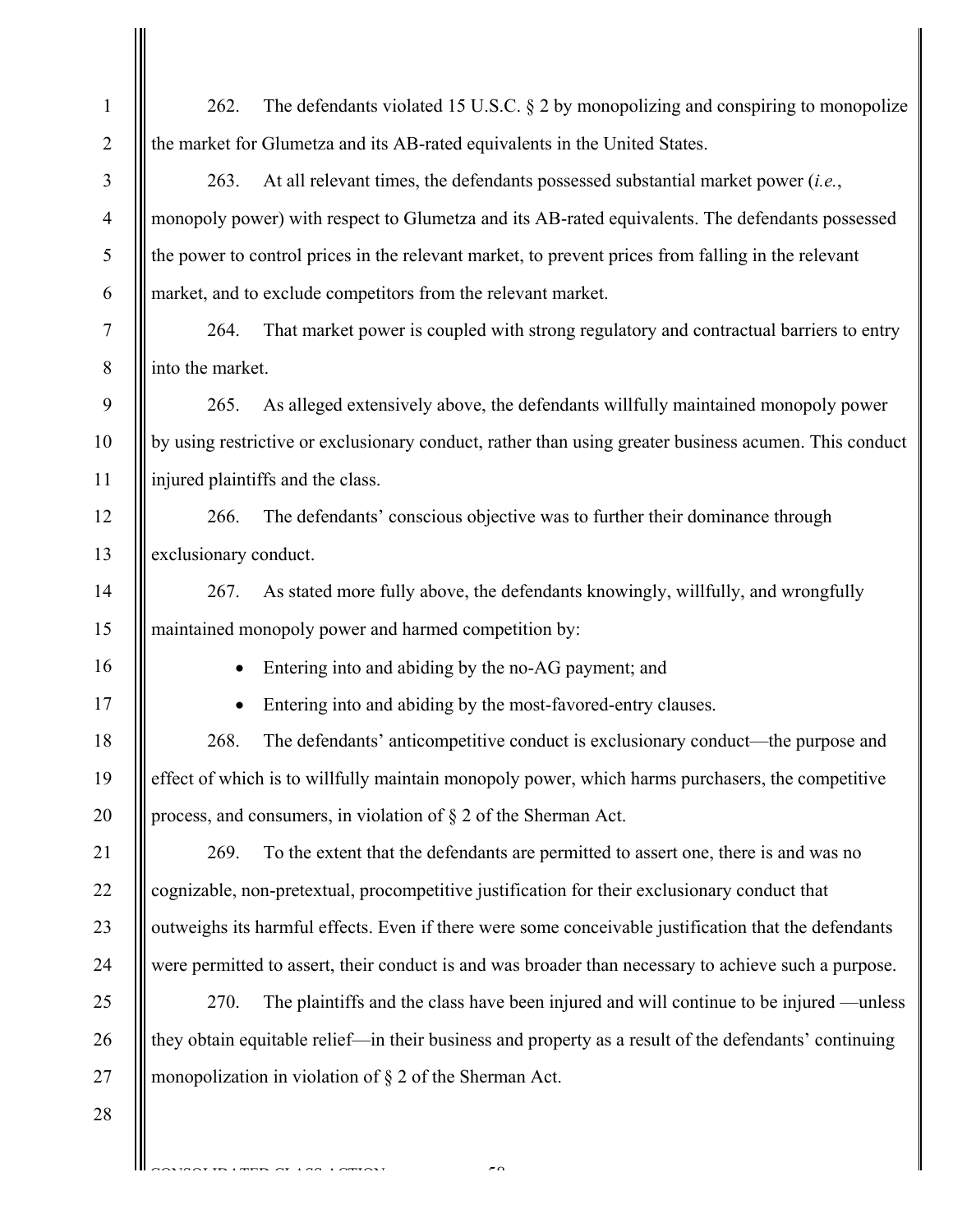| $\mathbf{1}$   | <b>DEMAND FOR JUDGMENT</b><br>XV.                                                                       |  |
|----------------|---------------------------------------------------------------------------------------------------------|--|
| $\overline{2}$ | WHEREFORE, the plaintiffs, on behalf of themselves and the proposed class,<br>271.                      |  |
| $\mathfrak{Z}$ | respectfully demand that this Court:                                                                    |  |
| $\overline{4}$ | I.<br>Determine that this action may be maintained as a class action pursuant to                        |  |
| 5              | Rules $23(a)$ , $(b)(2)$ , and $(b)(3)$ of the Federal Rules of Civil Procedure; direct that reasonable |  |
| 6              | notice of this action, as provided by Rule $23(c)(2)$ , be provided to the class; and declare the       |  |
| 7              | plaintiffs as the representatives of the class;                                                         |  |
| 8              | II.<br>Enter joint and several judgments against the defendants and in favor of the                     |  |
| 9              | plaintiffs and the class;                                                                               |  |
| 10             | III.<br>Award the class damages $(i.e.,$ three times overcharges) in an amount to be                    |  |
| 11             | determined at trial;                                                                                    |  |
| 12             | IV.<br>Grant permanent injunctive relief pursuant to $\S$ 16 of the Clayton Act to                      |  |
| 13             | remedy the ongoing anticompetitive effects of the defendants' unlawful conduct;                         |  |
| 14             | V.<br>Award the plaintiffs and the class their costs of suit, including reasonable                      |  |
| 15             | attorneys' fees as provided by law; and                                                                 |  |
| 16             | Award such further and additional relief as the case may require and the court<br>VI.                   |  |
| 17             | may deem just and proper under the circumstances.                                                       |  |
| 18             | <b>JURY DEMAND</b>                                                                                      |  |
| 19             | Pursuant to Fed. Civ. P. 38, the plaintiffs on behalf of themselves and the proposed<br>272.            |  |
| 20             | class demand a trial by jury on all issues so triable.                                                  |  |
| 21             | DATED: November 25, 2019                                                                                |  |
| 22             | $\mathbf{B} \mathbf{v}$ :<br>$\sqrt{s}/A.J$ . de Bartolomeo                                             |  |
| 23             | A.J. De Bartolomeo<br><b>TADLER LAW LLP</b>                                                             |  |
| 24             | P.O. Box 475847<br>San Francisco, CA 94123                                                              |  |
| 25             | Telephone: (212) 631-8689                                                                               |  |
| 26             | Fax: (212) 273-4375<br>Email: ajd@tadlerlaw.com                                                         |  |
| 27             | Steve Shadowen (admitted pro hac vice)                                                                  |  |
| 28             | Matthew C. Weiner (admitted pro hac vice)                                                               |  |
|                | $\overline{\phantom{a}}$                                                                                |  |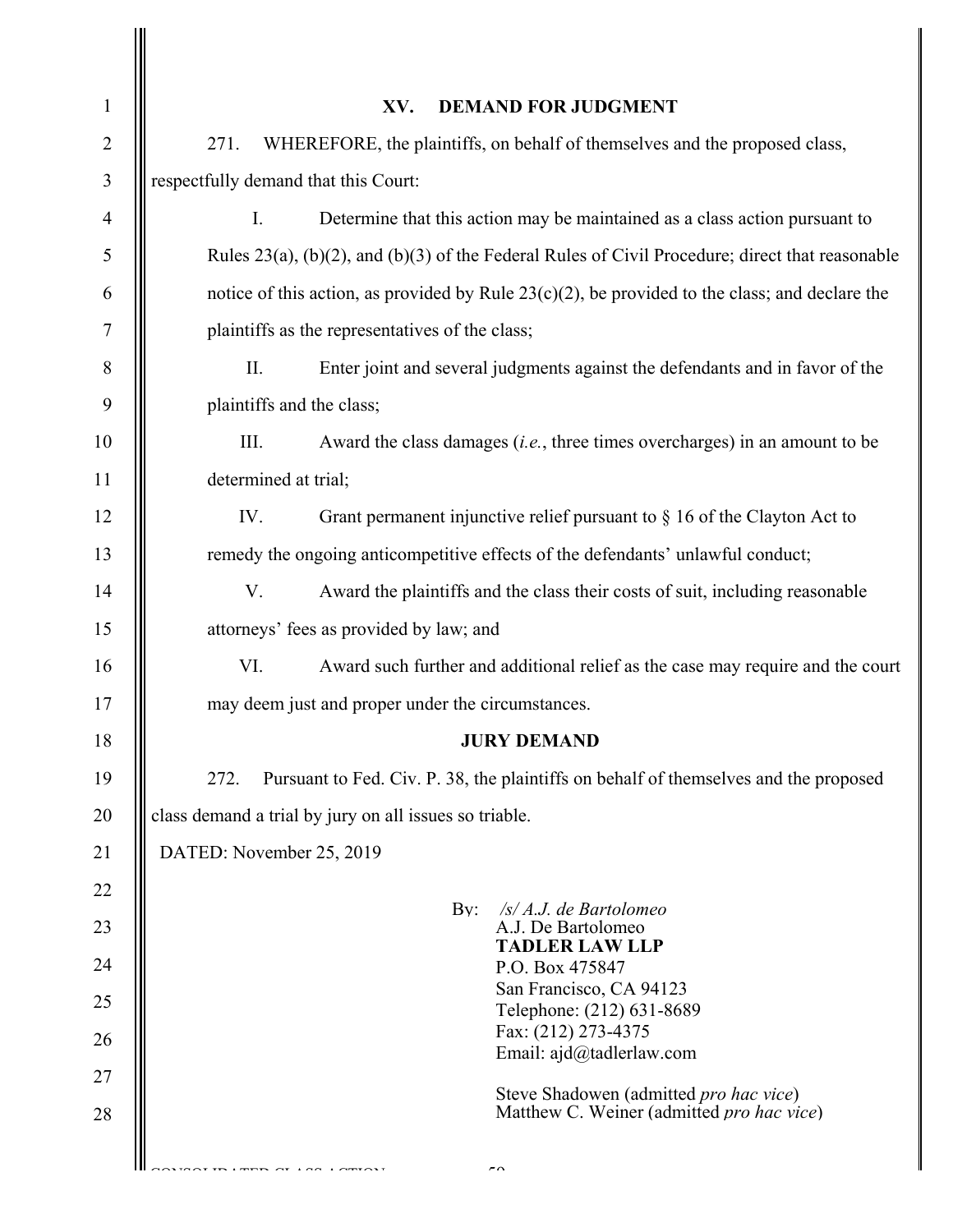| $\mathbf{1}$   | Nicholas Shadowen (admitted <i>pro hac vice</i> )                                                                      |
|----------------|------------------------------------------------------------------------------------------------------------------------|
| $\overline{2}$ | <b>HILLIARD &amp; SHADOWEN LLP</b><br>1135 w. $6th$ Street, Suite 125                                                  |
| 3              | Austin, TX 78703<br>Telephone: (855) 344-3298                                                                          |
| $\overline{4}$ | steve@hilliardshadowenlaw.com<br>matt@hilliardshadowenlaw.com                                                          |
| 5              | nshadowen@hilliardshadowenlaw.com                                                                                      |
| 6              | Counsel for FWK Holdings LLC                                                                                           |
| $\tau$         |                                                                                                                        |
| 8              | By: <i>/s/ Lauren Guth Barnes</i>                                                                                      |
| 9              | Lauren G. Barnes (admitted pro hac vice)<br>Thomas M. Sobol (admitted pro hac vice)<br>HAGENS BERMAN SOBOL SHAPIRO LLP |
| 10             | 55 Cambridge Parkway, Suite 301<br>Cambridge, MA 02142                                                                 |
| 11             | Telephone: (617) 482-3700<br>Fax: (617) 482-3003                                                                       |
| 12             | Tom@hbsslaw.com<br>Lauren@hbsslaw.com                                                                                  |
| 13             | Shana E. Scarlett (SBN 217895)                                                                                         |
| 14             | <b>HAGENS BERMAN SOBOL SHAPIRO LLP</b><br>715 Hearst Avenue, Suite 202                                                 |
| 15             | Berkeley, CA 94710<br>Telephone: (510) 725-3000                                                                        |
| 16             | Fax: (510) 725-3001<br>Email: shanas@hbsslaw.com                                                                       |
| 17             | Joseph M. Vanek (admitted pro hac vice)                                                                                |
| 18             | David P. Germaine (admitted <i>pro hac vice</i> )<br>Eamon P. Kelly (admitted <i>pro hac vice</i> )                    |
| 19             | Alberto Rodriguez (admitted pro hac vice)<br>John P. Bjork (admitted <i>pro hac vice</i> )                             |
| 20             | <b>SPERLING &amp; SLATER</b><br>55 w. Monroe Street, Suite 3200                                                        |
| 21<br>22       | Chicago, IL 60603<br>jvanek@sperling-law.com                                                                           |
| 23             | dgermaine@sperling-law.com<br>$ekelly@sperling-law.com$<br>arodriguez@sperling-law.com                                 |
| 24             | jbjork@sperling-law.com                                                                                                |
| 25             | Counsel for Meijer, Inc. and<br>Meijer Distribution, Inc.                                                              |
| 26             |                                                                                                                        |
| 27             | By: /s/ Lauren Guth Barnes                                                                                             |
| 28             | Lauren G. Barnes (admitted pro hac vice)<br>Thomas M. Sobol (admitted <i>pro hac vice</i> )                            |
|                |                                                                                                                        |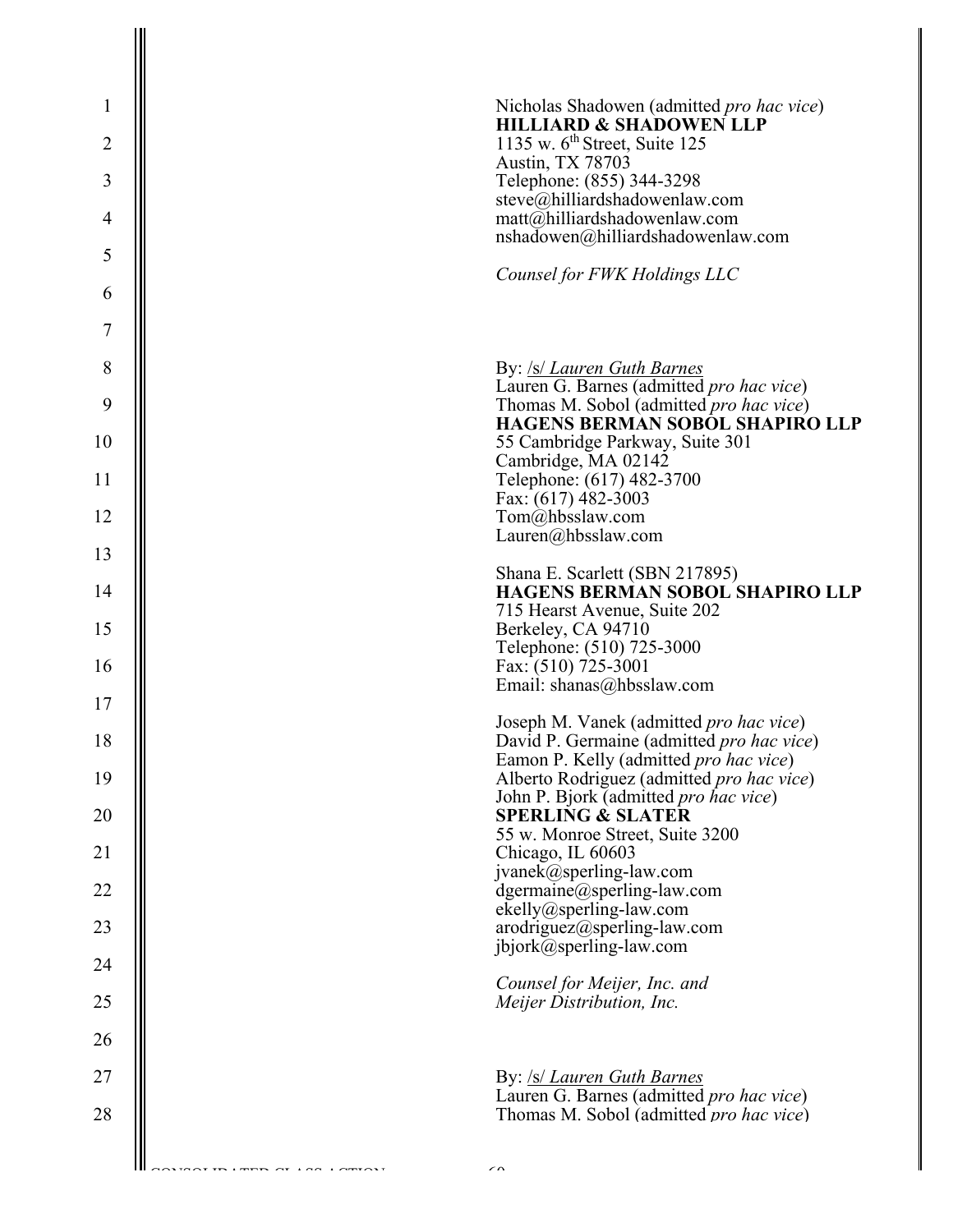| $\mathbf{1}$   | <b>HAGENS BERMAN SOBOL SHAPIRO LLP</b>                                                   |
|----------------|------------------------------------------------------------------------------------------|
| $\overline{2}$ | 55 Cambridge Parkway, Suite 301<br>Cambridge, MA 02142                                   |
| 3              | Telephone: (617) 482-3700<br>tom@hbsslaw.com                                             |
| $\overline{4}$ | lauren@hbsslaw.com                                                                       |
| 5              | Shana E. Scarlett (SBN 217895)<br><b>HAGENS BERMAN SOBOL SHAPIRO LLP</b>                 |
| 6              | 715 Hearst Avenue, Suite 202<br>Berkeley, CA 94710                                       |
| 7              | Telephone: (510) 715-3000<br>shanas@hbsslaw.com                                          |
| 8              | Steve Shadowen (admitted <i>pro hac vice</i> )                                           |
| 9              | Matthew C. Weiner (admitted pro hac vice)<br>Nicholas Shadowen (admitted pro hac vice)   |
| 10             | <b>HILLIARD &amp; SHADOWEN LLP</b><br>1135 w. $6th$ Street, Suite 125                    |
| 11             | Austin, TX 78703<br>Telephone: (855) 344-3298                                            |
| 12             | steve@hilliardshadowenlaw.com<br>matt@hilliardshadowenlaw.com                            |
| 13             | nshadowen@hilliardshadowenlaw.com                                                        |
| 14             | Counsel for Bi-Lo, LLC and Winn-Dixie Logistics                                          |
| 15             |                                                                                          |
| 16             | By: /s/ A.J. de Bartolomeo<br>A.J. De Bartolomeo                                         |
| 17             | <b>TADLER LAW LLP</b>                                                                    |
| 18             | P.O. Box 475847<br>San Francisco, CA 94123                                               |
| 19             | Telephone: (212) 631-8689<br>Fax: (212) 273-4375                                         |
| 20             | Email: ajd@tadlerlaw.com                                                                 |
| 21             | Michael L. Roberts (admitted pro hac vice)<br>Debra G. Josephson (admitted pro hac vice) |
| 22             | Stephanie E. Smith (admitted pro hac vice)<br>Sarah E, DeLoach (admitted pro hac vice)   |
| 23             | ROBERTS LAW FIRM, P.A.<br>20 Rahling Circle                                              |
| 24             | Little Rock, Arkansas 72223<br>Telephone: (501) 821-5575                                 |
| 25             | Fax: (501) 821-4474<br>mikeroberts@robertslawfirm.us                                     |
| 26             | debrajosephson@robertslawfirm.us<br>stephaniesmith@robertslawfirm.us                     |
| 27             | sarahdeloach@robertslawfirm.us                                                           |
| 28             |                                                                                          |
|                |                                                                                          |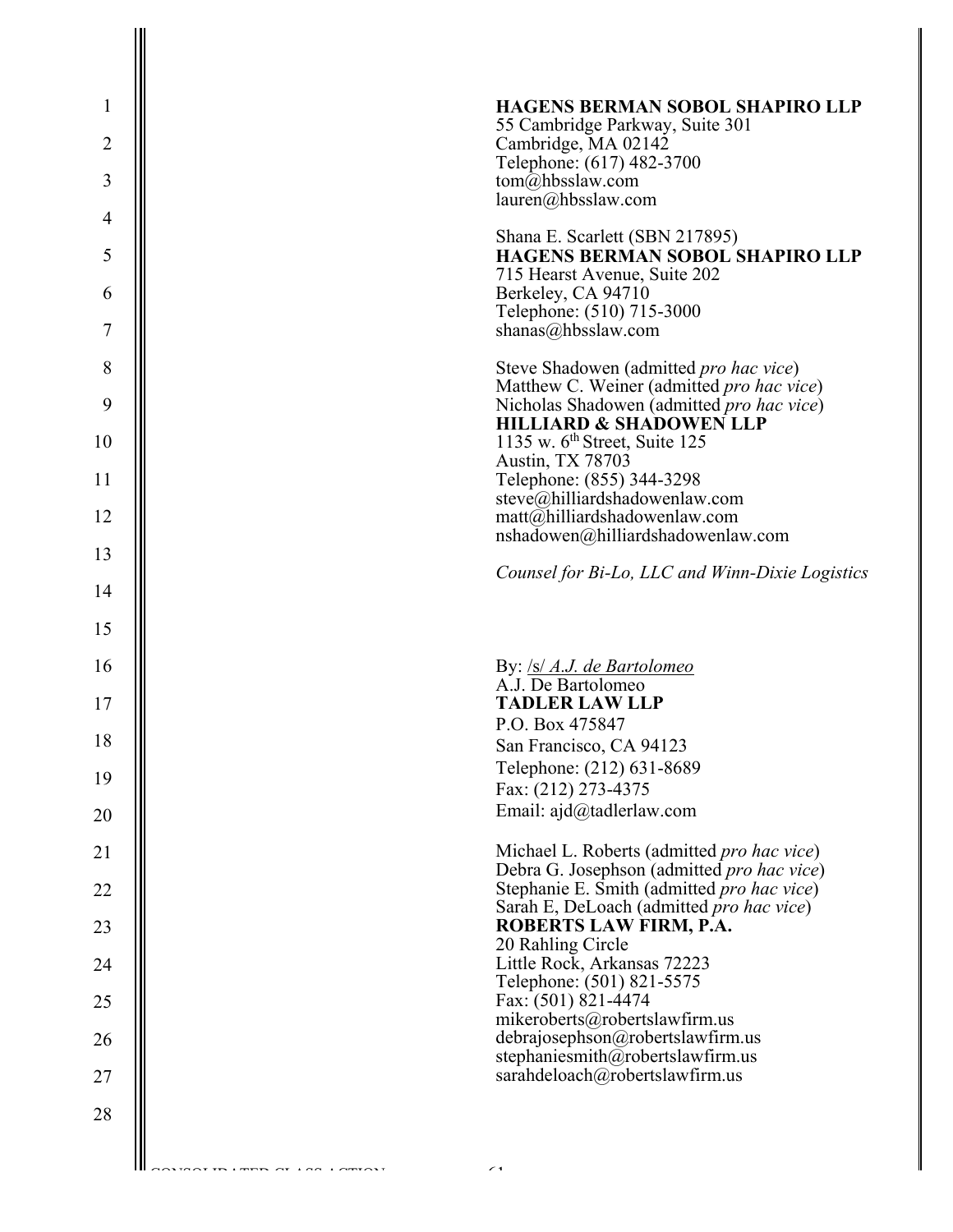